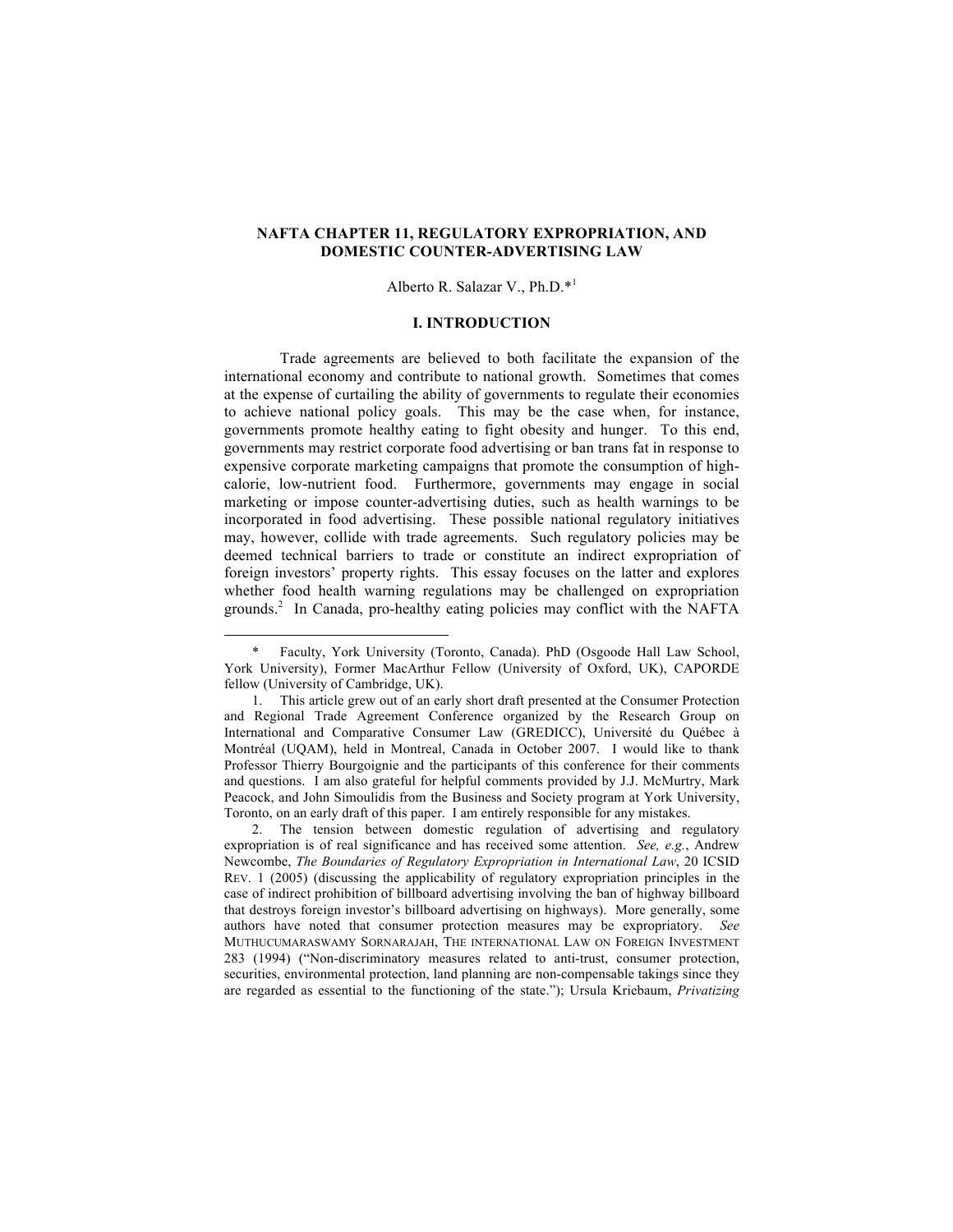agreement, particularly Chapter 11. This problem raises important concerns about how to strike a balance between trade and national health policies.

This paper discusses the extent to which NAFTA Chapter 11 deprives the Canadian government of its ability to introduce legislation to impose counteradvertising duties on international food corporations such as food-related health warnings aimed at reducing obesity and hunger in Canada. Recent NAFTA tribunal decisions appear to confirm that a non-discriminatory regulation that may affect foreign investors' property rights, but advance a public purpose may not constitute expropriation. It will be argued, however, that the number of loopholes and inconsistencies of NAFTA Chapter 11 jurisprudence creates significant uncertainty as to whether a governmental regulation of imposing counteradvertising duties, such as food warnings to promote healthy eating, amounts to a regulatory expropriation. This uncertainty recreates a regulatory chill that may prevent Canada's government from engaging in an active regulation of food counter-advertising on the fear of a NAFTA lawsuit and the possibility of paying expensive compensation. In adopting an institutional approach,<sup>3</sup> NAFTA Chapter 11 is taken as a legal institution forming part of the broader institutional environment and, as such, is viewed as embedded in its social, political, and economic context. Thus, this work will also show that the possible influence of the food industry on the making and enforcement of domestic food regulation seems to reinforce such uncertainty, regulatory chill, and government inaction.

 $\overline{a}$ 

*Human Rights—The Interface Between International Investment Protection and Human Rights*, *in* THE LAW OF INTERNATIONAL RELATIONS 165, 168 (August Reinisch & Ursula Kriebaum eds., 2007) (stating that there could be a "potential conflict between the consumers' right of access to water and the investor's right to property," although these two rights have not been brought into conflict in arbitral proceedings). The conflict between consumer protection policies and foreign investors' property rights was somewhat addressed in Sempra Energy Int'l v. Argentine Republic, Case No. ARB/02/16 (ICSID (W. Bank) 2007) (Here, a U.S. investor complained of emergency measures, including the compulsory "pesification" of utility tariffs, which were previously calculated in U.S. dollars, and the abandonment of a policy of adjusting gas tariffs in line with U.S. inflation indices. The tribunal held that Argentina was not entitled to a necessity defense, which could have justified such measures.). *See also* Azurix Corp. v. Argentine Republic, Case No. ARB/01/12, ¶ 261 (ICSID (W. Bank) 2006)), *available at* http://www.worldbank.org/icsid/cases/pdf/ ARB0112/Azurix-Award-en.pdf (discussing the conflict between measures to protect consumers' rights and U.S.-Argentina BIT obligations).

<sup>3.</sup> *See generally* Kenneth L. Avio, *Three Problems of Social Organisation: Institutional Law and Economics Meets Habermasian Law and Democracy,* 26 CAMBRIDGE J. ECON. 501, 517 (2002); Steven R. Ratner*, Regulatory Takings in Institutional Context: Beyond the Fear of Fragmented International Law*, 102 AM. J. INT'L L. 475, 486 (2008) ("The institution's composition, decision-making processes, political and legal constraints (including control mechanisms), and other attributes drive the outcomes of regulatory takings decisions.").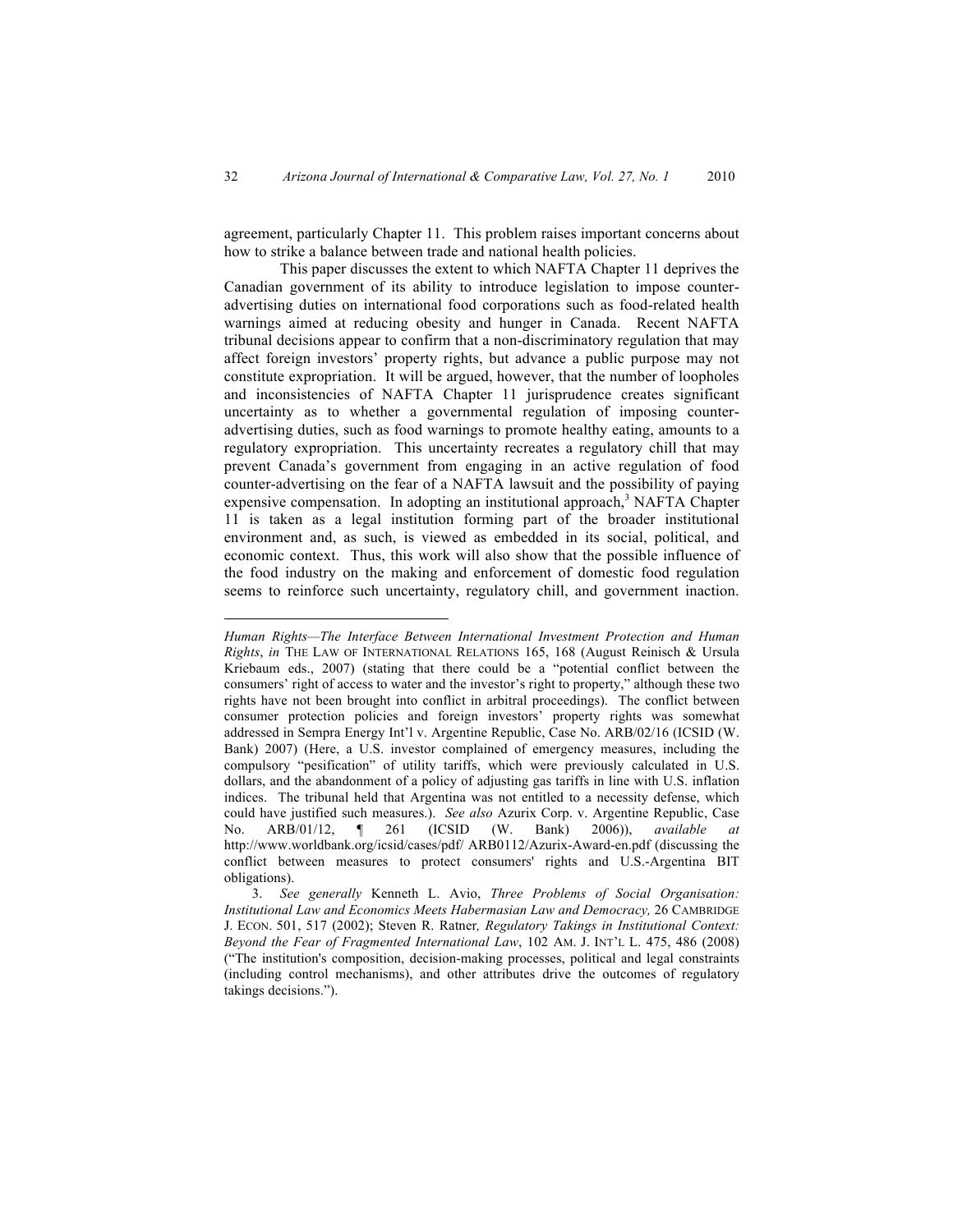One central consequence of this problem is that it facilitates the corporate control of consumer food information. In this context, consumer-citizenship activism becomes desirable to balance corporate influence and to help legitimize bona fide, non-discriminatory regulatory measures for pressing public purposes.

Given these institutional insights, it will also be suggested that, in addition to taking more seriously the public purpose exemption in NAFTA Article 1110, the analysis of regulatory expropriation should be more sensitive to the actual ability of foreign investors to influence a domestic regulatory process. NAFTA Chapter 11 tribunals should also give serious consideration to the element of public pressure, particularly when it comes to measures seeking to protect a public interest such as public health.

The paper is organized as follows: the first section provides a brief legal background of food counter-advertising regulation in Canada. It briefly presents a proposed legal reform concerning food warning regulation seeking to reduce obesity in Canada and shows the potential conflict between such regulation and NAFTA Chapter 11. The second section details the notion of regulatory expropriation as set out by NAFTA Article 1110 and tribunal decisions, and discusses its relationship to domestic food advertising regulation. The final section is central and argues that the NAFTA Article 1110 jurisprudence is largely inconsistent, thereby chilling a potentially active role of the Canadian government in regulating food advertising to tackle the problems of obesity and unhealthy eating. Taking an institutional view, this section also raises concerns about the possible influence of foreign food corporations on the domestic regulatory process and shows the significance of encouraging consumer-citizenship activism. It concludes with some normative ideas about the need to rethink the analysis of regulatory expropriation in light of these institutional insights.

# **II. ADVERTISING LAW, COUNTER-ADVERTISING, AND OBESITY IN CANADA**<sup>4</sup>

Counter-advertising policies have received some important legal attention in Canada. In particular, legally imposed anti-smoking health warnings have been made consistent with the Charter of Rights and Freedoms. In *Canada (Attorney General) v. JTI-Macdonald Corp*, the Supreme Court of Canada recently held that requiring health warnings generally infringes on freedom of expression as set out in section 2(b) of the Charter because such warnings

 <sup>4.</sup> This section is based on an earlier short paper: Alberto R. Salazar Valle, *Trading our Freedom: Does NAFTA Chill Counter-advertising Law Aiming at Reducing Obesity and Hunger in Canada? in* REGIONAL ECONOMIC INTEGRATION AND CONSUMER PROTECTION 431 (Thierry Bourgoignie ed., 2009).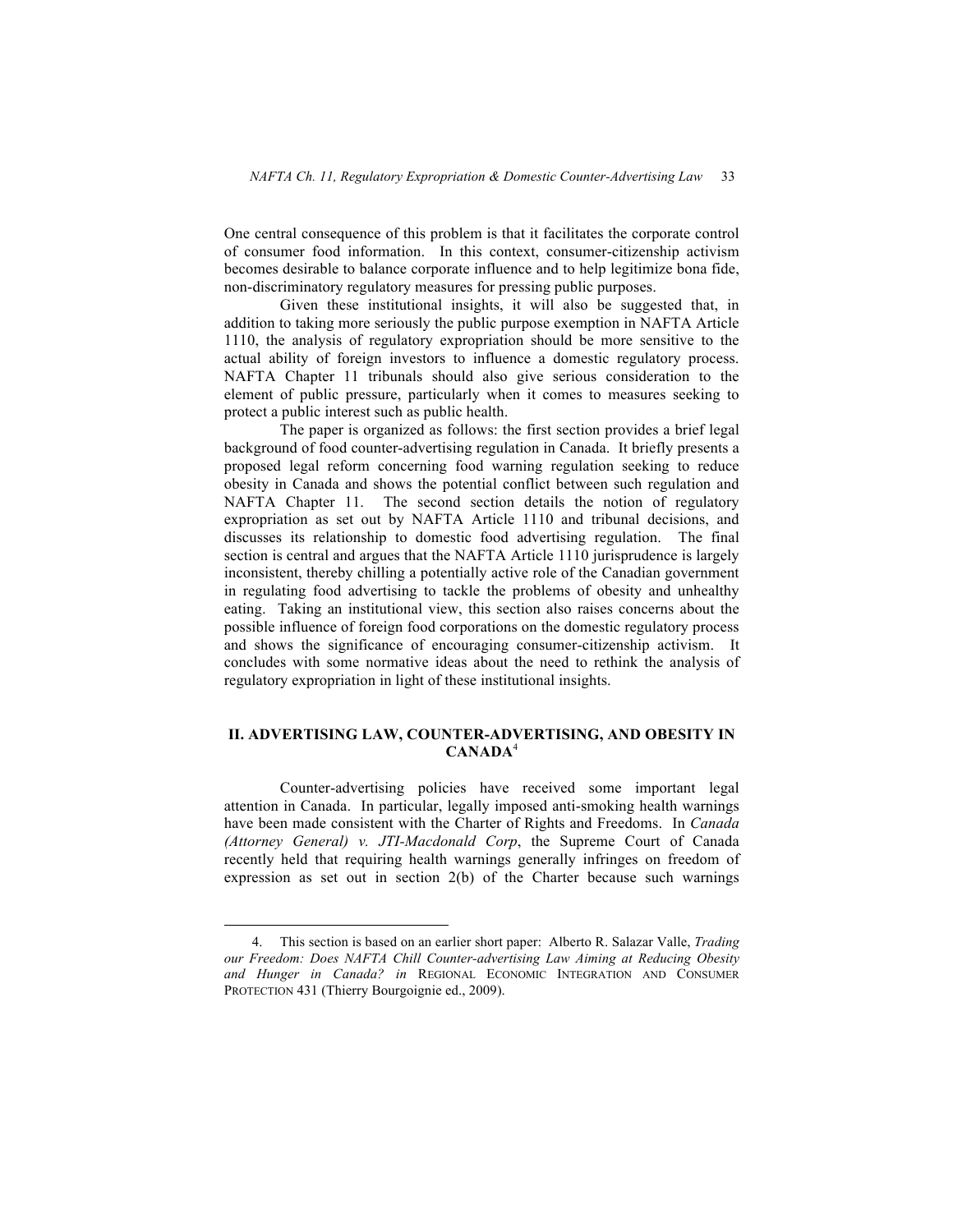interfere with how manufacturers choose to express themselves.<sup>5</sup> However, the Court also concluded that even a requirement that fifty percent of the principal display surface of a package be devoted to a warning of the health hazards of a product is "a reasonable measure demonstrably justified in our society and is constitutional under [section] 1 of the Charter."<sup>6</sup>

In light of the social and legal success of anti-smoking warnings, it is conceivable that food-related health warnings may become an important regulatory option to promote healthy eating in Canada. In fact, the House of Commons' Standing Committee on Health has recently recommended "[i]mplement[ing] a mandatory, standardized, simple, front of package labelling requirement on pre-packaged foods for easy identification of nutritional value."<sup>7</sup> In France, for instance, the government has passed a law requiring that all advertisements for food and drink must now carry healthy eating messages or companies will face fines.<sup>8</sup>

The possibility that food-related health warnings might be consistent with the Charter may further attract the interest of regulatory agencies. While this

15(1) Information required on packages

No manufacturer or retailer shall sell a tobacco product unless the package containing it displays, in the prescribed form and manner, the information required by the regulations about the product and its emissions, and about the health hazards and health effects arising from the use of the product or from its emissions.

#### [2007] 2 S.C.R. ¶ 142.

8. Chris Mercer, *France Launches 'Healthy' Advert Rules*, DAIRYREPORTER.COM*,* Mar. 5, 2007, http://www.dairyreporter.com/Industry-markets/France-launches-healthyadvert-rules.

 <sup>5</sup>*.* Canada (Attorney General) v. JTI-Macdonald Corp., [2007] 2 S.C.R. 610, 2007 SCC 30 (Can.).

<sup>6.</sup> *JTI-Macdonald*, [2007] 2 S.C.R. ¶ 140 (holding this view with respect to tobacco advertising). It is important to note that this decision has departed from a previous Supreme Court of Canada decision holding that health warnings violate the freedom of expression. *See* RJR-MacDonald Inc. v. Canada (Attorney General) [1995] 3 S.C.R. 199 (Can.) (referring to Quebec's Tobacco Products Control Act, 1988 S.C. ch. 20, the court ruled that s. 9 (relating to unattributed health warnings) of the Act are "inconsistent with the right of freedom of expression as set out in 2(b) of the Charter and do not constitute a reasonable limit on that right as can be demonstrably justified pursuant to s. 1 thereof.") *JTI-Macdonald* also affirmed the constitutionality of the Tobacco Act, 1997 S.C. ch. 13 s. 15 (1), which reads as follows:

<sup>7.</sup> CANADA HOUSE OF COMMONS, STANDING COMMITTEE ON HEALTH, HEALTHY WEIGHTS FOR HEALTHY KIDS 22 (2007), *available at* http://www2.parl.gc.ca/content/hoc/ Committee/391/HESA/Reports/RP2795145/hesarp07/hesarp07-e.pdf [hereinafter HEALTHY WEIGHTS].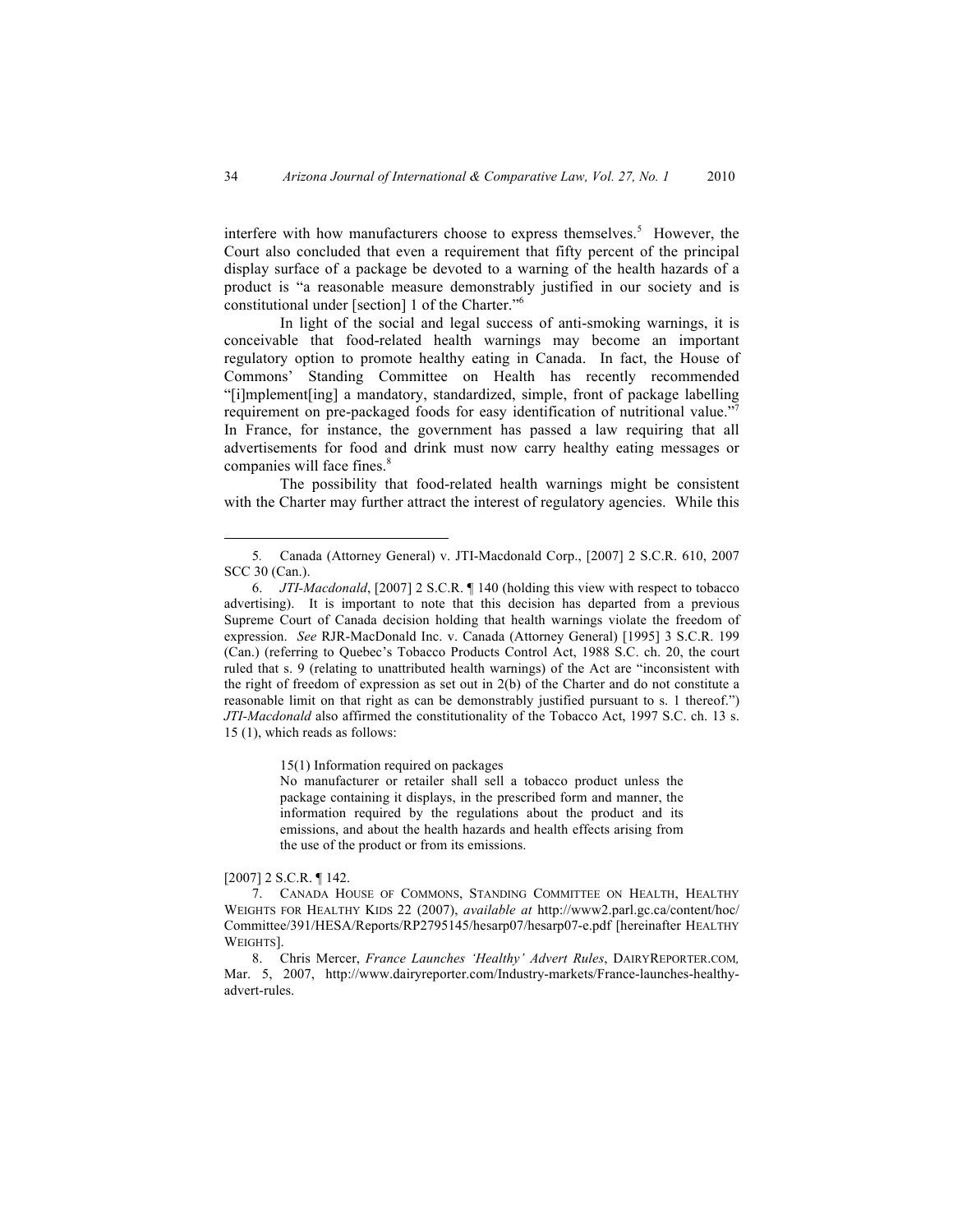is not the occasion to elaborate on the constitutionality of these warnings, the *JTI-Macdonald* decision provides important bases for building a constitutional argument for food-related health warnings.<sup>9</sup> It illustrates how legally required warnings of the health hazards or low-nutritional value of some food products incorporated in the packages and corporate advertisements might be in accordance with the Charter.<sup>10</sup> Whereas nutrition-related health warnings can be viewed as an infringement on food companies' freedom of expression, $\frac{11}{11}$  they might be constitutional under section 1 of the Charter if they meet the requirements of the *Oakes* test. As known, to justify an intrusion on free expression, the government must demonstrate that a statute or regulation associated with a form of counteradvertising, such as a health warning, meets the *Oakes* test.<sup>12</sup> The latter involves an evaluation of whether the objectives the statutory restrictions seek to promote or respond to represent pressing and substantial concerns in a democratic society. It should then be established whether the means chosen by the government are proportional to that objective. In determining the proportionality of the means, the court should follow three steps, namely:

> [T]he restrictive measures chosen must be rationally connected to the objective, they must constitute a minimal impairment of the violated right or freedom and there must be proportionality both between the objective and the deleterious effects of the statutory restrictions and between the deleterious and salutary effects of those restrictions.<sup>13</sup>

Food-related health warnings to combat obesity in Canada have the potential of meeting the *Oakes* test requirements and may thus attract some regulatory attention in the near future.

In the event that food-related health warnings are used to reduce obesity and hunger in Canada, such warning requirements may conflict with trade agreements. The imposition of warnings may be viewed as a barrier to trade and thus be challenged on the grounds of breaching trade agreements. An attempt by

 <sup>9.</sup> *JTI-Macdonald,* [2007] 2 S.C.R. 610.

<sup>10.</sup> *Id.*

<sup>11.</sup> This criticism is expected to arise as some authors have held this view even with respect to more traditional restrictions on food advertising such as limitations on corporate health claims. *See* Elizabeth L. McNaughton & Christopher M. Goodridge, *The Canadian Approach to Freedom of Expression and the Regulation of Food and Drug Advertising*, 58 FOOD & DRUG L.J. 52 (2003).

<sup>12.</sup> Guignard v. City of Saint-Hyacinthe, [2002] 1 S.C.R. 472, 2002 SCC 14, ¶ 28 (Can).

<sup>13.</sup> Libman v. Quebec (Attorney General), [1997] 3 S.C.R. 569, ¶ 38 (Can.); *see* R. v. Oakes [1986] 1 S.C.R. 103 (Can.); *see also* Richard Moon, *Justified Limits on Free Expression: The Collapse of the General Approach to Limits on Charter Rights*, 40 OSGOODE HALL L.J. 337, 345–46 (2002).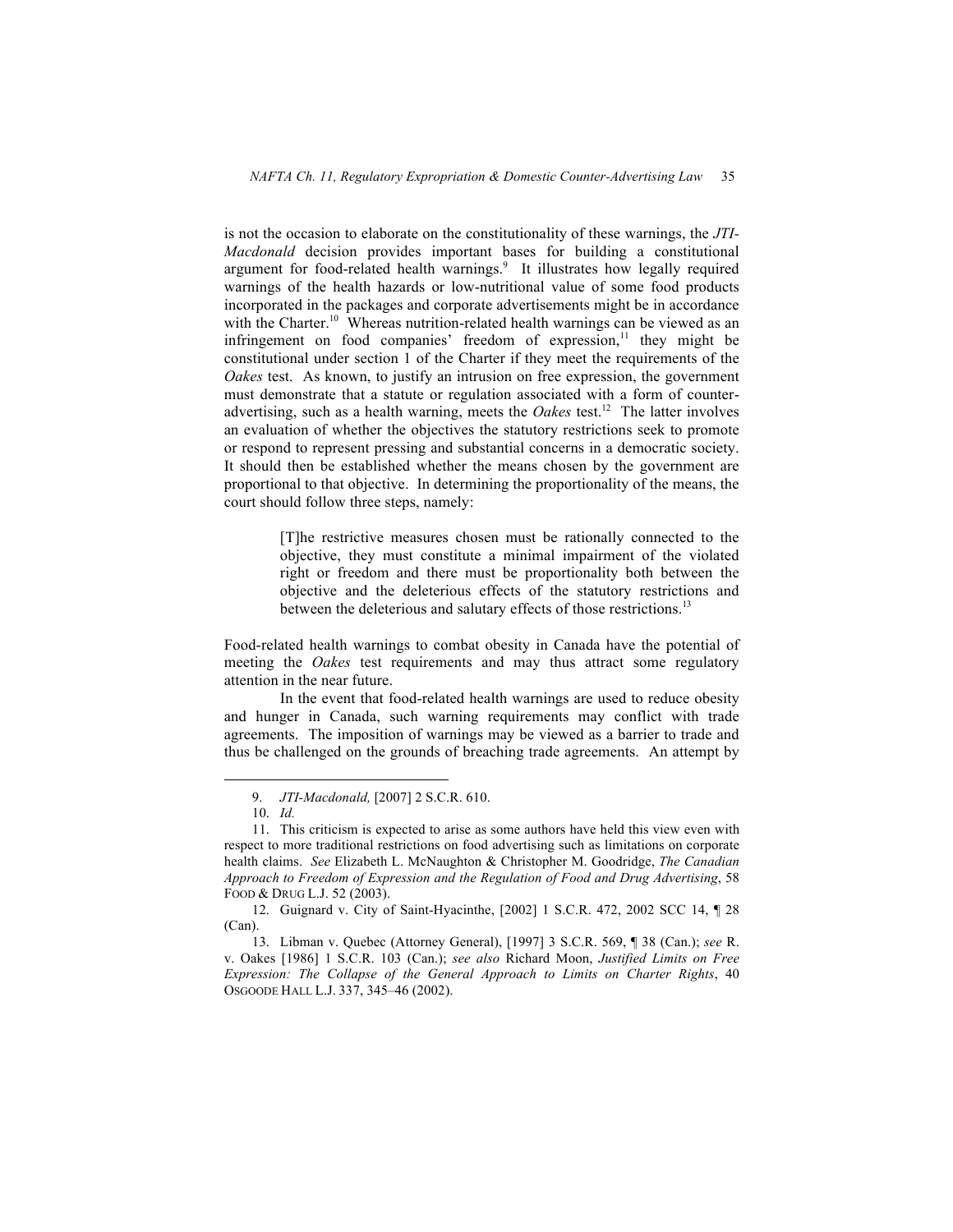the government to impose health warnings or similar counter-advertising measures on food corporations is likely to affect American food investors. The latter may claim that such measures violate their property rights and breach the expropriation provisions of NAFTA. It is also important to note that similar NAFTA arguments can be made to challenge misleading advertising and trans-fatbanning regulations affecting a foreign food corporation. Therefore, an exploration of the merits of this potential NAFTA challenge to advertising regulation is very important. This is explored in the next section.

# **III. CHAPTER 11 OF NAFTA AND DOMESTIC REGULATION OF ADVERTISING**

Chapter 11 of  $NAFTA^{14}$  guarantees a comprehensive protection of the investments of one party's investors in the territory of another. Chapter 11 applies to measures adopted or maintained by a party relating to investors of another party, investments of investors of another party in the territory of the party and, with respect to Articles 1106 and 1114, all investments in the territory of the party.<sup>15</sup> NAFTA defines "measure" in general as including "any law, regulation, procedure, requirement, or practice."16 Article 1139 defines "investment" in broad terms that cover almost every type of direct or indirect financial interest (except certain claims to money) and encompass any enterprise and all forms of property.17 For instance, investor's access to a market is a property interest subject to protection under Article  $1110$ <sup>18</sup> Market share may also be subject to such protection.<sup>19</sup>

Central to the protection of foreign investors in Chapter 11 is the prohibition of expropriation. Article 1110 of NAFTA sets out the protection against expropriation as follows:

 <sup>14.</sup> North American Free Trade Agreement, U.S.-Can.-Mex., Dec. 17, 1992, 32 I.L.M. 605 (1993) [hereinafter NAFTA].

<sup>15.</sup> *Id.* art. 1101. *See* Canadian Cattlemen for Fair Trade v. United States, (2008) (explaining that the tribunal does not have jurisdiction to consider NAFTA claims where all of the claimants' investment are located in Canada and claimants do not seek to make, are not making or have not made any investment in USA), *available at*  http://www.state.gov/documents/organization/99954.pdf.

<sup>16.</sup> NAFTA, *supra* note 14, art. 201. *See also* Ethyl Corp. v. Canada, 38 I.L.M. 708, 726 (NAFTA/UNCITRAL 1998).

<sup>17.</sup> NAFTA, *supra* note 14, art. 1139. *See also* Feldman v. Mexico, Case No. ARB(AF)/99/1 (ICSID (W. Bank) 2002).

<sup>18.</sup> *See* Pope & Talbot Inc. v. Canada, 40 I.L.M. 258, ¶ 96 (NAFTA Ch. 11 Arb. Trib. 2000).

<sup>19.</sup> *See* Methanex Corp. v. United States, 44 I.L.M. 1345, ¶ 17 (NAFTA/UNCITRAL Arb. Trib. 2005).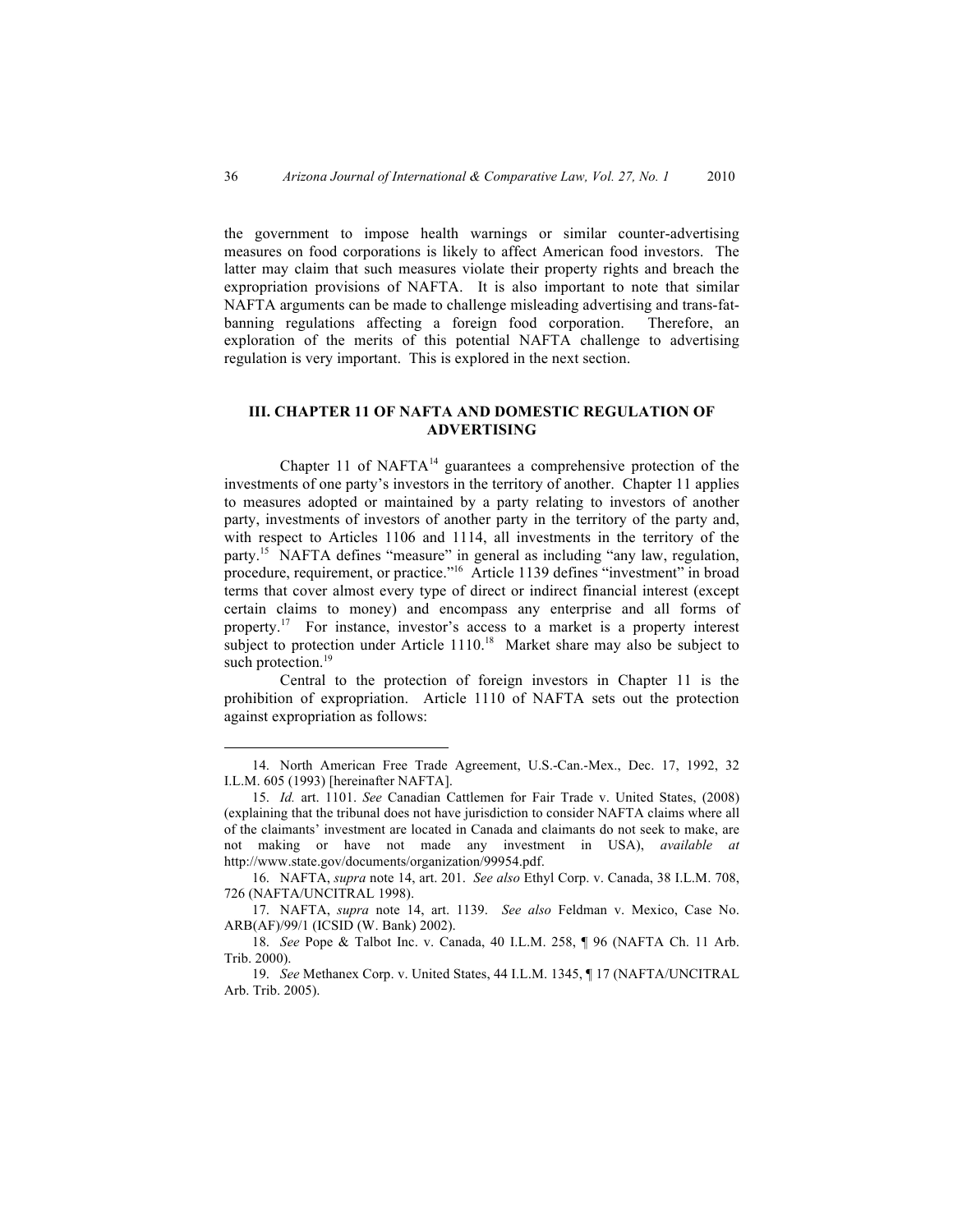## ARTICLE 1110: EXPROPRIATION AND COMPENSATION

- 1. No Party may directly or indirectly nationalize or expropriate an investment of an investor of another Party in its territory or take a measure tantamount to nationalization or expropriation of such an investment ("expropriation"), except:
	- (a) for a public purpose;
	- (b) on a non-discriminatory basis;
	- (c) in accordance with due process of law and Article 1105(1); and
	- (d) on payment of compensation in accordance with paragraphs 2 through 6.
- 2. Compensation shall be equivalent to the fair market value of the expropriated investment immediately before the expropriation took place ("date of expropriation"), and shall not reflect any change in value occurring because the intended expropriation had become known earlier. Valuation criteria shall include going concern value, asset value including declared tax value of tangible property, and other criteria, as appropriate, to determine fair market value.<sup>20</sup>

Article 1110 thus creates an exception to the protection against expropriation. Some forms of expropriation may be permitted. A lawful expropriation must pursue a public purpose, be effected on a non-discriminatory basis, and be accomplished with due process of law and on payment of compensation.<sup>21</sup> To establish how this exception to expropriation affects the enactment and enforcement of domestic counter-advertising law, the first important step is to determine the scope of the concept of expropriation as set out in Article 1110.

Although the NAFTA agreement does not provide a detailed definition of expropriation, recent Chapter 11 jurisprudence has laid out some contours of the expropriation regime. While the protection against physical and direct expropriation seems clear, the concept of 'a measure tantamount to expropriation,' often referred to as regulatory expropriation or indirect expropriation, is not clearly set out. Recent tribunal decisions have shed some light in this respect. A

 <sup>20.</sup> NAFTA, *supra* note 14, art. 1110.

<sup>21.</sup> *See* RUDOLF DOLZER & MARGRETE STEVENS, BILATERAL INVESTMENT TREATIES 97 (1995) (noting that similar requirements are found in the relevant rules of international law).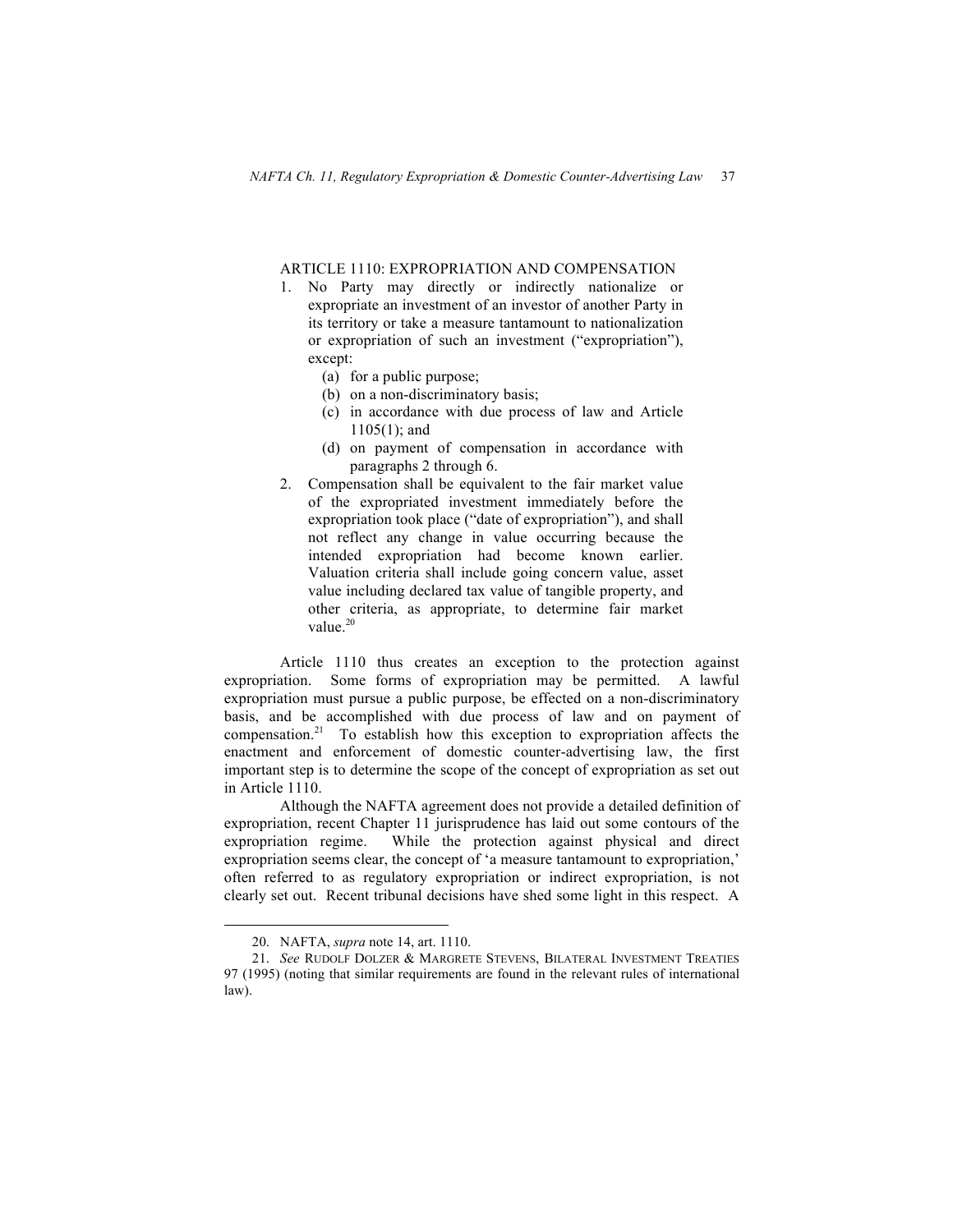measure tantamount to nationalization or expropriation in Article 1110 means nothing more than "a measure equivalent to nationalization or expropriation."<sup>22</sup> In *Metalclad Corporation v. United Mexican States*, <sup>23</sup> a tribunal held that the denial of a construction permit by a Mexican municipal authority, on an unsubstantiated basis, amounted to an indirect expropriation. Likewise, an ecological decree setting aside an area, encompassing the one sought by that permit, as a reserve and thus preventing the land from being used as provided for in the agreement, was considered an act tantamount to expropriation.<sup>24</sup> On appeal, the Supreme Court of British Columbia, *inter alia*, upheld the tribunal's decision that the ecological decree was an expropriation.<sup>25</sup> The court found that this ecological decree constituted a form of regulatory expropriation; in part, the Court relied on the tribunal's finding that such decree barred forever the operation of the landfill.<sup>26</sup> Metalclad Corp. was an American investor in Mexico and the NAFTA tribunal awarded it nearly seventeen million dollars in compensation for regulatory expropriation.<sup>27</sup> The tribunal defined expropriation even in broader terms than the United States' expansive property rights protection against governmental takings.<sup>28</sup> The *Metalclad* tribunal, summarizing the scope of Article 1110, defined expropriation as follows:

> [E]xpropriation under NAFTA includes not only open, deliberate and acknowledged takings of property, such as outright seizure or formal or obligatory transfer of title in favour of the host State, but also covert or incidental interference with the use of property which has the effect of depriving the owner, in whole or in significant part, of the use or reasonably-to-beexpected economic benefit of property even if not necessarily to the obvious benefit of the host State.<sup>29</sup>

 <sup>22.</sup> *Pope & Talbot*, 40 I.L.M. ¶¶ 96, 104; Feldman v. Mexico, Case No. ARB(AF)/99/1, ¶ 100 (ICSID (W. Bank) 2002); S.D. Myers, Inc. v. Canada, 40 I.L.M. 1408, ¶¶ 285–86 (NAFTA/UNCITRAL 2000), *available at* http://www.naftaclaims.com/ Disputes/Canada/SDMyers/SDMyersMeritsAward.pdf.

<sup>23.</sup> Metalclad Corp. v. Mexico, Case No. ARB(AF)/97/1, ¶ 107 (ICSID (W. Bank) 2000).

<sup>24.</sup> *Id*. ¶ 111.

<sup>25.</sup> Mexico v. Metalclad Corp., [2001] 89 B.C.L.R.3d 359, 2001 BCSC 664 ¶¶ 100, 105 (Can.) [hereinafter *Metalclad II*].

<sup>26.</sup> *Id.*

<sup>27.</sup> *Metalclad*, Case No. ARB(AF)/97/1, ¶ 131.

<sup>28.</sup> John B. Fowles, *Swords into Plowhsares: Softening the Edge of NAFTA's Chapter 11 Regulatory Expropriations Provisions*, 36 CUMB. L. REV. 83, 85 (2006).

<sup>29.</sup> *Metalclad*, Case No. ARB(AF)/97/1, ¶ 103. *See also* Waste Mgmt. Inc. v. Mexico, Case No. ARB(AF)/98/2, ¶ 153 (ICSID (W. Bank) 2004) (referring to and quoting the *Metalclad* definition of expropriation). The Supreme Court of British Columbia also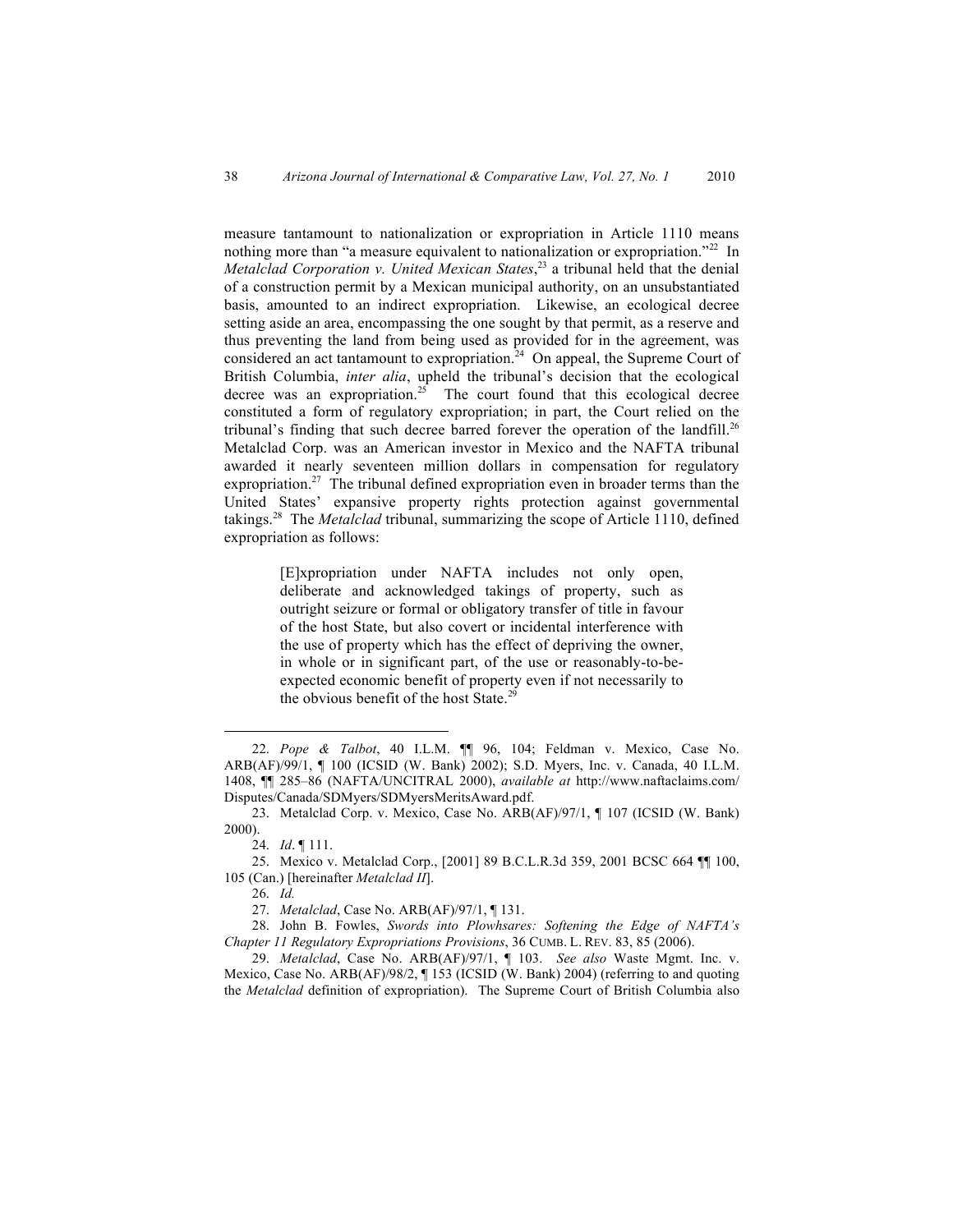This notion of expropriation contains an important definition of regulatory expropriation. The latter is defined as an interference with the *use* of property.<sup>30</sup> This is to be distinguished from the idea of *control* or *taking* of property that could alternatively define regulatory expropriation. Such interference with the use of property amounts to expropriation when foreign investors are unable to use or reap reasonable economic benefits of their property.<sup>31</sup> So, frustrating foreign investors' reasonable economic *expectations* is also an important consideration in establishing whether there exists an interference with the use of property and thus a regulatory expropriation. In sum, in the view of the *Metalclad* tribunal, a regulation that interferes with the use of foreign investors' property so that they cannot use it or reap expected benefits thereof may constitute a regulatory expropriation under Article 1110 of NAFTA. So defined, the concept of regulatory expropriation, characterized by a focus on the *use* of property and the *expectations* of foreign investors, broadens the protection granted to the latter. Investors will only need to prove that a regulation somehow interferes with the use of their property even without the occurrence of a taking, control or possession of that property.

Under the *use* concept of expropriation, a government regulation is more likely to become a regulatory expropriation because it is much easier for a regulation to be seen as interfering with the use of property rather than as controlling or possessing it. In contrast, a *control* standard of regulatory expropriation would narrow the protection conferred to investors and broaden the scope of lawful government regulation. Under the control standard, only a regulation that results in a loss of *control* or *possession* would constitute a regulatory expropriation, not just any interference with the *use* of property.

Other Chapter 11 tribunals have also held a similarly broad definition of expropriation. Some tribunals have held the view that the NAFTA expropriation provision was intended to have a broad meaning.<sup>32</sup> "[I]t is clear that the protection afforded by the prohibition against expropriation or equivalent treatment in Article 1110 can extend to intangible property interests . . . .<sup>333</sup> In tandem with the expansive definition of investment and measure, all these tribunal decisions, notably *Metalclad*, appear to widen the scope of NAFTA protection granted to foreign investors.<sup>34</sup>

asserted that the tribunal's broad definition of expropriation concerning Article 1110 was not a reviewable issue under Canadian law. *See Metalclad II*, [2001] 89 B.C.L.R.3d ¶ 99.

<sup>30.</sup> *Metalclad*, Case No. ARB(AF)/97/1, ¶ 103.

<sup>31.</sup> *Id.*

<sup>32.</sup> *Waste Mgmt., Inc.*, Case No. ARB(AF)/98/2, ¶ 144.

<sup>33.</sup> Mondev Int'l Ltd. v. United States, Case No. ARB(AF)/99/2, ¶ 98 (ICSID (W. Bank) 2002).

<sup>34.</sup> *See Metalclad*, Case No. ARB(AF)/97/1, ¶ 103.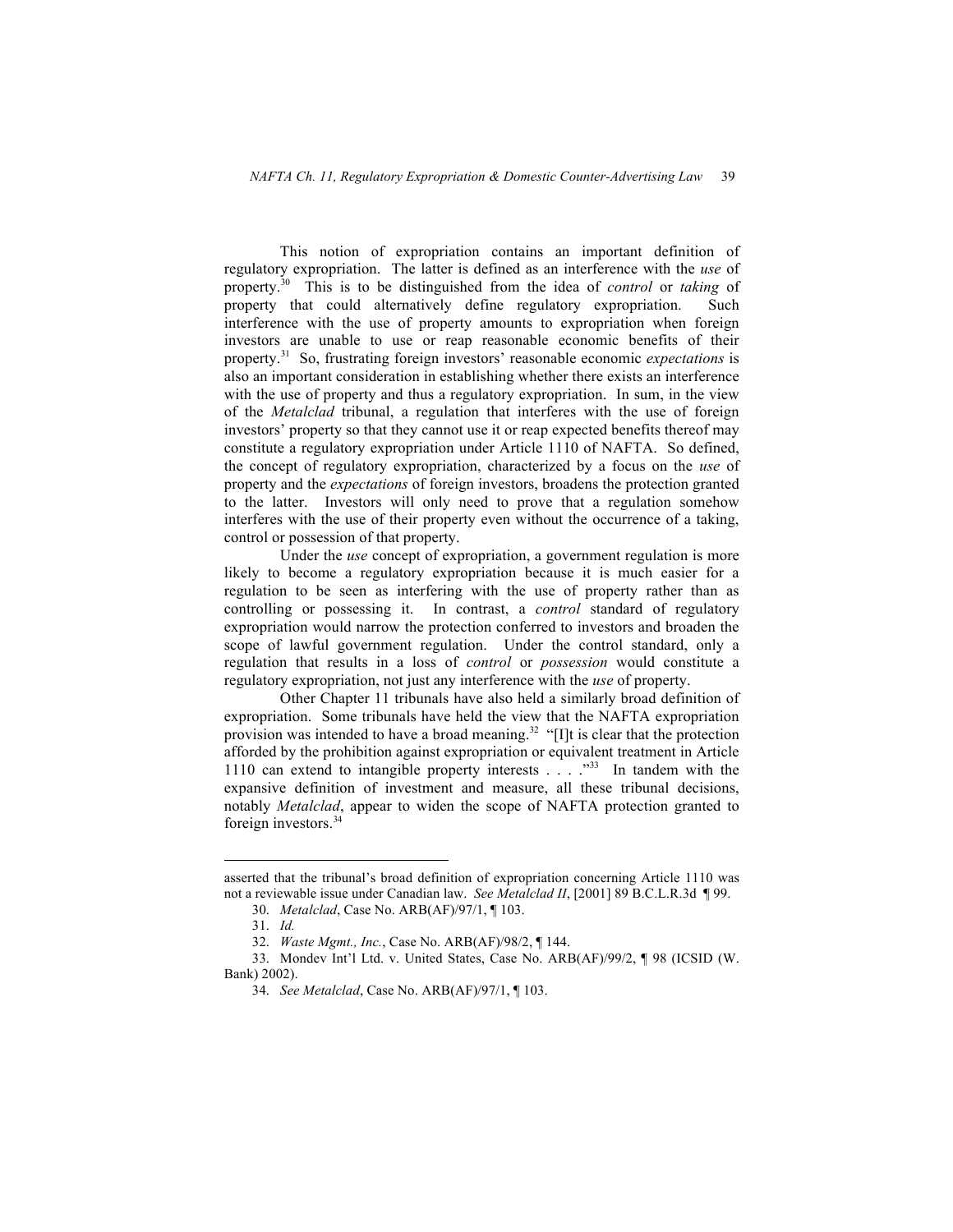However, in subsequent cases, Chapter 11 tribunals have curbed the extreme implications of the *Metalclad* definition of expropriation. In particular, the concept of "a measure tantamount to expropriation" as set out in Article 1110 of NAFTA has been defined conservatively by recent tribunal decisions. NAFTA tribunals have acknowledged a more expansive theory of both property and a "measure tantamount to expropriation" and thus an increased potential for stateparty liability to foreign investors.<sup>35</sup> The tribunals have, nevertheless, interpreted Article 1110 in a somewhat conservative manner and simultaneously placed significant limitations on the scope of government regulations subject to that regime.<sup>36</sup> A measure tantamount to an expropriation involves no actual transfer, taking or loss of property, but rather an effect on property.<sup>37</sup> Measures that do not bring a clear benefit to the regulating government or others cannot constitute measures tantamount to expropriation. In *S.D. Myers, Inc. v. Government of Canada*, 38 a NAFTA tribunal dealt with a complaint by an American company against the orders of the Canadian government to ban the export of polychlorinated biphenyl ("PCB")<sup>39</sup> out of Canada. After discussing the distinction between regulation and expropriation, the tribunal held that the temporary closure of the border to PCB transports could not be characterized as a measure tantamount to expropriation.<sup>40</sup> Canada realized no benefit from the measure and there was no evidence of a transfer of property or benefit directly to others.<sup>41</sup> In a departure from the *Metalclad*<sup>42</sup> decision, the *S.D. Myers* tribunal also expressed scepticism about whether a regulatory action could become a regulatory expropriation:<sup>43</sup>

> The general body of precedent usually does not treat regulatory action as amounting to expropriation. Regulatory conduct by public authorities is unlikely to be the subject of legitimate complaint under Article 1110 of NAFTA, although the Tribunal does not rule out that possibility.

38. S.D. Myers, Inc. v. Canada, 40 I.L.M. 1408 (NAFTA/UNCITRAL 2000).

 <sup>35.</sup> Fowles, *supra* note 28, at 8.

<sup>36.</sup> Joel C. Beauvais, Note, *Regulatory Expropriations under NAFTA: Emerging Principles and Lingering Doubts*, 10 N.Y.U. ENVTL. L.J. 245, 248 (2002).

<sup>37.</sup> *Waste Mgmt.*, 43 I.L.M. *¶* 143.

<sup>39.</sup> PCB stands for polychlorinated biphenyl.

<sup>40.</sup> *S.D. Myers*, 40 I.L.M. ¶ 288.

<sup>41.</sup> *Id.* ¶ 287.

<sup>42.</sup> *See generally* Metalclad Corp. v. Mexico, Case No. ARB(AF)/97/1 (ICSID (W. Bank) 2000).

<sup>43.</sup> Some non-NAFTA tribunals have, however, rejected the *S.D. Myers* approach. *See* Azurix Corp. v. Argentine Republic, Case No. ARB/01/12, ¶ 261 (ICSID (W. Bank) 2006)), *available at* http://www.worldbank.org/icsid/cases/pdf/ARB0112\_Azurix-Awarden.pdf.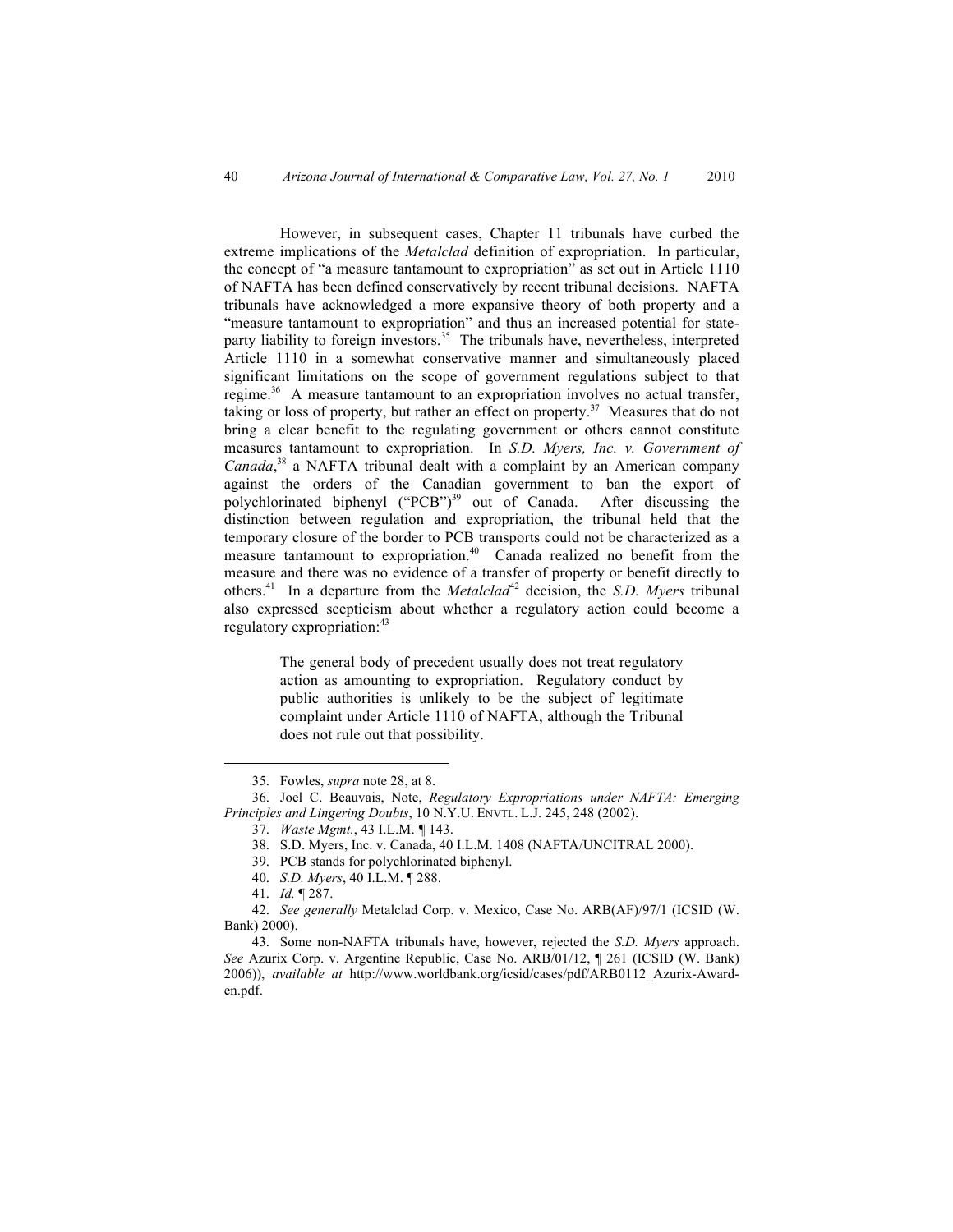Expropriations tend to involve the deprivation of ownership rights; regulations a lesser interference. The distinction between expropriation and regulation screens out most potential cases of complaints concerning economic intervention by a state and reduces the risk that governments will be subject to claims as they go about their business of managing public affairs.<sup>44</sup>

The tribunal also stated that the phrase "tantamount to expropriation" was intended to cover the concept of "creeping expropriation,"<sup>45</sup> not to expand the definition of expropriation, which the tribunal defined as "a lasting removal of the ability of an owner to make use of its economic rights."<sup>46</sup> This definition further reinforces the *use* standard of regulatory expropriation, whereby interference with an investor's ability to make expected use of its property and thus reap the benefits of its investment is a central indicator of regulatory expropriation. Non-NAFTA decisions have also emphasized this *use* criterion to define regulatory expropriation.<sup>47</sup>

In contrast to the *use* standard, other NAFTA tribunals have adopted a narrow definition of regulatory expropriation that places greater emphasis on the loss of *control* over a property or enterprise. In *Pope & Talbot, Inc. v. Canada*,<sup>48</sup> an American company alleged that the government of Canada had engaged in expropriation by establishing a fee-quota system to limit the export of lumber to the United States from a Canadian province where that company operated. Finding no expropriation, the tribunal acknowledged that a regulatory "interference with the Investment's ability to carry on its business" can be a taking, but only when "that interference is sufficiently restrictive to support a conclusion that the property has been 'taken' from the owner."<sup>49</sup> Such interference did not occur as the company remained in control of its investment, continued to direct the day-to-day operations, was free of government interference

 <sup>44.</sup> *S.D. Myers*, 40 I.L.M. ¶¶ 281–82.

<sup>45.</sup> *Id.* ¶ 286.

<sup>46.</sup> *Id.* ¶ 283.

<sup>47.</sup> *See, e.g.*, Middle East Cement Shipping & Handling Co. v. Arab Republic of Egypt, Case No. ARB/99/6, ¶ 107 (ICSID (W. Bank) 2002), (describing an "indirect taking" as ''measures . . . taken by a State . . . which . . . deprive the investor of the use and benefit of his investment even though he may retain nominal ownership of the respective rights . . . ."); *see also* Lucas v. South Carolina Coastal Council, 505 U.S. 1003, 1019 (1992) (a taking occurs when regulation removes ''all economically beneficial uses'').

<sup>48.</sup> Pope & Talbot Inc. v. Canada, 40 I.L.M. 258, ¶ 96 (NAFTA Ch. 11 Arb. Trib. 2000).

<sup>49.</sup> *Id.* ¶¶ 101–02; Justin R. Marlles, *Public Purpose, Private Losses: Regulatory Expropriation and Environmental Regulation in International Investment Law*, 16 J. TRANSNAT'L L. & POL'Y 275, 287 (2007).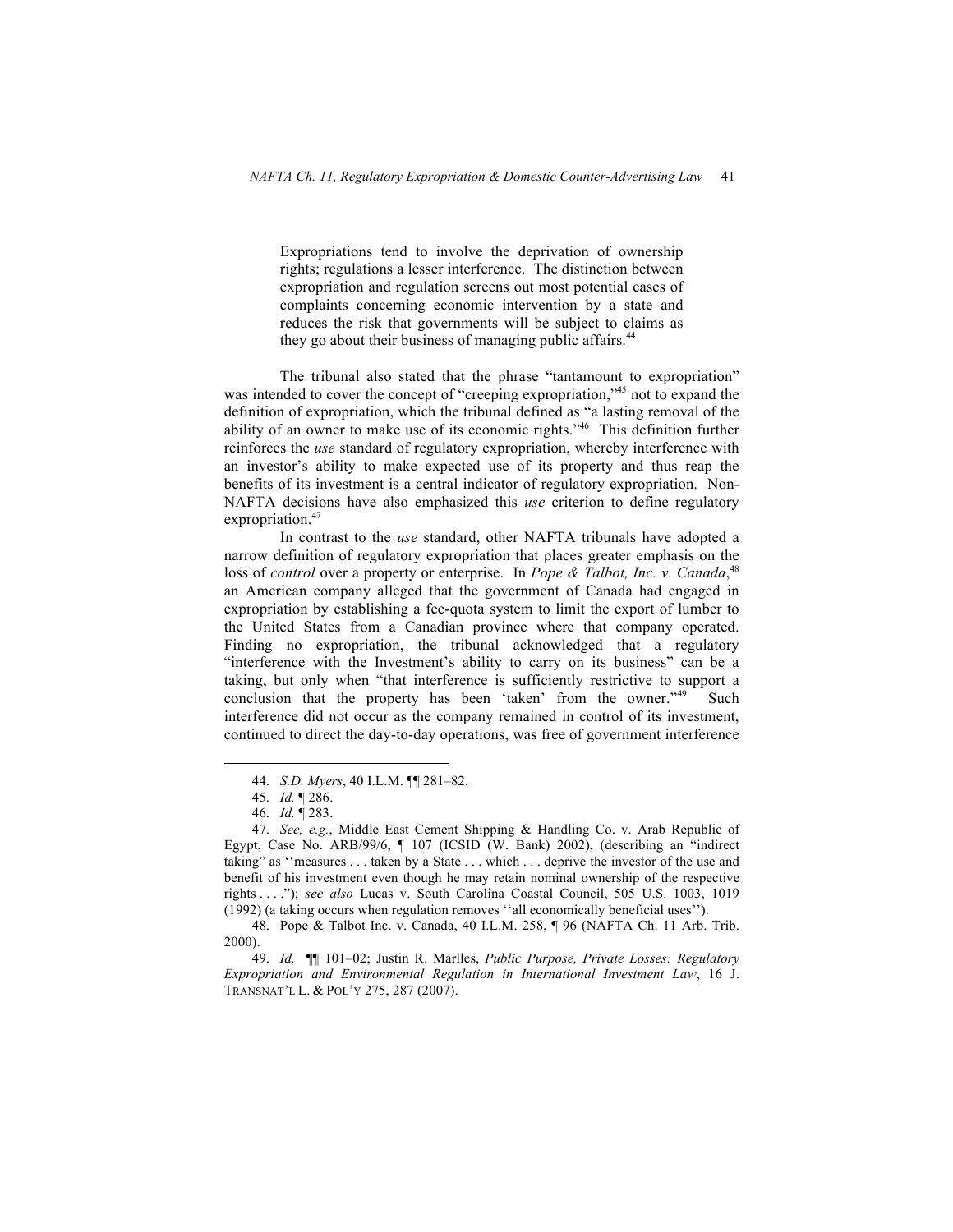with officers and employees, and continued to export and earn substantial profits.<sup>50</sup> Thus, under *Pope & Talbot*, a regulatory expropriation occurs when a regulation causes an almost direct physical taking.<sup>51</sup>

Similarly, in *Feldman v. Mexico*,<sup>52</sup> an American company alleged that the Mexican government provided rebates for exports undertaken by domestic cigarette producers, but denied rebates for exports by resellers of cigarettes. The American company was one of the resellers affected by the alleged discriminatory rebates.53 The complainant claimed the denial of rebates resulted in an indirect expropriation of its investment and constituted measures tantamount to expropriation.<sup>54</sup> In holding that there was no expropriation, the tribunal asserted that a regulatory intervention may become expropriatory if it seriously affects the control of a company:

> [T]he regulatory action (enforcement of long-standing provisions of Mexican law) has not deprived the Claimant of control of the investment, CEMSA, interfered directly in the internal operations of CEMSA or displaced the Claimant as the controlling shareholder. The Claimant is free to pursue other continuing lines of export trading, such as exporting alcoholic beverages, photographic suppliers, or other products for which he can obtain from Mexico the invoices required under Article 4, although he is effectively precluded from exporting cigarettes. Thus, this Tribunal believes there has been no "taking" under this standard articulated in *Pope & Talbot*, in the present case.<sup>55</sup>

More recently, in *Methanex v. United States*, 56 a Canadian firm alleged, *inter alia*, that California's regulatory ban on the gasoline additive MTBE<sup>57</sup> was both discriminatory and tantamount to an expropriation since it prohibited the sales of the corporation's product in California. Dismissing the case against the

 <sup>50.</sup> *Pope & Talbot*, 40 I.L.M. ¶ 100.

<sup>51.</sup> This *Pope & Talbot* notion of control has been followed by non-NAFTA tribunals. *See* CMS Gas Transmission Co. v. Argentine Republic, 44 I.L.M. 1205, ¶ 263, at 1234 (2005) (holding that the Argentinean Government did not manage the day-to-day operations of the company and the investor had full ownership and control of the investment).

<sup>52.</sup> Feldman v. Mexico, Case No. ARB(AF)/99/1, ¶ 100 (ICSID (W. Bank) 2002).

<sup>53.</sup> *Id.* ¶ 10.

<sup>54.</sup> *Id.* ¶¶ 1, 24.

<sup>55.</sup> *Id.* ¶ 152.

<sup>56.</sup> Methanex Corp. v. United States, 44 I.L.M. 1345 (NAFTA/UNCITRAL, Arb. Trib., 2005).

<sup>57.</sup> MTBE stands for methyl tertiary-butyl ether.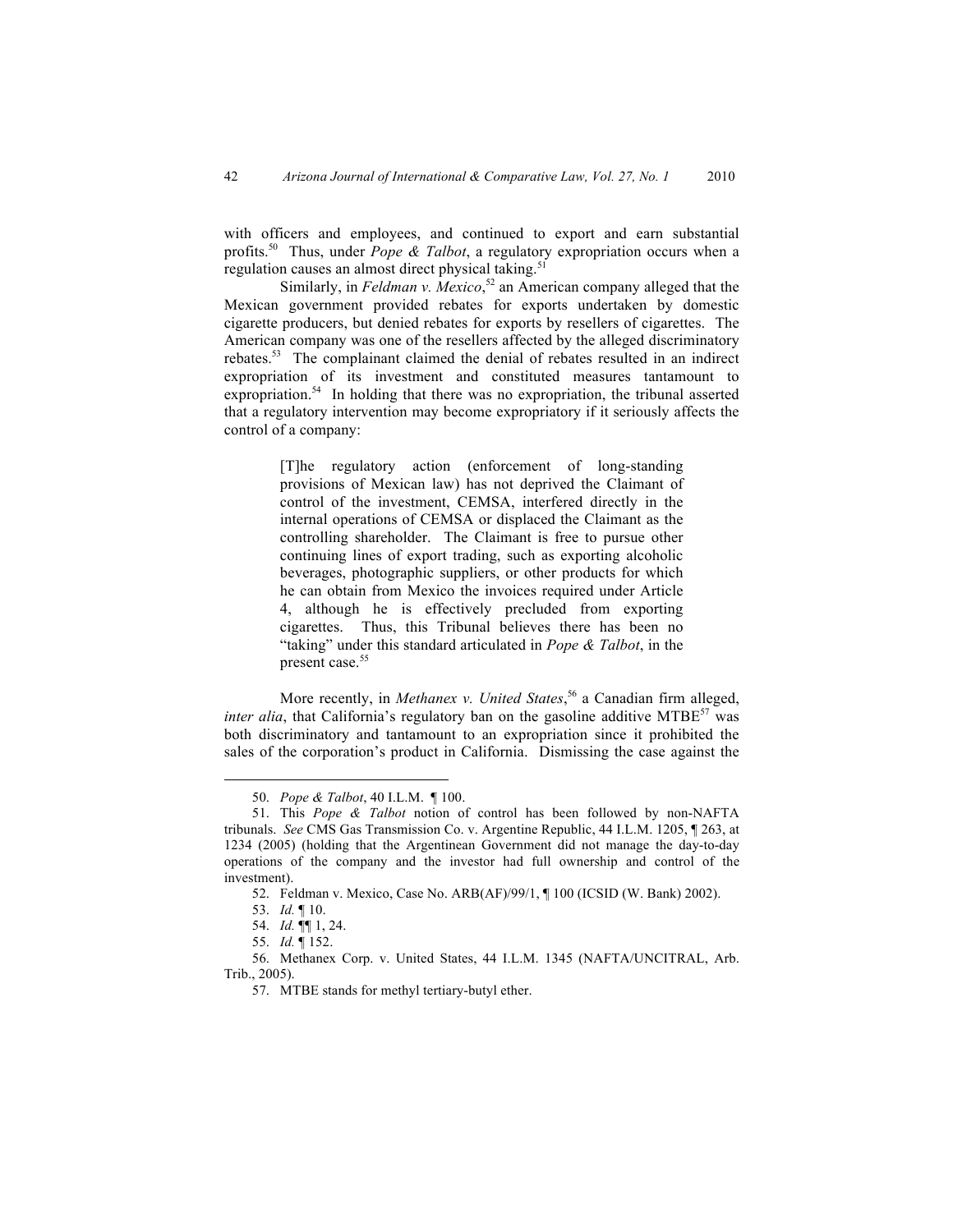United States, the tribunal held that Methanex failed to establish that "the California ban manifested any of the features associated with expropriation."<sup>58</sup> Following *Feldman v. Mexico*, 59 the *Methanex* tribunal reaffirmed the *control* standard of regulatory expropriation—that is to say, in order to be considered expropriatory, the regulatory action must deprive the claimant of control of his company, interfere directly in the internal operations, or displace the claimant as the controlling shareholder. <sup>60</sup> Recent non-NAFTA tribunal decisions have also held that expropriation cannot be found if the investor still has full ownership and control of its investment despite significant losses due to a State measure.<sup>61</sup>

In sum, this review of the NAFTA Chapter 11 jurisprudence indicates that the tribunals have adopted two alternative ideas of regulatory expropriation, namely the *use* and *control* criteria.<sup>62</sup> While the distinction between these two criteria may be purely semantic and a state acquisition of either *control* or *use* of property may constitute regulatory expropriation, $63$  the presence of these two lines of jurisprudence may arguably provide some basis for developing two standards for establishing when a regulatory measure constitutes an expropriation.

While a regulation can be, in principle, expropriatory under either the *use* or *control* standard of regulatory expropriation, it may be a lawful regulation if it pursues the public interest. Pursuant to Article 1110, a regulatory measure that appears to be an expropriation but pursues a public purpose should be permitted under NAFTA expropriation provisions.<sup>64</sup> For instance, according to a literal reading of the article, a governmental regulatory measure aimed at protecting public health should be exempted and should not constitute a case of regulatory expropriation.<sup>65</sup> In *Methanex v. United States*, <sup>66</sup> the tribunal held that California's

62. Marlles, *supra* note 49, at 292 (He argues the same: "It is the position of this analysis that control and use constitute two separate standards by which NAFTA regulatory expropriation can be determined and that each standard has a 'continuum' or spectrum on which government acts may be measured to determine if they are expropriations.").

63. Newcombe, *supra* note 2, at 17 (making this claim on the basis of NAFTA and non-NAFTA authorities).

64. NAFTA, *supra* note 14, art. 1110 ¶ 1(a).

65. This interpretation of the NAFTA public purpose exception is also consistent with the recent trend in trade agreements that indicate that, except in rare circumstances, non-discriminatory regulatory actions aimed at protecting legitimate public welfare objectives, such as public health, do not constitute indirect expropriations. *See infra* note 97 (discussing the proportionality analysis for determining whether a regulation is a legitimate aim of the State, or whether it deprives a property owner of its rights).

66. Methanex Corp. v. United States, 44 I.L.M. 1345 (NAFTA/UNCITRAL, Arb. Trib., 2005).

 <sup>58.</sup> *Methanex*, 44 I.L.M. at pt. IV, ¶ 16.

<sup>59.</sup> *Feldman*, Case No. ARB(AF)/99/1.

<sup>60.</sup> *Methanex*, 44 I.L.M. at pt. IV, ¶ 16.

<sup>61.</sup> CMS Gas Transmission Co. v. Argentine Republic, 44 I.L.M. 1205, ¶¶ 263, 264 (2005).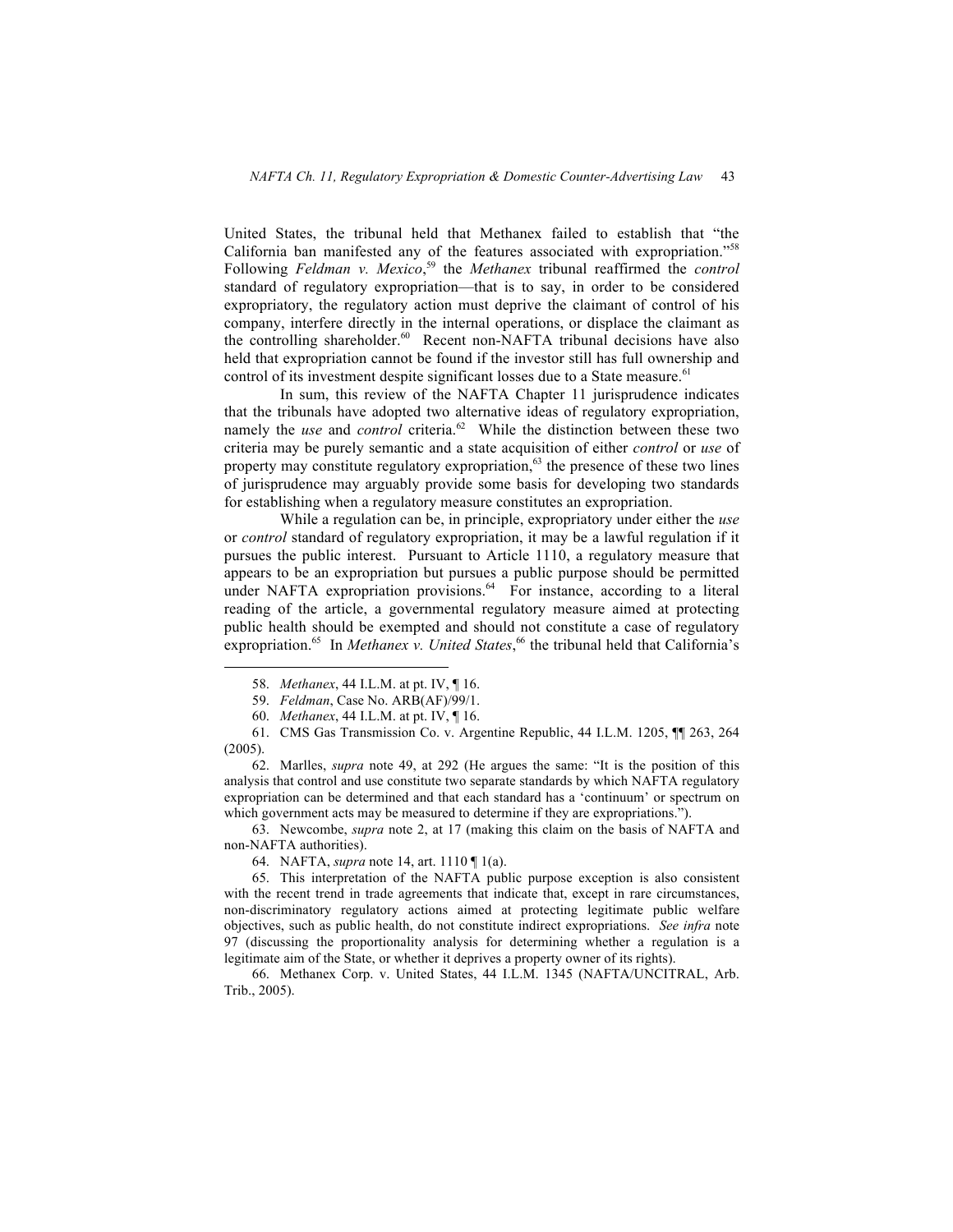law banning the gasoline additive MTBE "was made for a public purpose, was non-discriminatory and was accomplished with due process" and was thus "a lawful regulation and not an expropriation."<sup>67</sup> This marked an important departure from the *Metalclad* decision. 68

If a government had previously committed to not enacting a certain regulation, however, and an investor acted upon this commitment, the consequent adoption of such regulation would render it expropriatory. The tribunal reasoned that, as a matter of general international law, a non-discriminatory regulation for a public purpose, which is enacted in accordance with due process and affects foreign investors, "is not deemed expropriatory and compensable unless specific commitment had been given by the regulating government to the then putative foreign investor contemplating investment that the government would refrain from such regulation."<sup>69</sup> It is also important to note that in *Methanex* the tribunal indicated that no compensation is due for a measure for the public purpose.<sup>70</sup> In sum, the *Methanex* tribunal confirmed a conservative and narrow approach to expropriation.

Thus, the *Methanex* decision corroborates that a non-discriminatory regulation for the public purpose that appears to be an expropriation but promotes the public interest does not constitute an expropriation under NAFTA Chapter 11.<sup>71</sup> Clearly, this illustrates the application of NAFTA Article 1110 in permitting expropriation for a public purpose. What constitutes "a public purpose" is still unclear, however. Defining the concept of public purpose is important for establishing whether a collision between trade and domestic regulation exists, whether a governmental measure is permitted under NAFTA, and the extent of the regulatory power of a Party's government. Some provisions of Chapter 11 shed important light on a possible definition of public purpose. Article 1101 section 4 indicates that a government should not be prevented from providing public education and protecting public health, among other things:

> 4. Nothing in this Chapter shall be construed to prevent a Party from providing a service or performing a function such as law enforcement, correctional services, income security or insurance, social security or insurance, social welfare, public education, public training, health, and child care, in a manner that is not inconsistent with this Chapter.<sup>72</sup>

 <sup>67.</sup> *Id.* at pt. IV, ¶ 15. The tribunal also ordered Methanex to pay approximately four million dollars in legal costs to the United States. *See id.* at pt. V, ¶ 13.

<sup>68.</sup> Metalclad Corp. v. Mexico, Case No. ARB(AF)/97/1 (ICSID (W. Bank) 2000).

<sup>69.</sup> *Methanex*, 44 I.L.M. at pt. IV, ¶ 7.

<sup>70.</sup> *Id.* at pt. IV, ¶¶ 7, 15, 18.

<sup>71.</sup> *Id.*

<sup>72.</sup> NAFTA, *supra* note 14, art. 1101 ¶ 4.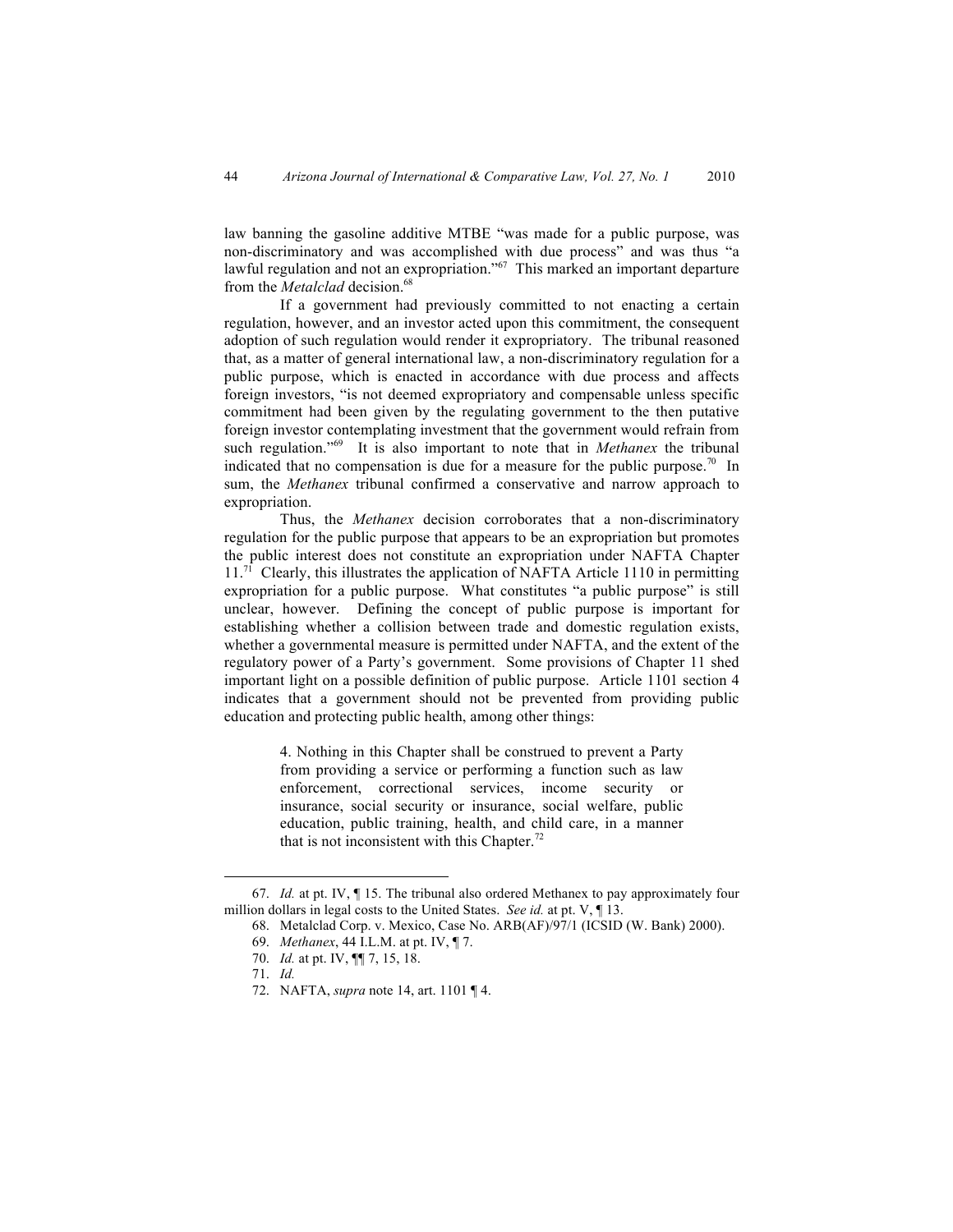It must be noted, however, that while this NAFTA provision permits governments to provide essential public services, it largely limits or negates the public purpose exception to trade rules due to its NAFTA compatibility requirement.<sup>73</sup> The provision of public services must be consistent with NAFTA Chapter 11.<sup>74</sup> Specifically, public health policies must be consistent with Chapter 11 and such policies should conform to the objective of facilitating trade and granting significant protection to foreign investors.<sup>75</sup> In this framework, government discretion to introduce measures to protect public health is extremely limited and should not interfere with trade.

In addition to ascertaining the meaning of public purpose, such exception to the expropriation protection requires a clear understanding of how, specifically, a measure for a public purpose is to be balanced against the interest of foreign investors. This issue has been addressed in some detail by more recent NAFTA decisions. In *Fireman's Fund Insurance Co. v. Mexico*, <sup>76</sup> Fireman's Fund Insurance Company ("FFIC") claimed that the Government of Mexico expropriated the use and value of its investment, i.e. the fifty million U.S. dollars in debentures, in Grupo Financiero BanCrecer, S.A., and did so in a discriminatory and arbitrary manner, thereby violating Article 1110 of NAFTA. FFIC alleged that several measures that the Government of Mexico took to deal with the serious financial crisis that broke out in Mexico beginning in 1994 deprived it of its investment.<sup>77</sup> The tribunal rejected FFIC's claim of The tribunal rejected FFIC's claim of expropriation as the demonstrated loss of the claimant's investment did not satisfy the concept of expropriation as understood in NAFTA and in international law in general.<sup>78</sup> The tribunal concluded that:

> FFIC undertook an investment that was risky both in terms of the economic conditions in Mexico at the time, and in terms of the specific financial institution that issued the Dollar Debentures that FFIC purchased. The NAFTA, like other free trade agreements and bilateral investment treaties, does not

 <sup>73.</sup> A similar claim has been made with respect to a comparable trade provision of TRIPS. Donald W. Zeigler, *International Trade Agreements Challenge Tobacco and Alcohol Control Policies*, 25 DRUG & ALCOHOL REV. 567, 575 (2006) (stating that "the health exception in TRIPS is largely negated by the qualification that public health and nutrition measures 'be consistent with the agreement'").

<sup>74.</sup> NAFTA, *supra* note 14, art. 1101 ¶ 4.

<sup>75.</sup> *Id.*

<sup>76.</sup> Fireman's Fund Ins. Co. v. Mexico, Case No. ARB(AF)/02/1 (ICSID (W. Bank) 2006), *available at* http://ita.law.uvic.ca/documents/FiremansFinalAwardRedacted.pdf.

<sup>77.</sup> *Id.* ¶¶ 5, 103.

<sup>78.</sup> *Id.* ¶ 218.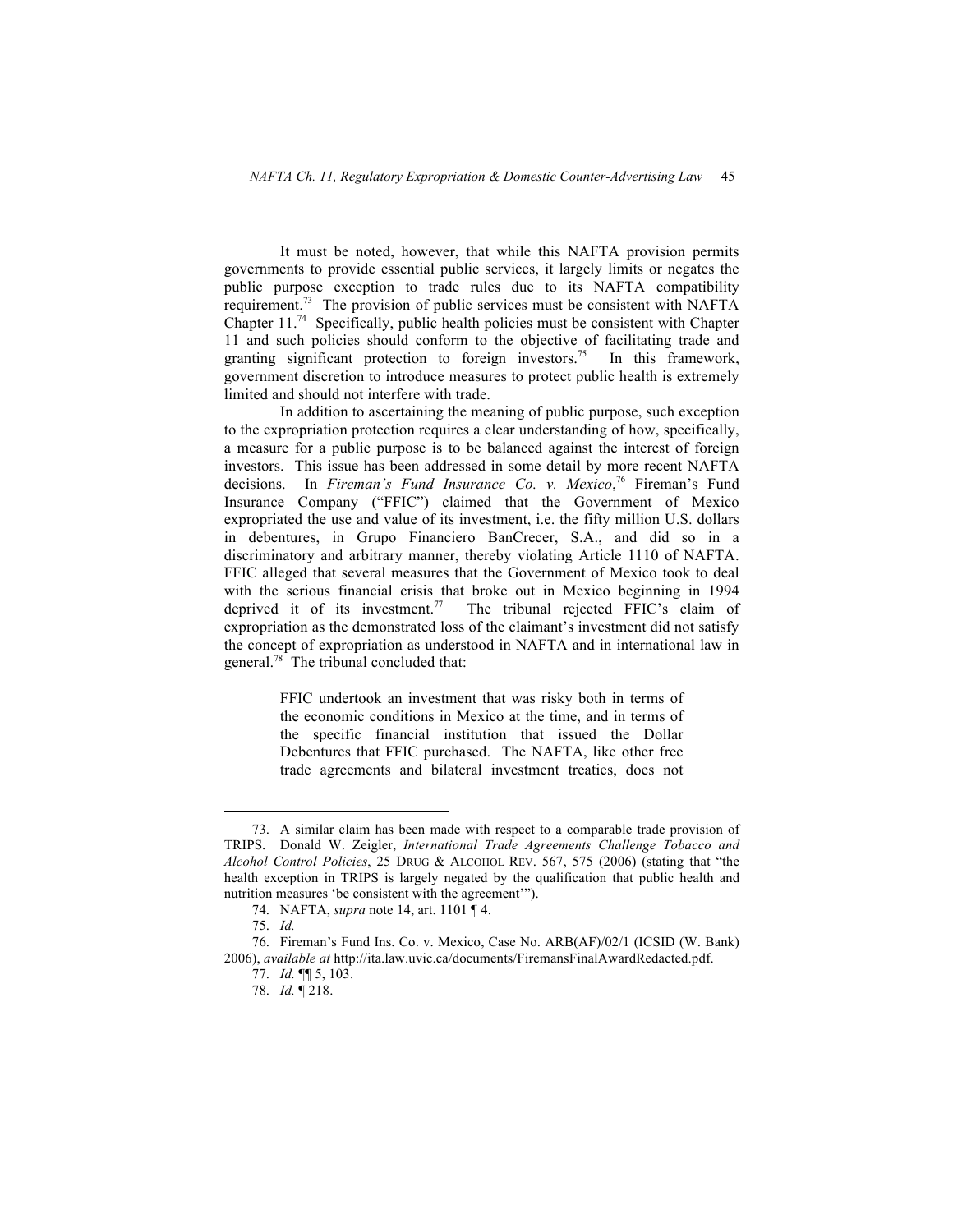provide insurance against the kinds of risks that FFIC assumed . . . . 79

To define the concept of expropriation, the *Fireman* tribunal reviewed NAFTA cases and customary international law in general and retained a number of elements.80 Among them, many of the following factors attempt to close the perceived gaping loophole of a blanket exception for regulatory measures.<sup>81</sup>

> (j) To distinguish between a compensable expropriation and a noncompensable regulation by a host State, the following factors (usually in combination) may be taken into account: whether the measure is within the recognized police powers of the host State; the (public) purpose and effect of the measure; whether the measure is discriminatory; the proportionality between the means employed and the aim sought to be realized; and the bona fide nature of the measure.<sup>82</sup>

> (k) The investor's reasonable "investment-backed expectations" may be a relevant factor whether (indirect) expropriation has occurred.<sup>83</sup>

Following the reasoning set out in some non-NAFTA cases, $84$  the *Fireman* tribunal interestingly introduced the element of *proportionality* as one important criterion for determining a lawful expropriation and particularly a valid regulatory expropriation.<sup>85</sup> An analysis of the means and aims of governmental measures is extremely important for balancing the public interest and foreign

83. *Fireman's Fund*, Case No. ARB(AF)/02/1, ¶ 176.

84. *See* Técnicas Medioambientales Tecmed S.A. v. Mexico, Case No. ARB(AF)/00/2, ¶ 122 (ICSID (W. Bank) 2004) (adopting a proportionality analysis and noting that such analysis was used by the European Court of Human Rights). The *Fireman* tribunal, however, questioned whether it is a viable source for interpreting Article 1110 of the NAFTA. *Fireman's Fund*, Case No. ARB(AF)/02/1, ¶ 176 n.161.

85. *Id.* ¶ 176(j).

 <sup>79.</sup> *Id.*

<sup>80.</sup> *Id.* ¶ 176.

<sup>81.</sup> *Id.* ¶ 176 n.162.

<sup>82.</sup> *Id.*  $\parallel$  176 (footnotes omitted). These requirements for a reasonable regulatory measure reflect generally accepted principles of international law concerning regulatory expropriation. *See* RESTATEMENT (THIRD) OF FOREIGN RELATIONS LAW OF THE UNITED STATES, § 712 cmt. g (1987) (suggesting that a 'reasonable' regulation must be at least bona fide, non-discriminatory, and within the scope of the state police power); Sedco, Inc. v. Nat'l Iranian Oil Co., 10 Iran-U.S. Cl. Trib. Rep. 180, 195 n.15, 25 I.L.M. 629, 640 n.10 (1986) (Brower, J., concurring) (The state is not responsible for bona fide regulation that falls within the scope of a generally recognized police power.).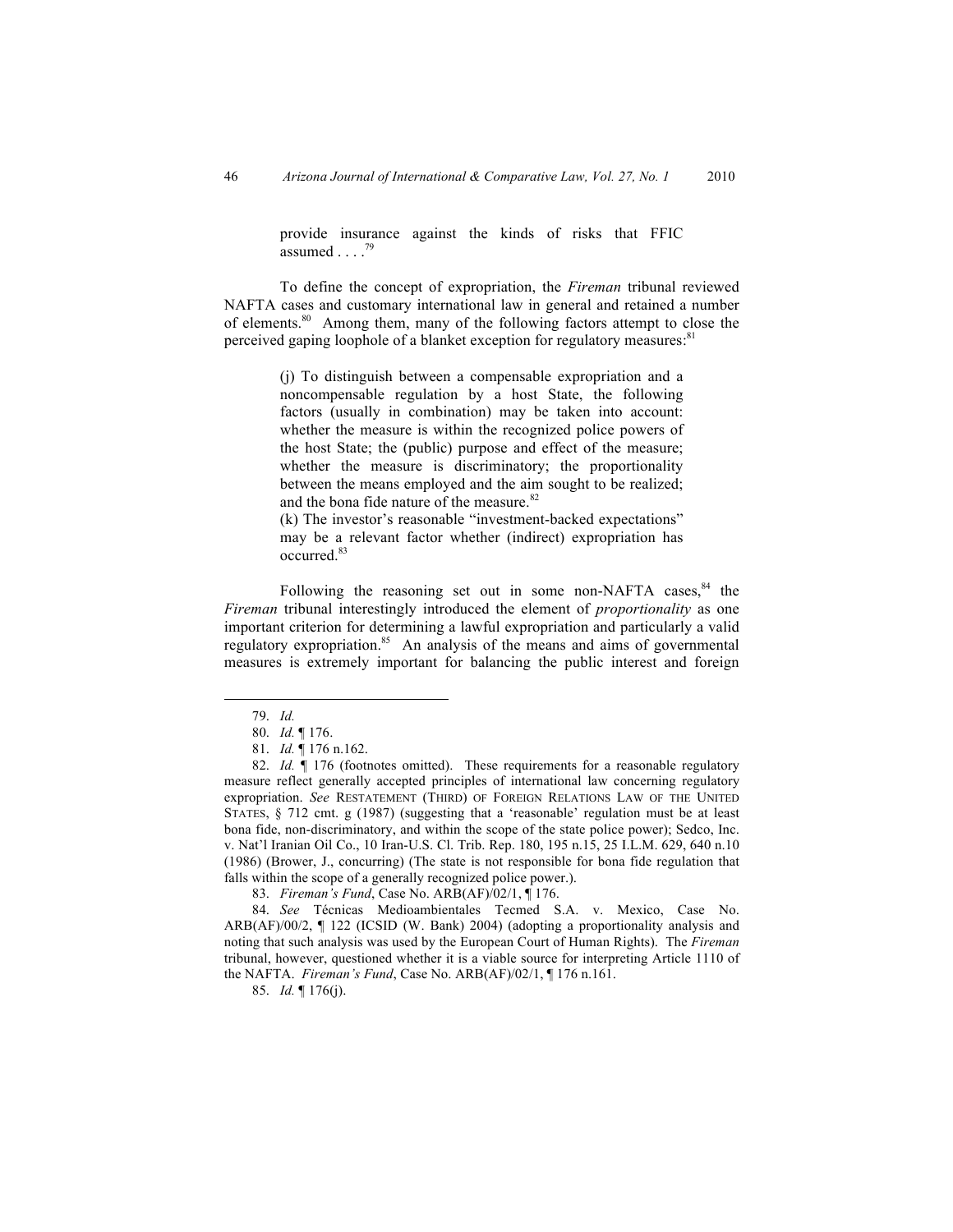investors' interests in an expropriation context. $86$  While the above factors along with the specific circumstances of each case provide guidance for determining legitimate regulations, 87 the *Fireman* tribunal neither explained, nor applied, the *proportionality* principle beyond the statement thereof. It would be important, for instance, to know whether a proportionality analysis includes an examination of alternative measures that are less intrusive of trade.

Pursuant to Article 1131(1) of NAFTA, tribunals must decide disputes in accordance with international law.<sup>88</sup> Consequently, customary international law, in particular non-NAFTA cases, constitutes persuasive authority and should inform the analysis of NAFTA expropriation provisions.89 *Técnicas* 

In determining whether a rule has become international law, substantial weight is accorded to (a) judgments and opinions of international judicial and arbitral tribunals; (b) judgments and opinions of national judicial tribunals; (c) the writings of scholars; [and] (d) pronouncements by states that undertake to state a rule of international law, when such pronouncements are not seriously challenged by other states.

*Id.* § 103(2). The use of non-NAFTA cases pursuant to the applicability of international law also includes the decisions of the European Court of Human Rights. *See* Mondev Int'l Ltd. v. United States, Case No. ARB(AF)/99/2, ¶ 144 (ICSID (W. Bank) 2002). The tribunal, in dealing with a NAFTA claim, stated that the decisions of the ECHR concerning the immunity of certain state agencies before their own courts

 <sup>86.</sup> *See* Ursula Kriebaum, *Regulatory Takings: Balancing the Interests of the Investor and the State*, 8:5 J. WORLD INV. & TRADE 717, 732 (2007) ("Once it is established that the expropriation is lawful, the next step should be the proportionality test. Its purpose is to weigh the public interest in the expropriation against the interest of the investor in the protection of its property.")

<sup>87.</sup> *See also* Jack Coe, Jr. & Noah Rubins, *Regulatory Expropriation and the* Tecmed *Case: Context and Contributions*, *in* INTERNATIONAL INVESTMENT LAW AND ARBITRATION: LEADING CASES FROM THE ICSID, NAFTA, BILATERAL TREATIES AND CUSTOMARY INTERNATIONAL LAW 597, 635 (Todd Weiler ed., 2005) (claiming that "the allure of [a] multi-factor, fact dependent balancing test remains powerful" as seen in the RESTATEMENT (THIRD) OF FOREIGN RELATIONS LAW OF THE UNITED STATES regarding regulatory expropriation).

<sup>88.</sup> *See* NAFTA, *supra* note 14, art. 1131 ¶ 1 ("A Tribunal established under this Section shall decide the issues in dispute in accordance with this Agreement and applicable rules of international law.").

<sup>89.</sup> Fireman's Fund Ins. Co. v. Mexico, Case No. ARB(AF)/02/1 (ICSID (W. Bank) 2006), *available at* http://ita.law.uvic.ca/documents/FiremansFinalAwardRedacted.pdf. International law encompasses customary international law, international agreements and common general principles derived from major legal systems in the world. *See* RESTATEMENT (THIRD): FOREIGN RELATIONS LAW OF THE UNITED STATES (1987) §§ 102, 103(2).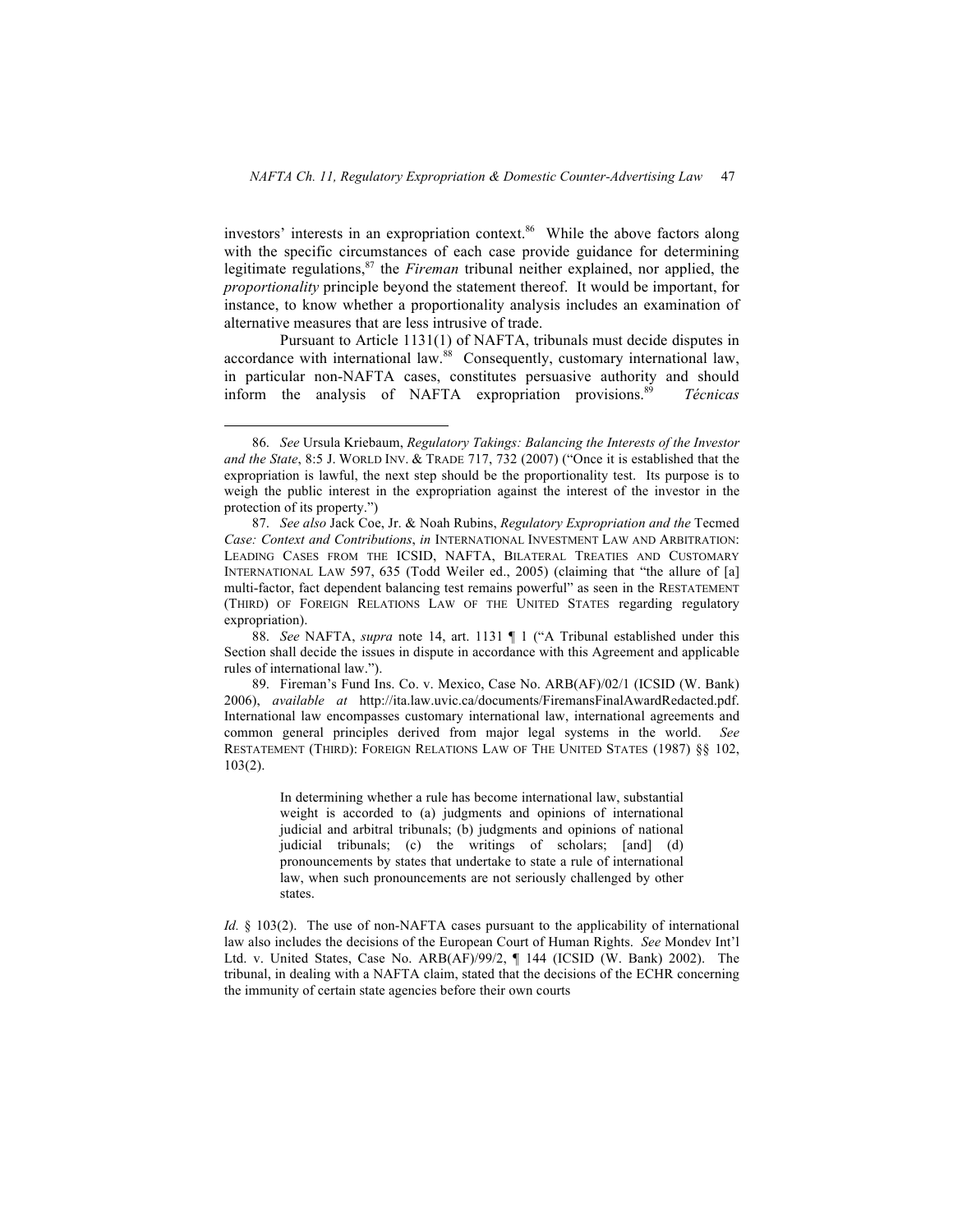*Medioambientales Tecmed S.A. v. Mexico*, <sup>90</sup> a non-NAFTA decision followed three years later by *Fireman*, 91 offers an important insight into the definition and application of the *proportionality* test in expropriation cases. Tecmed claimed that the government of Mexico's refusal to renew a permit to operate a landfill constituted an expropriation of its investment pursuant to Article 5(1) of the Agreement on the Reciprocal Promotion and Protection of Investments signed by the Kingdom of Spain and Mexico, which includes measures tantamount to expropriation.<sup>92</sup> Mexico responded stating that the denial of the permit is a control measure in a highly regulated sector and one very closely linked to public interests.<sup>93</sup> The tribunal found that the non-renewal and its effects amounted to an expropriation and ordered the payment of compensation.<sup>94</sup>

The *Tecmed* tribunal held the view that, in addition to an analysis of the public interest purpose of regulation, an analysis of the *proportionality* of the regulatory measures is required in order to establish whether such measures are expropriatory.<sup>95</sup> Such an analysis involves an examination of "whether such actions or measures are proportional to the public interest presumably protected thereby and to the protection legally granted to investments, taking into account that the significance of such impact has a key role upon deciding the proportionality."<sup>96</sup> The deference owed to the policy goals of the state and the

*Id.* Non-NAFTA tribunals have also interpreted the applicability of international law to include ECHR decisions. *See* Técnicas Medioambientales Tecmed S.A. v. Mexico, Case No. ARB(AF)/00/2, ¶ 122 (ICSID (W. Bank) 2004)*.* It is desirable that NAFTA tribunals use non-NAFTA cases to contribute to jurisprudential consistency. *See* Rudolf Dolzer, *Indirect Expropriations: New Developments?*, 11 N.Y.U. ENVTL. L.J. 64, 73 (2002) (arguing that entirely ignoring international arbitration decisions "raises questions regarding whether there was a proper effort on the part of the deciding tribunal to place a judgment into the appropriate context" and "does not contribute to an organic growth of foreign investment law or to legal security based on jurisprudential consistency").

90. *See generally* Técnicas Medioambientales Tecmed S.A. v. Mexico, Case No. ARB(AF)/00/2, ¶ 122 (ICSID (W. Bank) 2004).

91. *Id.*

- 92. *Id.* ¶¶ 41, 115, 121.
- 93. *Id.* ¶ 46.
- 94. *Id.* ¶¶ 151, 201.
- 95. *Id.* ¶ 122.
- 96. *Tecmed*, Case No. ARB(AF)/00/2, ¶ 122.

 $\overline{a}$ 

emanate from a different region, and are not concerned, as article 1105(1) of NAFTA is concerned, specifically with investment protection. At most, they provide guidance by analogy as to the possible scope of NAFTA's guarantee of "treatment in accordance with international law, including fair and equitable treatment and full protection and security."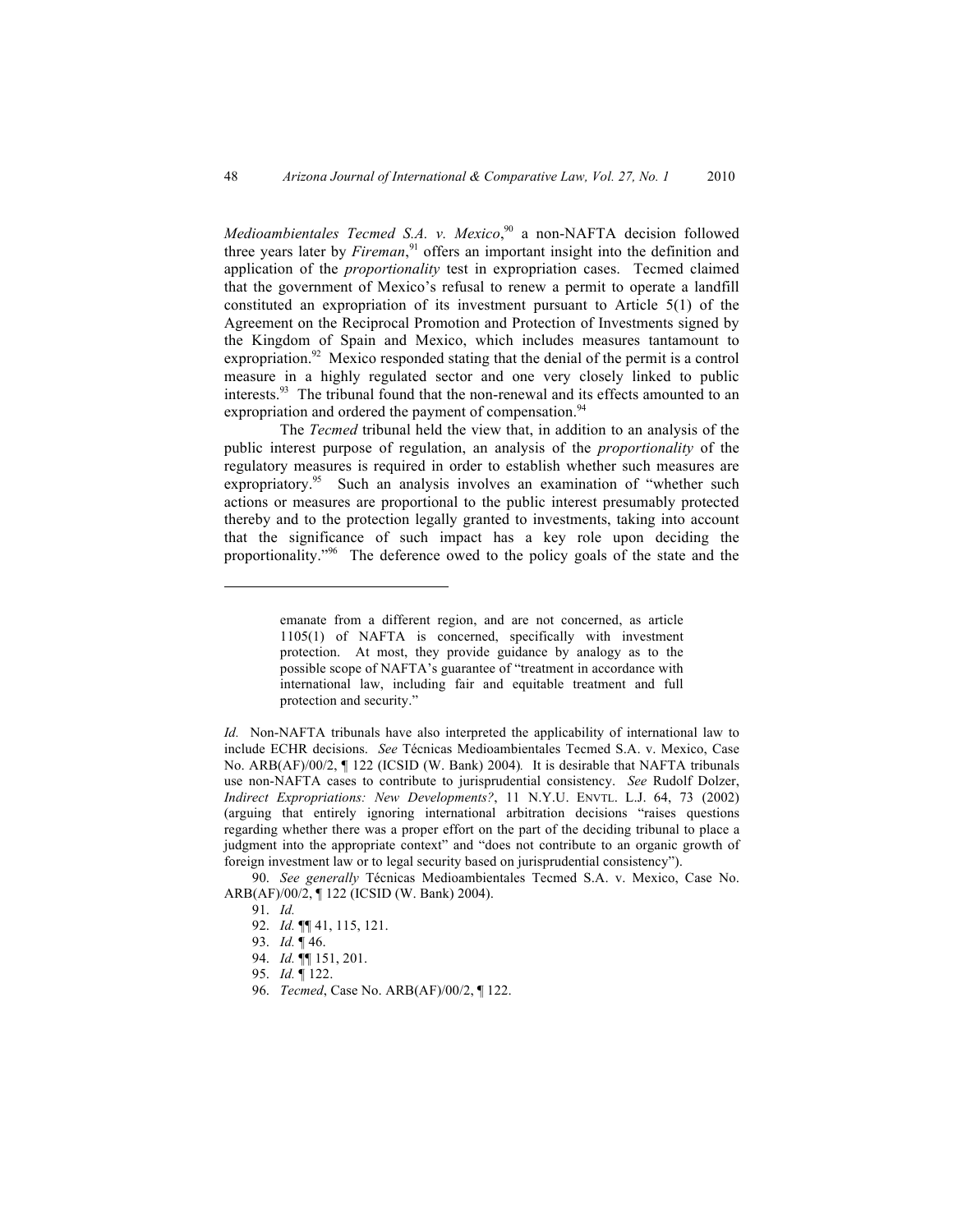actions taken to implement them does not prevent an examination of the reasonableness of such goals and actions with respect to the goals, the deprivation of economic rights and foreign investors' expectations:

> 122. . . . Although the analysis starts at the due deference owing to the State when defining the issues that affect its public policy or the interests of society as a whole, as well as the actions that will be implemented to protect such values, such situation does not prevent the Arbitral Tribunal, without thereby questioning such due deference, from examining the actions of the State in light of Article 5(1) of the Agreement to determine whether such measures are reasonable with respect to their goals, the deprivation of economic rights and the legitimate expectations of who suffered such deprivation. There must be a reasonable relationship of proportionality between the charge or weight imposed to the foreign investor and the aim sought to be realized by any expropriatory measure. To value such charge or weight, it is very important to measure the size of the ownership deprivation caused by the actions of the state and whether such deprivation was compensated or not  $\dots$ .<sup>97</sup>

. . .

 <sup>97.</sup> The *Tecmed* tribunal also drew on a similar *proportionality* analysis adopted by the European Court of Human Rights. The ECHR articulated the *proportionality* principle as follows:

Not only must a measure depriving a person of his property pursue, on the facts as well as in principle, a legitimate aim "in the public interest," but there must also be a reasonable relationship of proportionality between the means employed and the aim sought to be realised . . . . The requisite balance will not be found if the person concerned has had to bear "an individual and excessive burden"

The Court considers that a measure must be both appropriate for achieving its aim and not disproportionate thereto.

James v. United Kingdom, 98 Eur. Ct. H.R. (ser. A) at 19-20 (1986), *available at* http://cmiskp.echr.coe.int/tkp197/view.asp?action=html&documentId=695384&portal=hbk m&source=externalbydocnumber&table=F69A27FD8FB86142BF01C1166DEA398649. Other non-NAFTA tribunals have welcomed the proportionality test adopted in *Tecmed*. *See, e.g.*, Azurix Corp. v. Argentine Republic, Case No. ARB/01/12, ¶ 261 (ICSID (W. Bank) 2006)), *available at* http://www.worldbank.org/icsid/cases/pdf/ARB0112\_ Azurix-Award-en.pdf; LG&E Energy Corp. v. Argentine Republic, Case No. ARB/02/1 (ICSID (W. Bank) 2006).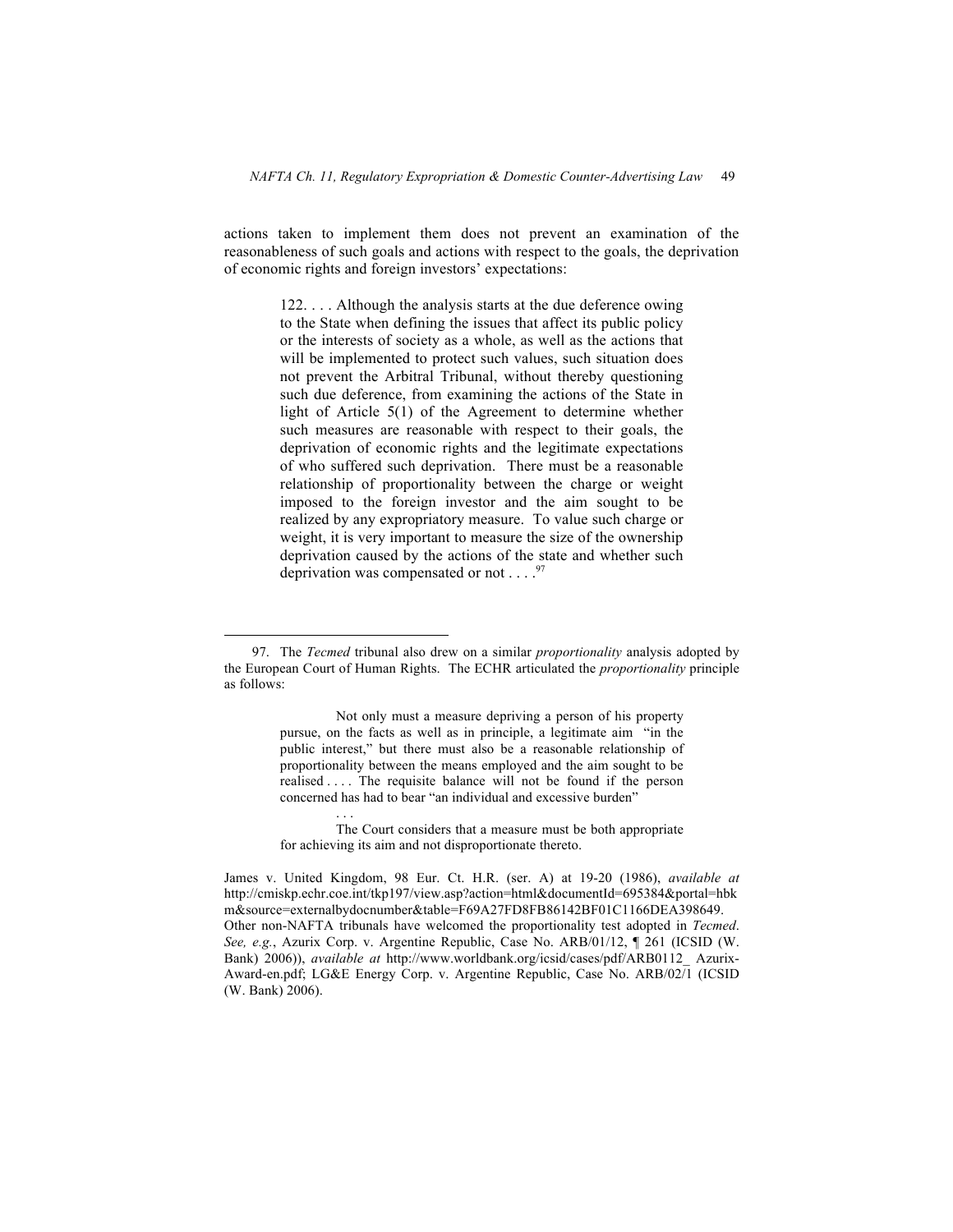Further, the *Tecmed* tribunal reasoned that foreign investors' inability to participate in the government's decision-making process<sup>98</sup> and the social and political circumstances that surround a regulatory decision<sup>99</sup> are also important factors in both assessing the *proportionality* of the measure and establishing unlawful expropriation. In particular, the tribunal suggests that an otherwise expropriatory regulation will not be categorized as expropriation where it is implemented as a proportional response to a serious urgent situation or social emergency.<sup>100</sup>

In sum, having established whether a measure is expropriatory, such a measure may be permitted under the exception to the protection against expropriation. That is to say, it may be lawful if it is for a public purpose, nondiscriminatory, accomplished with due process of law, and usually made on payment of compensation.<sup>101</sup> Moreover, not only must a measure depriving an investor of his property interest pursue a legitimate public interest, but there must also be a reasonable relationship of *proportionality* between the means employed and the aim sought to be realized.<sup>102</sup>

Although the above decisions do not set binding precedents and the principles of stare decisis do not apply,103 decisions such as *Methanex,*<sup>104</sup> *Fireman*, 105 and *Tecmed*106 may become influential in narrowing the definition of expropriation and setting out the scope of a government's regulatory power under NAFTA. Chapter 11 tribunals often cite and follow previous decisions<sup>107</sup> and those decisions will probably inform future expropriation decisions. Such a conservative view of regulatory expropriation, as exemplified in the *Methanex* ruling, is consistent with the apparent trend in the general NAFTA jurisprudence that indicates that expropriation provisions are interpreted conservatively. Hence, no government has been forced to pay high compensation awards for broadly

107. For instance, the tribunal in *Waste Management* cited *Metalclad* extensively. *See* Waste Mgmt. Inc. v. Mexico, Case No. ARB(AF)/98/2, ¶ 153 (ICSID (W. Bank) 2004).

 <sup>98.</sup> *Tecmed*, Case No. ARB(AF)/00/2, ¶ 122.

<sup>99.</sup> *Id.* ¶¶ 132–33.

<sup>100.</sup> *See* Coe & Rubins, *supra* note 87, at 656.

<sup>101.</sup> NAFTA, *supra* note 14, art.1110, § 1.

<sup>102.</sup> *Tecmed*, Case No. ARB(AF)/00/2, ¶ 122.

<sup>103.</sup> NAFTA, *supra* note 14, art. 1136, § 1; Vicki Been & Joel C. Beauvais, *The Global Fifth Amendment? NAFTA's Investment Protections and the Misguided Quest for an International "Regulatory Takings" Doctrine*, 78 N.Y.U. L. REV. 30, 46 (2003).

<sup>104.</sup> Methanex Corp. v. United States, 44 I.L.M. 1345 (NAFTA/UNCITRAL Arb. Trib. 2005).

<sup>105.</sup> Fireman's Fund Ins. Co. v. Mexico, Case No. ARB(AF)/02/1 (ICSID (W. Bank) 2006), *available at* http://ita.law.uvic.ca/documents/FiremansFinalAwardRedacted.pdf.

<sup>106.</sup> Técnicas Medioambientales Tecmed S.A. v. Mexico, Case No. ARB(AF)/00/2, ¶ 122 (ICSID (W. Bank) 2004).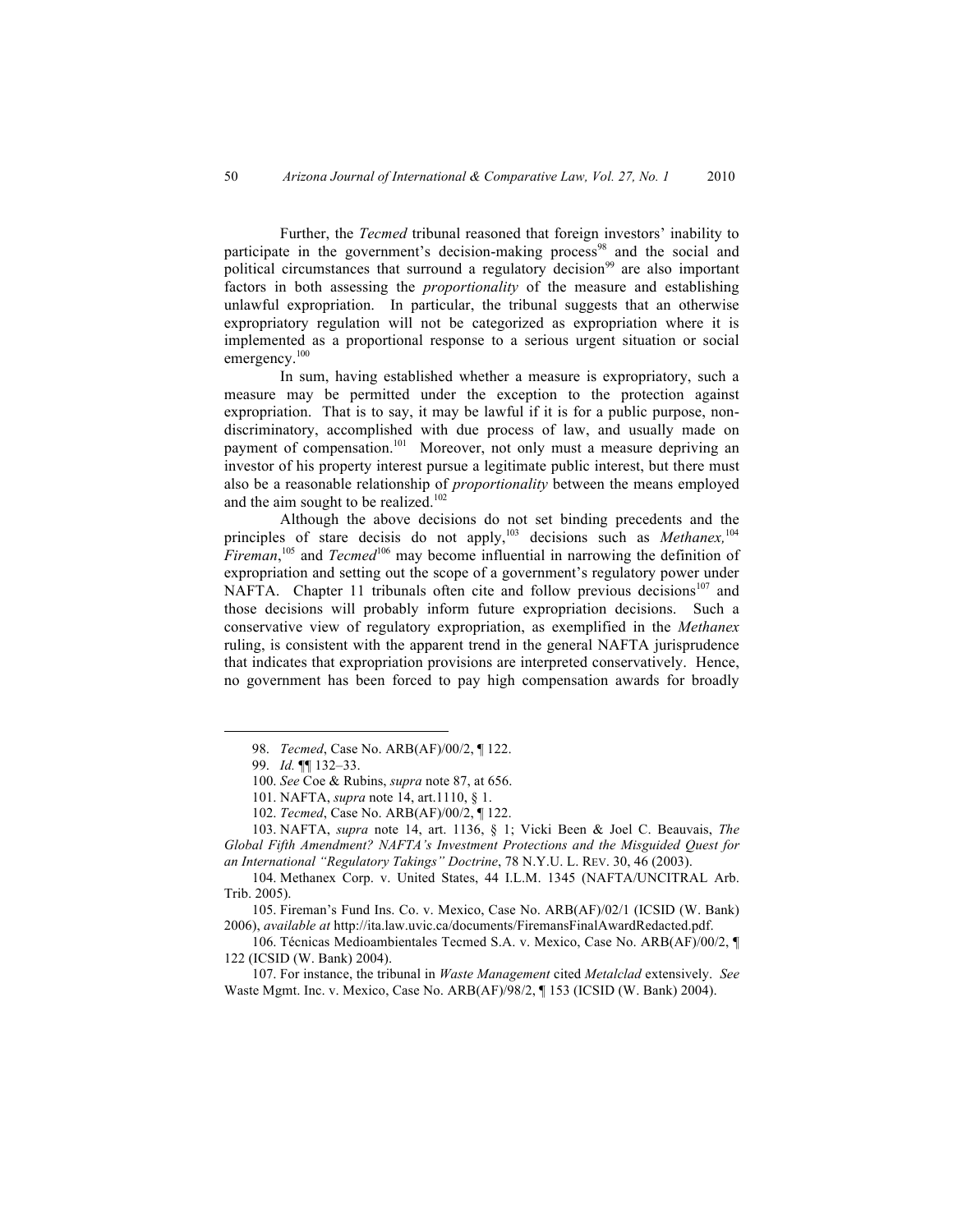understood regulatory expropriations. Only in one case, the *Metalclad* decision, 108 has a Chapter 11 arbitration tribunal awarded compensation for an expropriation claim under NAFTA.

The above interpretation of the NAFTA expropriation provision has important implications for establishing the legality of a domestic regulation of advertising affecting foreign investors. It may be argued that governmental regulatory measures involving the regulation of commercial transactions such as non-discriminatory advertising legislation for a public purpose and enacted in accordance with due process are unlikely to constitute expropriation in the future under the NAFTA expropriation regime. In particular, non-discriminatory counter-advertising legislation and regulations enacted in accordance with due process and aiming at protecting public health, such as legally imposed food warnings, should arguably be consistent with the NAFTA expropriation provisions and thus permitted under this trade agreement.<sup>109</sup> Pursuant to Article 1110, that proposition requires an analysis of whether health warning measures are expropriatory, permitted under the public purpose exception, nondiscriminatory, accomplished with due process of law, and made on payment of compensation.

Food warning measures may be expropriatory. Counter-advertising measures, such as food-related health warnings, legally imposed on foreign food corporations can be deemed a measure tantamount to expropriation. While food warning measures are unlikely to be expropriatory under the *control* standard of regulatory expropriation, they may constitute an expropriation under the *use* standard. Legally imposed warnings affect food corporations' ability to profit from the use of their physical and intellectual property rights. Such measures limit the freedom of corporations to utilize the space and content of food advertising. This may result in a cost or economic loss and thereby make the access to the market more expensive. Warnings also discourage consumption of certain foods that in turn may cause a loss of market share<sup>110</sup> and customer base.

110. NAFTA tribunals have recognised that market share is an investment capable of supporting an expropriation claim under Article 1110 NAFTA. *See* Pope & Talbot, Inc. v.

 <sup>108.</sup> Metalclad Corp. v. Mexico, Case No. ARB(AF)/97/1, ¶ 107 (ICSID (W. Bank) 2000).

<sup>109.</sup> Even extreme measures, such as banning commercial advertising, have been held consistent with trade agreements in other jurisdictions, especially when such measures were needed to protect public health. For example, the GATT tribunal declared that Thailand could ban tobacco advertising because it was non-discriminatory. Similarly, in 2004, the European Court ruled that although the French Loi Evin alcohol advertising ban constituted a restriction on services, it was justified to protect public health. *See* Zeigler, *supra* note 73 at 574; Press Release No. 56/04, Court of Justice of the European Communities, Judgment of the Court of Justice in Cases C-262/02 and C-429/02 (July 13, 2004), *available at* http://curia.europa.eu/jcms/jcms/Jo2\_16799/?annee=2004. Therefore, food-related health warnings introduced to promote public health should not attract major NAFTA challenges.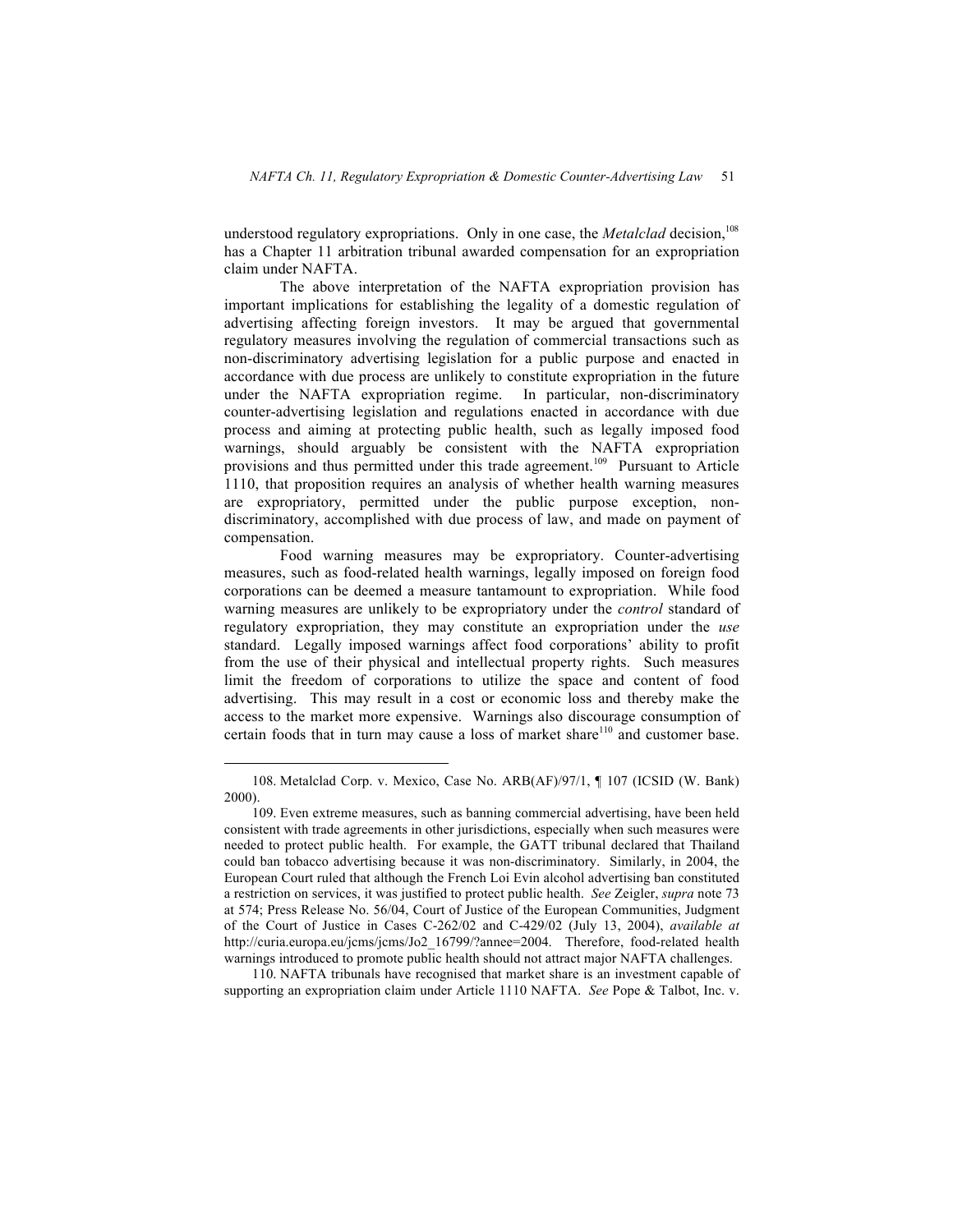This affects foreign investors' ability to profit from their investments as they see a reduced return on their capital investments made in developing a product and marketing it, an increased cost of capital, and a reduced value of their investments. All these can be considered investments in accordance with Article 1139 of NAFTA and, therefore, health warning measures could cause a detriment to such investments.

While food-related health warning measures may be expropriatory, Article 1110 permits such measures if they intend to serve a public purpose. As shown above, a public purpose includes the protection of public health.<sup>111</sup> As Article 1101 section 4 indicates, NAFTA's Chapter 11 does not, and should not, interfere with a government's ability to enact regulations that protect labor, public health, the environment,<sup>112</sup> and human rights.<sup>113</sup> On that basis, legally required health warnings on some food products can promote healthy eating and protect public health. Warnings inform and remind consumers of the health hazards<sup>114</sup> or the nutritional impact of consuming food products and may discourage the consumption of high-calorie, low-nutrient foods and beverages. As such, food warnings can clearly be part of the larger goal of promoting healthy eating and the health of Canadians in response to the obesity crisis and growing concern over hunger.<sup>115</sup> In fact, to fight obesity in Canada, the House of Commons' Standing Committee on Health has recently recommended "[i]mplement[ing] a mandatory, standardized, simple, front of package labelling requirement on pre-packaged foods for easy identification of nutritional value.<sup>5116</sup> Elaborating on this recommendation, the Committee referred to examples of food warning systems such as the UK's traffic light approach and the Health Check™ developed by the Heart and Stroke Foundation of Canada.<sup>117</sup>

116. *Healthy Weights*, *supra* note 7, at 22.

Canada, 40 I.L.M. 258, ¶ 96 (NAFTA Ch. 11 Arb. Trib. 2000); S.D. Myers, Inc. v. Canada, 40 I.L.M. 1408, ¶ 281 (NAFTA/UNCITRAL 2000).

<sup>111.</sup> NAFTA, *supra* note 14, art. 1101, § 4.

<sup>112.</sup> NAFTA, *supra* note 14, art. 1114 (A Party is permitted to enact measures "it considers appropriate to ensure that investment activity in its territory is undertaken in a manner sensitive to environmental concerns," provided that such measures are consistent with Chapter 11.).

<sup>113.</sup> Lawrence Herman, *The Methanex Case and the Future of NAFTA Chapter 11*, TRADE L. MEMO (Cassels Brock & Blackwell LLP, Toronto, Ont.) 2005, http://www.casselsbrock.com/publicationdetail.asp?aid=829.

<sup>114.</sup> Canada (Attorney General) v. JTI-Macdonald Corp., [2007] 2 S.C.R. 610, 2007 SCC 30, ¶ 134 (Can.).

<sup>115.</sup> The Supreme Court of Canada has applied similar reasoning to justify the constitutionality of the requirement of warnings of health hazards associated with tobacco consumption while recognizing that the protection of the health of Canadians is pressing and substantial. *See JTI-Macdonald,* [2007] 2 S.C.R. ¶ 134.

<sup>117.</sup> *Id.*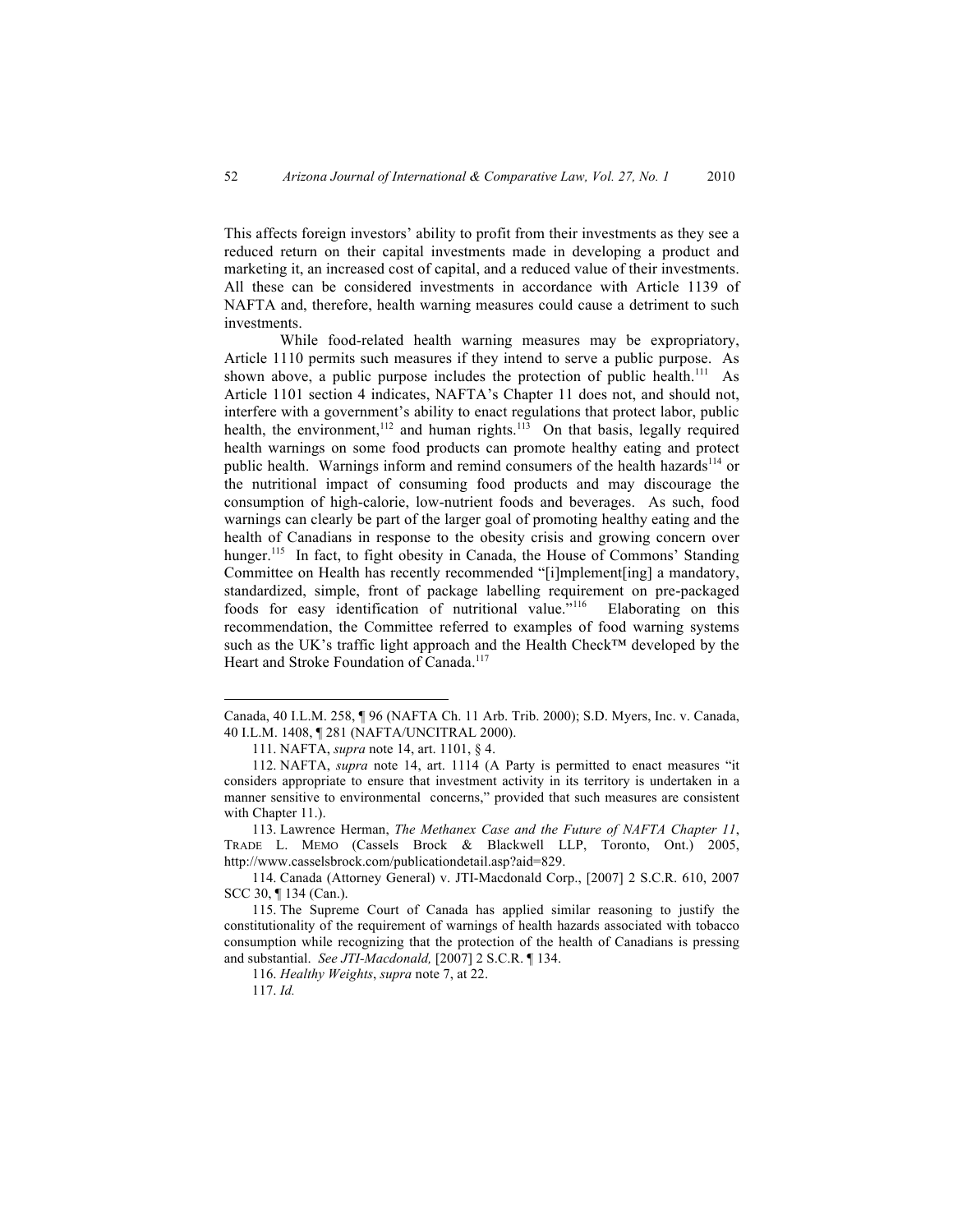Furthermore, health warnings are also important because they have the ability to correct the power differential between the expensive marketing campaigns of corporations and consumers' expressions and the public interest.<sup>118</sup> This ultimately enhances the diversity of views and the democratic nature of food choices. Warnings may then be particularly helpful for consumers who are in vulnerable situations, such as children<sup>119</sup> and low-income consumers, who are often the target of corporate food advertising. Thus, warnings about the nutritional value of food serve the public purpose of promoting public health and, hence, should be exempted from NAFTA expropriation provisions.<sup>120</sup>

In addition, health-warning measures must not be discriminatory. They must be imposed on all corporations engaged in food advertising and must not favor national food companies over foreign ones.<sup>121</sup> That measure should also be enacted in accordance with the due process of law. Following *Methanex*<sup>122</sup>, the payment of compensation should not be required as health warning measures seek to advance a public purpose, namely public health, and as such are not deemed expropriatory and compensable.<sup>123</sup> While this is a significant departure from previous decisions and may be controversial, $124$  it has been widely argued that health legislation is an exception to the compensation rule.<sup>125</sup>

123. *Id.* at pt. IV, ¶ 7.

124. For the view that compensation is nevertheless required, see Feldman v. Mexico, Case No. ARB(AF)/99/1, ¶ 98 (ICSID (W. Bank) 2002). Non-NAFTA decisions have also

 <sup>118.</sup> This argument has also been made in the context of tobacco advertising. *See* RJR-MacDonald Inc. v. Canada (Attorney General) [1995] 3 S.C.R. 199, ¶ 76 (Can.) (stating that "[t]he sophistication of the advertising campaigns employed by these corporations . . . undermines their claim to freedom of expression protection because it creates an enormous power differential between these companies and tobacco consumers in the 'marketplace of ideas'").

<sup>119.</sup> *Id.* (noting that "[t]he power differential between advertiser and consumer is even more pronounced with respect to children who, as this Court observed in Irwin Toy, at p. 987, are 'particularly vulnerable to the techniques of seduction and manipulation abundant in advertising'").

<sup>120.</sup> A similar conclusion has been reached with respect to nutrition labeling. Mandatory nutrition labeling regulations have been adopted worldwide and are widely believed to be consistent with trade agreements as such regulations can be justified by the legitimate objectives of consumer information and/or public health. In addition, the costs of adding a different label are probably less than the costs of bringing a trade dispute. *See* CORINNA HAWKES, WORLD HEALTH ORGANIZATION, NUTRITION LABELS AND HEALTH CLAIMS: THE GLOBAL REGULATORY ENVIRONMENT 54 (2004), *available at* http://whqlibdoc.who.int/publications/2004/9241591714.pdf.

<sup>121.</sup> A state measure will be discriminatory if it results in an actual injury to the alien with the intention to harm the aggrieved alien so as to favor national companies. DOLZER & STEVENS, *supra* note 17, at 62.

<sup>122.</sup> Methanex Corp. v. United States, 44 I.L.M. 1345 (NAFTA/UNCITRAL Arb. Trib. 2005).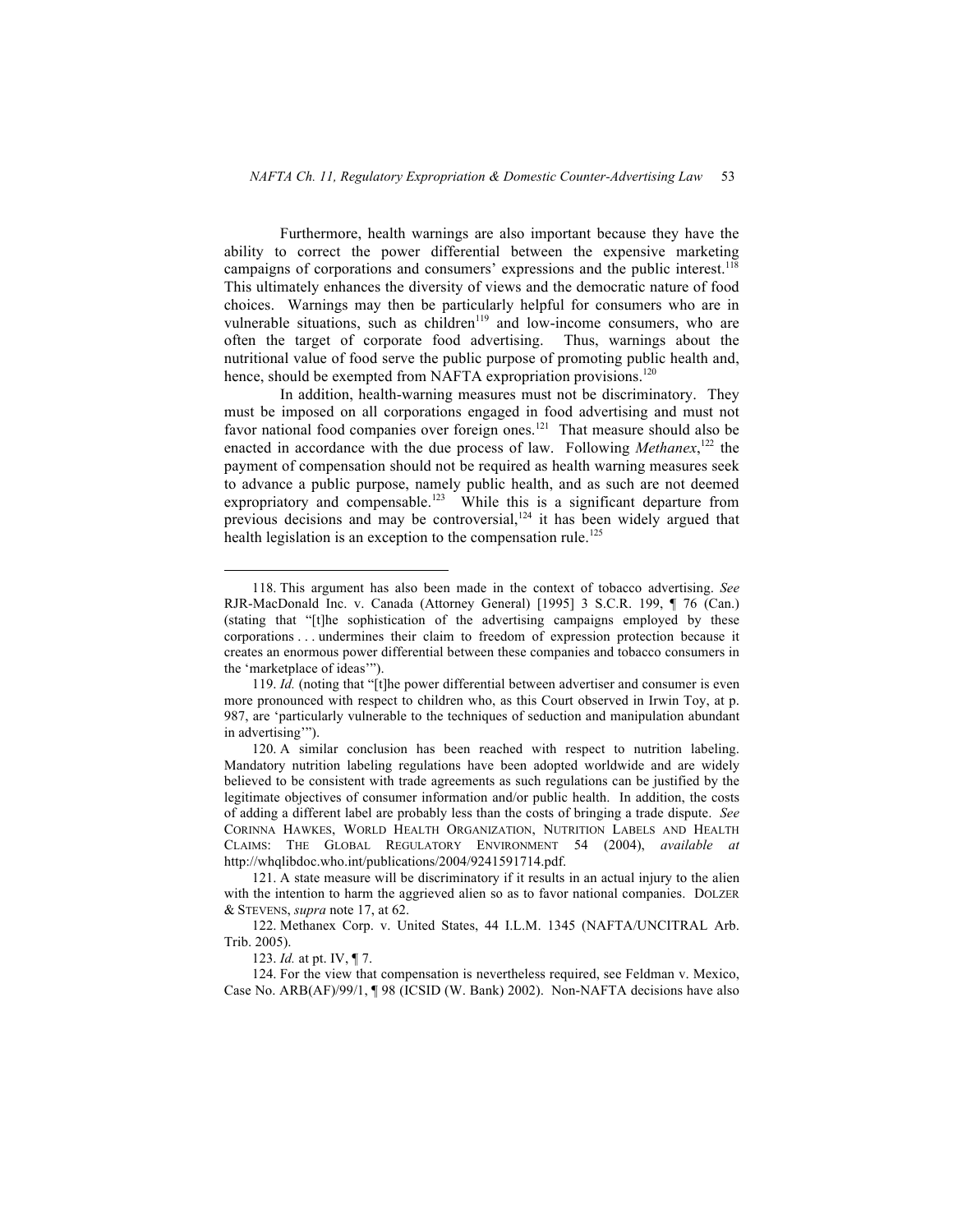In conclusion, non-discriminatory food warning regulations seeking to promote healthy eating and public health more generally should not constitute regulatory expropriation under NAFTA Chapter 11.<sup>126</sup> This interpretation also finds support in the increasingly common provisions of other trade agreements that explicitly indicate that, except in rare circumstances, non-discriminatory regulatory actions aiming at protecting legitimate public welfare objectives such as public health do not constitute indirect expropriations.<sup>127</sup>

It must be noticed that even if the above requirements are met, a Party's investor may successfully challenge a regulation if Canada's government makes a commitment to refrain from any regulatory intervention, including advertising regulation. A government's commitment to refrain from regulatory intervention can defeat a potential food-related health warning measure.128 In *Methanex*, the tribunal held that the public purpose exception does not apply if "specific commitment had been given by the regulating government to the then putative foreign investor contemplating investment that the government would refrain from

126. Some support for this general proposition can be found in the separate opinion of Arbitrator Schwarz in *S.D. Myers*. S.D. Myers, Inc. v. Canada, 40 I.L.M. 1408, ¶ 214 (NAFTA/UNCITRAL 2000) ("Looking at Article 1110 in context, it is not possible to see it as a generous invitation for tribunals to impose liability on governments that are engaged in the ordinary course of protecting health, safety, the environment and other public welfare concerns.").

held the same. *See, e.g.*, Compañía del Desarrollo de Santa Elena, S.A. v. Costa Rica, Case No ARB/96/1, ¶ 72 (ICSID (W. Bank) 2000) ("[W]here property is expropriated, even for environmental purposes, whether domestic or international, the state's obligation to pay compensation remains."). This latter decision was cited with approval by the tribunal in *Tecmed*. Técnicas Medioambientales Tecmed S.A. v. Mexico, Case No. ARB(AF)/00/2, ¶ 121 (ICSID (W. Bank) 2004).

<sup>125.</sup> *See, e.g.*, IAN BROWNLIE, PRINCIPLES OF PUBLIC INTERNATIONAL LAW 511–12 n.11 (6th ed. 2003); RESTATEMENT (THIRD) OF FOREIGN RELATIONS LAW OF THE UNITED STATES § 712 cmt. g; Lois B. Sohn & R.R. Baxter, *The Harvard Draft Convention on the International Responsibility of States for Injuries to Aliens* (1961), art. 10(5), *reprinted in* Lois B. Sohn & R.R. Baxter, *Responsibility of States for Injuries to the Economic Interests of Aliens*, 55 AM. J. INT'L L. 545, 554 (1961) (proposing that state action to maintain public health is a non-compensable taking).

<sup>127.</sup> These provisions also refer to the environment and public safety. *See* 2004 U.S. Model BIT, Annex B and subsequent Free Trade Agreements; Chile-United States Free Trade Agreement, June 6, 2003, 117 Stat. 909, Annex 10-D; Singapore-United States Free Trade Agreement, May 6, 2003, 117 Stat. 948. *See also* David Gantz, *The Evolution of FTA Investment Provisions: From NAFTA to the United States–Chile Free Trade Agreement*, 19 AM. U. INT'L L. REV. 679, 728, 745-56 (2004) (mentioning that an exchange of diplomatic letters could create a presumption against regulatory takings, potentially including the field of public health).

<sup>128.</sup> *See also* NAFTA, *supra* note 14, art. 1101 ¶ 4 (requiring that public health policies must be consistent with Chapter 11 and thus conform to the objective of facilitating trade and granting significant protection to foreign investors).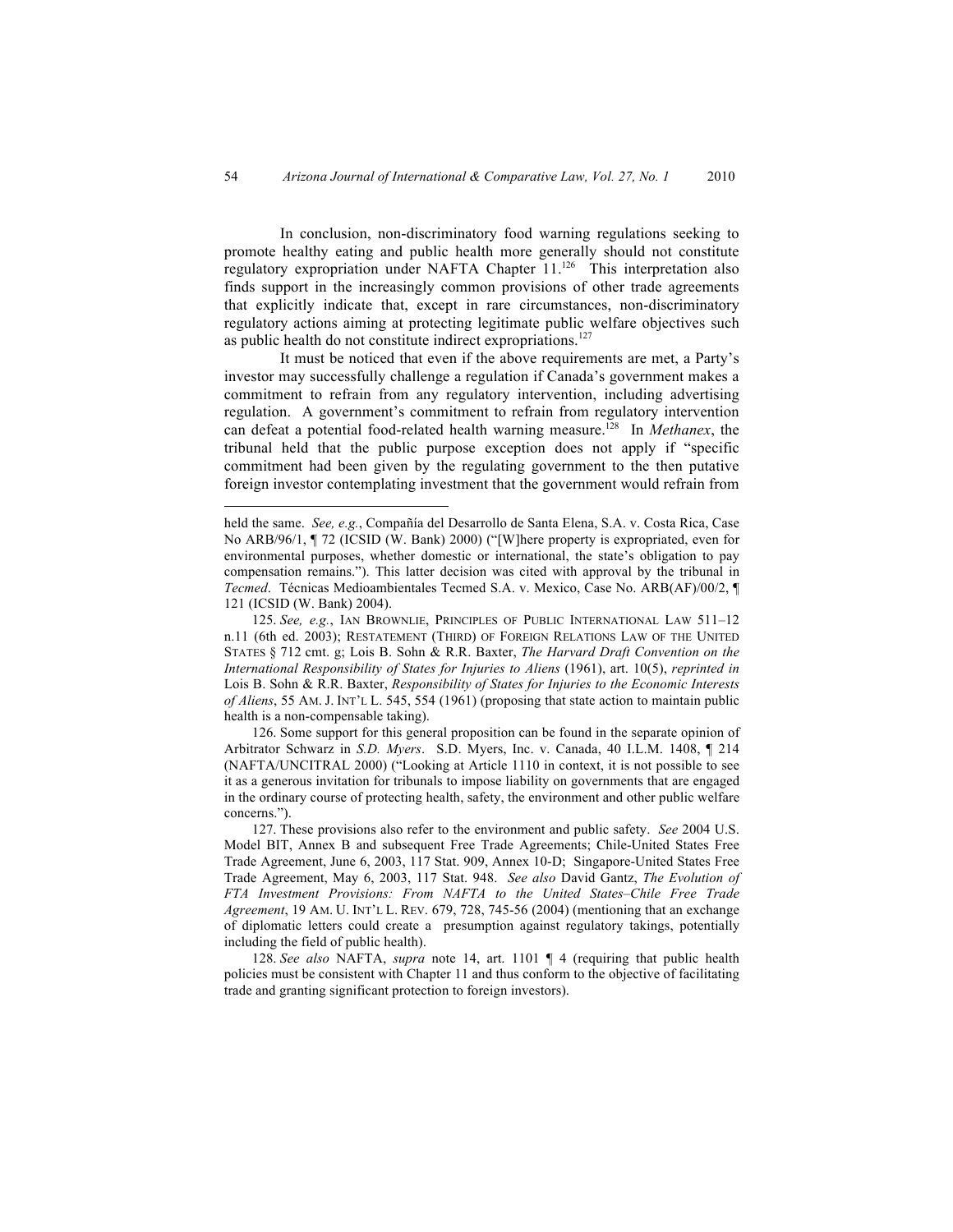such regulation."<sup>129</sup> Although this type of unanticipated regulation is more likely to be subject to a breach of contract action and not to an expropriation suit, $130$  it brings back the consideration of foreign investors' expectations in determining a regulatory expropriation that was raised in the *Metalclad*131 and *Fireman*<sup>132</sup> decisions. Pursuant to *Methanex*, 133 where the regulating government has made representations regarding the state of regulation affecting investors' investment, the disappointment of investors' expectations associated with such representations may become a relevant factor. While intending to serve a public purpose, a regulation may then constitute an expropriation if it is inconsistent with representations and commitments previously made by the government to foreign investors.

It is important to note that, in general, the element of investors' expectations is a widely accepted consideration in the analysis of regulatory expropriation claims. In tandem with the *Metalclad*, *Methanex*, and *Fireman* decisions, the BIT models of Canada and the United States now refer to the legitimate expectations of investors as one of the criteria that must be considered in determining whether an indirect expropriation has occurred.<sup>134</sup> It is, however, unclear whether investors' expectations must be confined to specific assurances from the host government or be more broadly defined so as to simply require government actions to be outside the expectations that a reasonable investor would have held.<sup>135</sup>

http://www.iisd.org/pdf/2005/commentary\_methanex.pdf.

131. Metalclad Corp. v. Mexico, Case No. ARB(AF)/97/1 (ICSID (W. Bank) 2000).

 <sup>129.</sup> Methanex Corp. v. United States, 44 I.L.M. 1345, pt. IV, ¶ 7 (NAFTA/UNCITRAL Arb. Trib. 2005).

<sup>130.</sup> HOWARD MANN, INTERNATIONAL INSTITUTE FOR SUSTAINABLE DEVELOPMENT, THE FINAL DECISION IN METHANEX V. UNITED STATES: SOME NEW WINE IN SOME NEW BOTTLES 7–9 (2005), *available at*

<sup>132.</sup> Fireman's Fund Ins. Co. v. Mexico, Case No. ARB(AF)/02/1 (ICSID (W. Bank) 2006), *available at* http://ita.law.uvic.ca/documents/ FiremansFinalAwardRedacted.pdf.

<sup>133.</sup> *Methanex*, 144 I.L.M. 1345.

<sup>134.</sup> 2004 Canada Model BIT, Annex B.13(1) and 2004 U.S. Model BIT, Annex B. *See also* Dolzer, *Indirect Expropriations*, *supra* note 89, at 83 n.64; Alexei Barbuk, *The NAFTA Chapter 11 Arbitration and Protection of Legitimate Expectations*, OIL, GAS & ENERGY L. INTELLIGENCE, July 2004, at 1; Elizabeth Snodgrass, *Protecting Investor's Legitimate Expectations: Recognizing and Delimiting a General Principle*, 21 ICSID REV., FOREIGN INVESTMENT L.J. 1 (2006).

<sup>135.</sup> For recent discussions of these different approaches to expectations, see Allan Ingelson & Lincoln Mitchell**,** *The Glamis Regulatory Takings Claim and Compensation under NAFTA*, 2 J. WORLD ENERGY L. & BUS. 68, 86 (2009); Jordan C. Kahn, *A Golden Opportunity for NAFTA*, 16 N.Y.U. ENVTL. L.J. 380 (2008).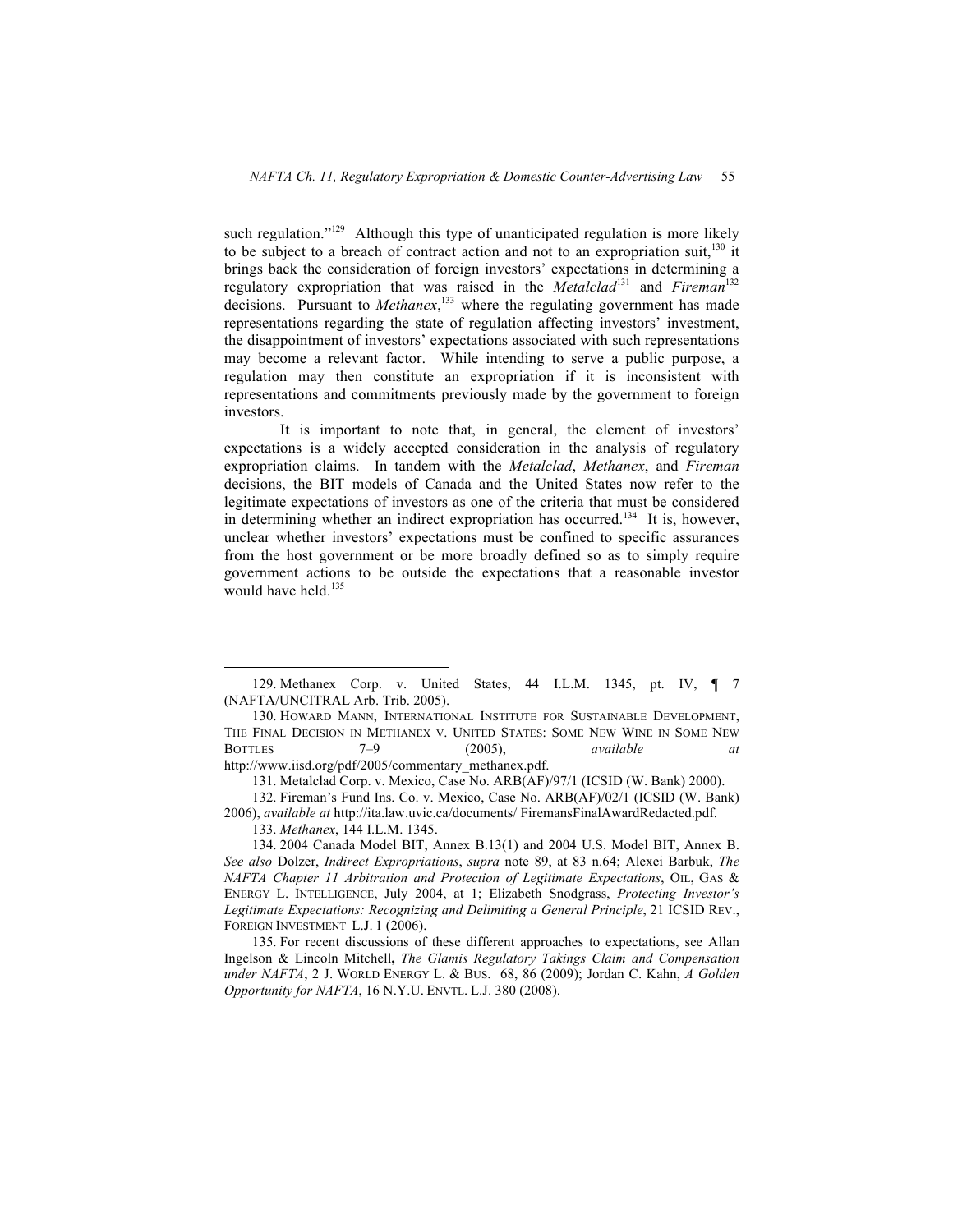## **IV. REGULATORY CHILL OF CHAPTER 11 AND HEALTHY EATING POLICIES IN INSTITUTIONAL CONTEXT**

While NAFTA Chapter 11 provides foreign investors with a legal protection against arbitrary and capricious government action, it has also resulted in chilling legitimate public policy, that is to say, the uncertainty and unpredictability associated with the application of NAFTA Chapter 11 discourage regulatory intervention. The ambiguity of the Chapter 11 jurisprudence has added to the uncertainty already created by the lack of clear definition of expropriation in NAFTA. This has chilled regulatory intervention by a Party's government in the fear of a Chapter 11 lawsuit and the possibility of having to pay extremely expensive compensation. This regulatory chill has reinforced the distribution of legal powers in favor of foreign investors by protecting their property rights through NAFTA expropriation provisions. Nevertheless, the *Methanex*136 decision has, to some extent, reduced the ambiguity and uncertainty associated with Chapter 11 of NAFTA and the definition of expropriation in particular. In *Methanex*, expropriation was narrowly defined and a regulatory intervention with a public purpose was not deemed expropriatory.<sup>137</sup>

However, recent NAFTA jurisprudence, including *Methanex*, has not fully solved the ambiguity and uncertainty associated with the NAFTA expropriation provisions. Our review of the NAFTA Chapter 11 jurisprudence indicates that the tribunals have adopted two non-binding alternative standards of regulatory expropriation, namely the *use* and *control* criteria, thereby increasing uncertainty and the chilling effects. Whereas under the *use* standard a measure may be deemed expropriatory if it interferes with the use and expected benefits of an investment, the *control* standard indicates that for a measure to constitute an expropriation an effect on the control, management, or ownership of investment must occur. While the distinction between these two criteria may be purely semantic and a state acquisition of either *control* or *use* of property may constitute regulatory expropriation,<sup>138</sup> it may be utilized as a ground for developing two artificial standards of regulatory expropriation. It is clear that the *control* or *use* standard essentially suggests that a regulatory expropriation occurs when a government measure has some form of significant negative effect on foreign investment. However, it might be argued, for instance, that whereas the *use* standard provides greater protection to foreign investors' investments and significantly limits the regulatory power of the government as a regulation would easily constitute an expropriation, the *control* standard narrows the protection

 <sup>136.</sup> Methanex Corp. v. United States, 44 I.L.M. 1345 (NAFTA/UNCITRAL Arb. Trib. 2005).

<sup>137.</sup> *Id.* at pt. IV, ¶¶ 7, 15, 18.

<sup>138.</sup> Newcombe, *supra* note 2, at 17 (making this claim on the basis of NAFTA and non-NAFTA authorities).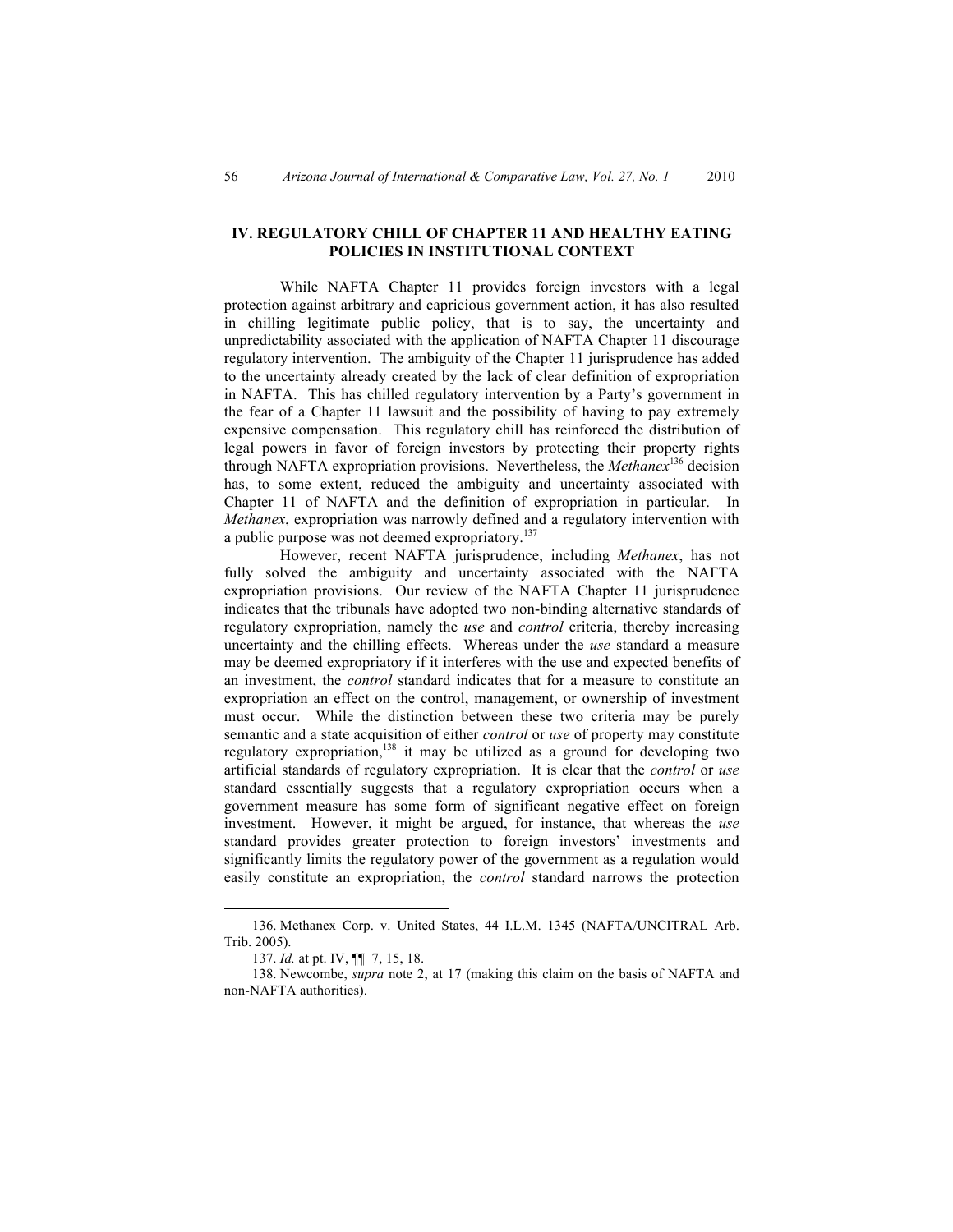granted to foreign investors and broadens the scope of legitimate government regulation. These two standards may arguably serve as alternative criteria to determine whether, for instance, a domestic advertising regulation amounts to a regulatory expropriation. The possibility of making arguments for two alternative standards of regulatory expropriation illustrates the uncertainty that may arise from the inconsistency in NAFTA Chapter 11 jurisprudence.

Moreover, the divergent treatment of the public purpose exception in the NAFTA Chapter 11 jurisprudence creates more uncertainty. In *Metalclad*, not only was regulatory expropriation broadly defined, thereby limiting government regulation, but the public purpose was also not a determinant factor in establishing a regulatory expropriation.<sup>139</sup> Instead, the significant negative effects on foreign investment were the critical considerations.<sup>140</sup> Non-NAFTA tribunal decisions have also adopted the same "sole effects" approach, $141$  that is to say, the presence of substantial negative effects on investment is the determinant factor in finding regulatory expropriation regardless of the purpose or motive of the measure.<sup>142</sup> It is obvious that this "sole effects" doctrine favors the interest of investors over considerations of public interest, thereby chilling government regulation and public policy. By contrast, in *Methanex*, the public purpose behind the regulatory measure trumped all, making the regulation a lawful one and thus permitted under NAFTA.<sup>143</sup> The needs of the host state were paramount and the public purpose

140. *Id.*

 <sup>139.</sup> Metalclad Corp. v. Mexico, Case No. ARB(AF)/97/1, ¶ 111 (ICSID (W. Bank) 2000) (finding that the decree creating an ecological preserve was expropriatory in violation of Art. 1110 of NAFTA, the tribunal stated that "the Tribunal need not decide or consider the motivation or intent of the adoption of the Ecological Decree . . . [h]owever, the Tribunal considers that the implementation of the Ecological Decree would, in and of itself, constitute an act tantamount to expropriation.").

<sup>141.</sup> *See* Compañiá de Aguas del Aconquija S.A. v. Argentine Republic, Case No. ARB/97/3 (ICSID (W. Bank) 2007), *available at* http://ita.law.uvic.ca/documents/Vivendi AwardEnglish.pdf [hereinafter *Vivendi*]; S. Pac. Props. (Middle East) Ltd. v. Egypt, Case No. ARB/84/3 (ICSID (W. Bank) 1992); Biloune v. Ghana Investments Centre, Award, 27 October 1989, 95 I.L.R. 183 (UNCITRAL); Phelps Dodge Int'l Corp. v. Iran, 10 Iran–US CTR 157 (1986); Tippetts, Abbett, McCarthy, Stratton v. TAMS-AFFA Consulting Eng'rs of Iran, 6 Iran-U.S. Cl. Trib. Rep. 219, 225–26 (1984) ("The intent of the government is less important than the effects of the measures on the owner, and the form of the measures of control or interference is less important than the reality of their impact."). The *Metalclad* decision, along with other non-NAFTA decisions, has given rise to a line of jurisprudence termed the 'sole effects' doctrine. *See* Dolzer, *Indirect Expropriations*, *supra*  note 89, at 83 n.64.

<sup>142.</sup> Rudolf Dolzer & Felix Bloch, *Indirect Expropriation: Conceptual Realignments?*, 5 INT'L L. FORUM DU DROIT INT'L 155, 158 (2003) (outlining the soleeffects and police-power doctrines).

<sup>143.</sup> Methanex Corp. v. United States, 44 I.L.M. 1345, pt IV, ¶ 15 (NAFTA/UNCITRAL Arb. Trib. 2005).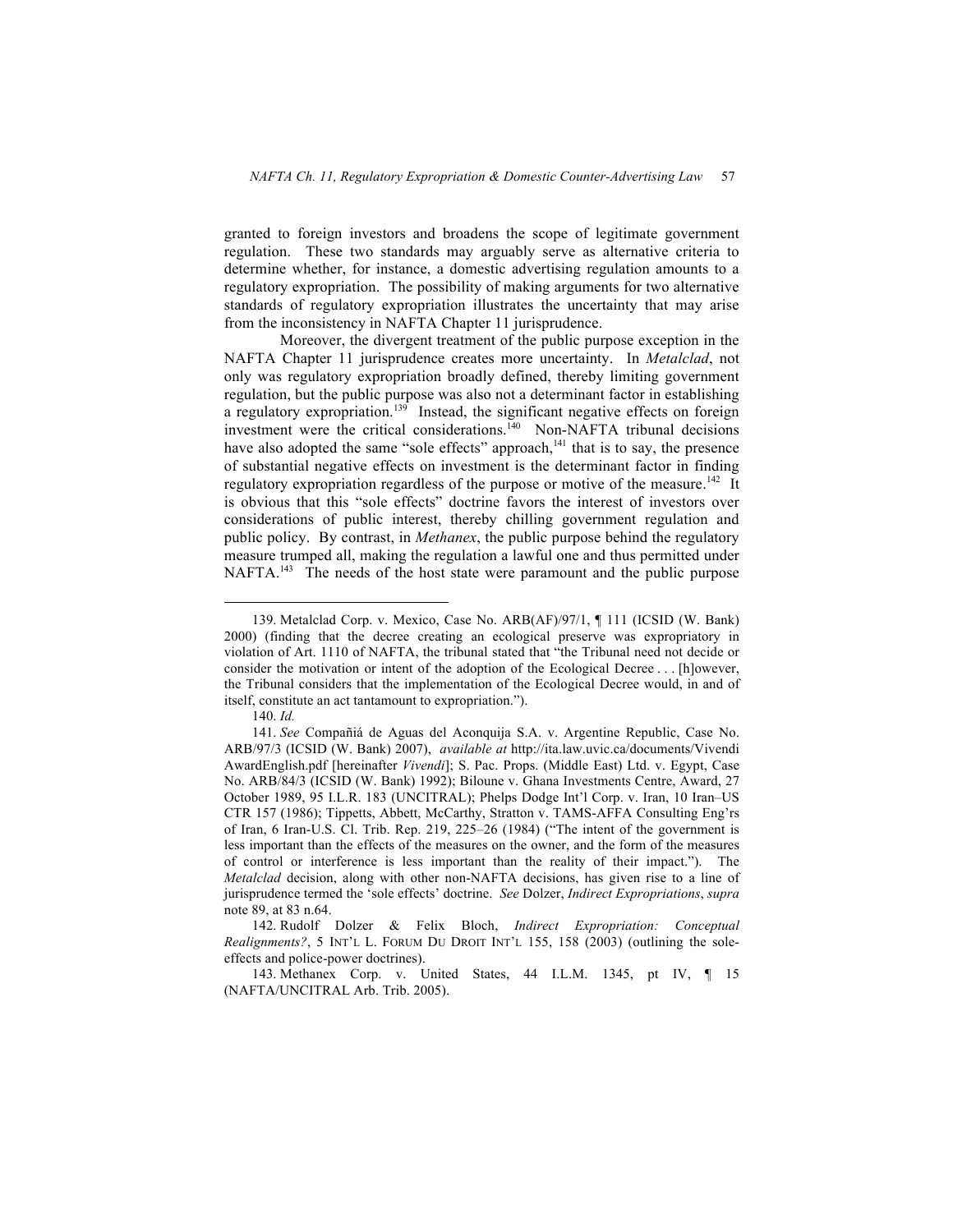was decisive, finding no expropriation and no obligation to compensate.<sup>144</sup> Outside NAFTA, other investment tribunals have taken the same "police powers" approach.145 This enables governments to regulate for the public interest, but, at the same time, immunizes government regulations regardless of their consequences as most regulatory measures can arguably fall under the category of public purpose. As a result, indirect expropriation provisions may become practically ineffective.<sup>146</sup> A moderate version of the "police powers" approach adopted in *Methanex* can be found in *S.D. Myers*<sup>147</sup> and *Feldman*.<sup>148</sup> In these cases, the purpose and effects of the measure were relevant in the analysis of regulatory expropriation.149 In *Tecmed*, a non-NAFTA decision, the tribunal also took into account the purpose and effects of the regulatory interference and more importantly used a proportionality test to balance them.<sup>150</sup> These different conclusions of the tribunals clearly create greater uncertainty regarding the outcome of a regulatory takings claim under NAFTA.<sup>151</sup>

Similarly, the concept of *public purpose* as an exception to expropriation is still problematic as it can be broadly or narrowly defined which, in turn, will determine the extent of the regulatory power of Canada's government. In particular, while the public purpose includes the protection of public health, it is not quite clear what test should be applied to resolve the collision between

146. *Vivendi*, *supra* note 141, ¶ 7.5.21. ("If public purpose automatically immunizes a measure from being found to be expropriatory, then there would never be a compensable taking for a public purpose."). *See also* Kriebaum, *Regulatory Takings*, *supra* note 86, at 717, 727.

147. S.D. Myers, Inc. v. Canada, 40 I.L.M. 1408, ¶ 285 (NAFTA/UNCITRAL 2000) (holding that the tribunal "must look at the real interests involved and the purpose and effect of the government measure").

149. *See supra* notes 147, 148.

150. Técnicas Medioambientales Tecmed S.A. v. Mexico, Case No. ARB(AF)/00/2, ¶ 122 (ICSID (W. Bank) 2004).

151. *See, e.g.*, Ingelson & Mitchell**,** *supra* note 135, at 85–86 (referring to the uncertainty arising from the different views in *Metalclad* and *Methanex*).

 <sup>144.</sup> *Id.*

<sup>145.</sup> *See, e.g.*, Saluka Investments BV. v. Czech Republic, Partial Award, (Perm. Ct. Arb./UNCITRAL March 17, 2006), http://www.pca-cpa.org/upload/files/SAL-CZ%20Partial%20Award%20170306.pdf (holding that States are not liable to pay compensation when, in the normal exercise of their regulatory powers, they adopt in a nondiscriminatory manner, bona fide regulations that are aimed at general welfare); Sedco, Inc. v. National Iranian Oil Co., 10 Iran-U.S. Cl. Trib. Rep. 180, 25 I.L.M. 629 (1986) (explaining that the state is not responsible for bona fide regulation that falls within the scope of a generally recognized police power).

<sup>148.</sup> Feldman v. Mexico, Case No. ARB(AF)/99/1, ¶ 98 (ICSID (W. Bank) 2002) ("If there is a finding of expropriation, compensation is required, *even if* the taking is for a public purpose, non-discriminatory and in accordance with due process of law and Article  $1105(1)$ .") (emphasis in original).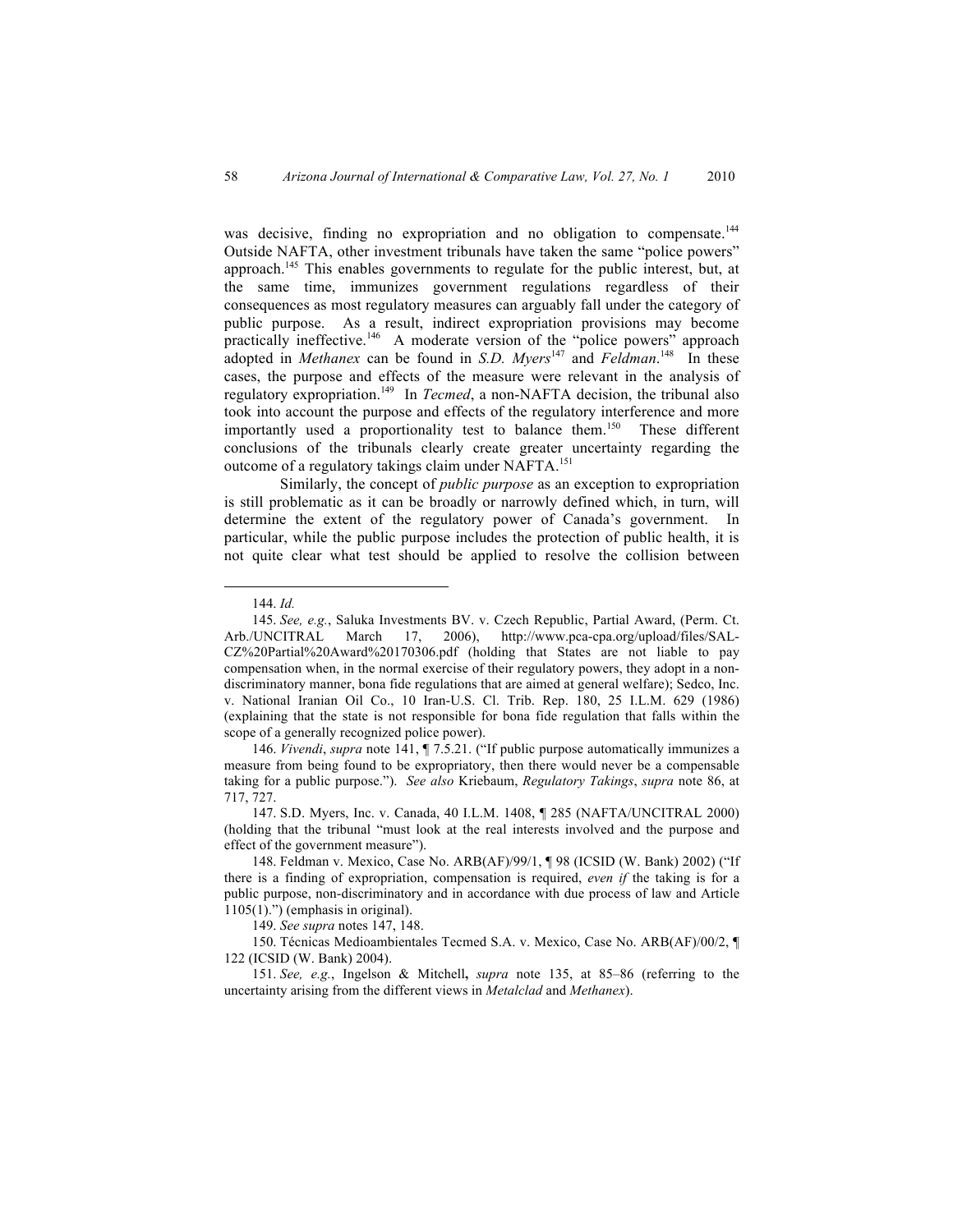advertising regulation aiming at promoting public health and expropriation. This is important because, even if there is a legitimate public health objective, lawmakers or regulators can act in a manner that is arbitrary and disproportional. On the other hand, foreign investors may question the public health content of a regulatory measure or its effectiveness in advancing a public health objective. In the *Methanex* decision, the NAFTA tribunal did not elaborate on a more specific test or rule on what may guide the resolution of such collision.<sup>152</sup> This reveals an important gap in NAFTA, namely, the lack of a provision that clearly prescribes how private interest and public policy are to be balanced.<sup>153</sup> All of this increases uncertainty and the possibility of a lawsuit, which is likely to chill regulatory action by the government.<sup>154</sup>

True, *Fireman* and *Tecmed* have suggested the use of a *proportionality* analysis to balance public interest regulation and the protection against expropriation. 155 In *Tecmed*, the tribunal stated that there must be a "reasonable relationship of proportionality between the charge or weight imposed to the foreign investor and the aim sought to be realized by any expropriatory measure."<sup>156</sup> Under this *proportionality* principle, a regulation that would otherwise constitute a regulatory expropriation will not be considered expropriatory if it is a proportional response to a legitimate public concern.<sup>157</sup>

 <sup>152.</sup> In an even more recent and relevant case, a NAFTA tribunal, dealing with allegations of the United States' unfair banning of Canadian cattle, beef, beef-based products, and animal feed, declined to rule on the matter due to lack of jurisdiction. Canadian Cattlemen for Fair Trade v. United States, Award on Jurisdiction (NAFTA/UNCITRAL 2008), http://www.state.gov/documents/organization/99954.pdf (holding that the tribunal does not have jurisdiction to consider NAFTA claims where all of the claimants' investment are located in Canada and claimants do not seek to make, are not making or have not made any investment in the United States).

<sup>153.</sup> Chris Tollefson, *NAFTA's Chapter 11: The Case for Reform*, *in* SUSTAINABILITY, CIVIL SOCIETY AND INTERNATIONAL GOVERNANCE: LOCAL, NORTH AMERICAN AND GLOBAL CONTRIBUTIONS 179 (John J. Kirton & Peter I. Hajnal, eds., 2006).

<sup>154.</sup> This specific analysis of the loopholes of the NAFTA expropriation provisions and their chilling effects contrasts with more general and optimistic claims that expropriation suits do not chill government regulation. For this latter argument, see Coe & Rubins, *supra* note 87, at 599 (claiming that expropriation claims "prompt reflection and careful tailoring of means to ends" and not "the abandonment of legislation" and that governments might "expect victory" in light of the fact that expropriation claims often fail and only one NAFTA Chapter 11 case has yielded recovery).

<sup>155.</sup> Fireman's Fund Ins. Co. v. Mexico, Case No. ARB(AF)/02/1, ¶ 176(j) (ICSID (W. Bank) 2006), *available at* http://ita.law.uvic.ca/documents/FiremansFinalAward Redacted.pdf; Técnicas Medioambientales Tecmed S.A. v. Mexico, Case No. ARB(AF)/00/2, ¶ 122 (ICSID (W. Bank) 2004).

<sup>156.</sup> *Tecmed*, Case No, ARB(AF)/00/2, ¶ 122.

<sup>157.</sup> *See* Coe & Rubins, *supra* note 87, at 664.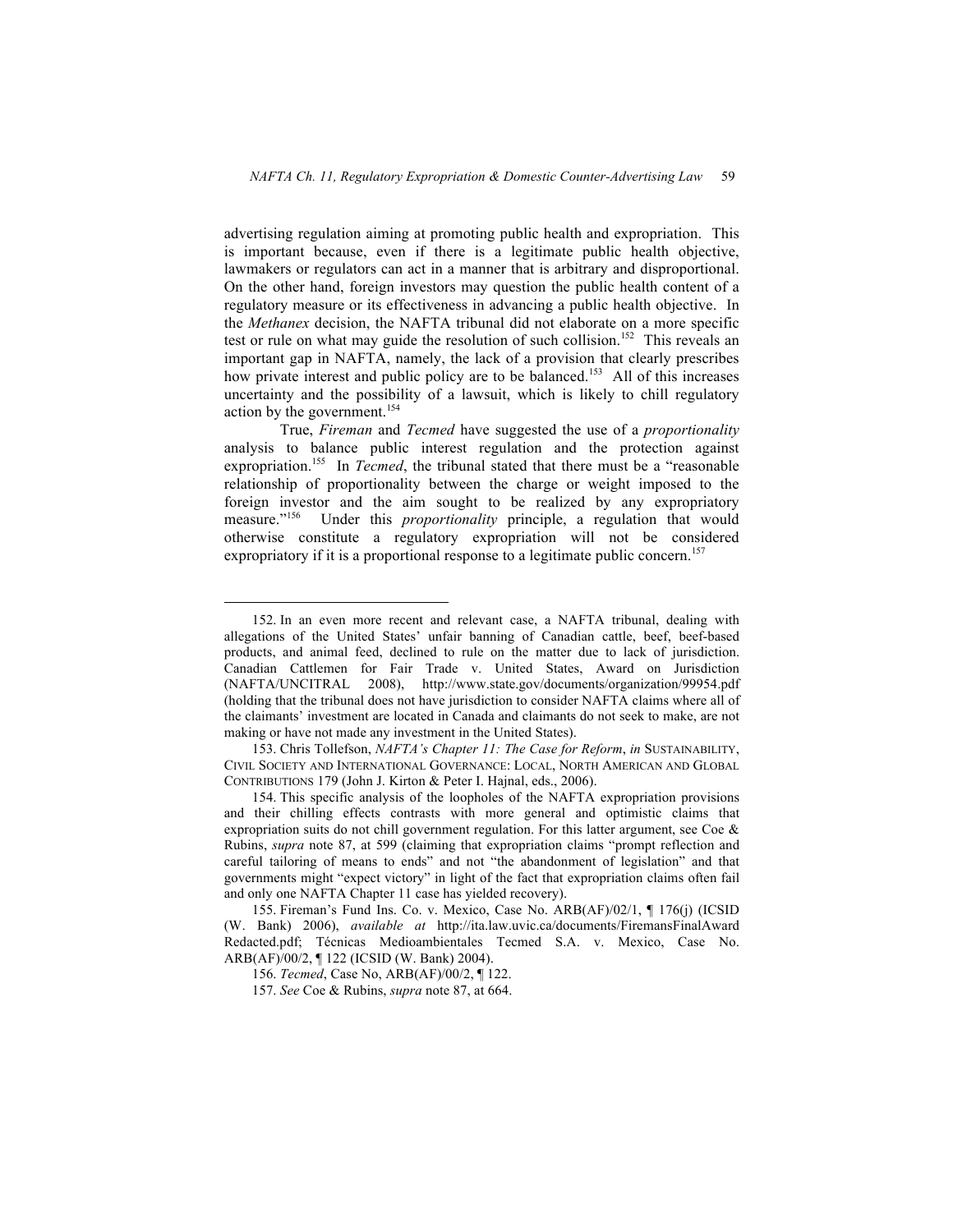However, this *proportionality* test has not been elaborated with sufficient detail, neither has it been applied clearly. It does not provide specific guidance on when a government measure may be a legitimate, not excessive, or proportional exercise of state police power in light of the public interest at stake.<sup>158</sup> It is unclear whether such an analysis involves, for instance, an evaluation of the effectiveness of the chosen means and the existence of less-intrusive alternatives.159 Moreover, the standard of proof that may be used to prove, for instance, the effectiveness or superiority of a regulatory measure is not clearly determined. The lack of clarity on this evidentiary aspect may distort the sound application of the *proportionality* test. Whereas a stringent standard of proof may deter state regulation as governments may find it too difficult to justify a regulatory measure, a lax standard may facilitate arbitrary regulation. Similarly, the *proportionality* test leads to an "all or nothing" situation with regards to the economic consequences of an interference.<sup>160</sup> If a measure is deemed disproportionate, and thus expropriatory, the State has to pay full compensation. Conversely, if it is found that there is no expropriation, the investor receives no compensation and has to bear the economic consequence of the measure. Either the State or foreign investors, not both, bear the cost of a measure for a public interest.<sup>161</sup>

Needless to say, these gaps in the *proportionality* principle bring important complications for determining and implementing legitimate public policies. For instance, the potential need for the government to defend the rational connection and the unavailability of a less intrusive alternative may, in itself, discourage the enactment of food-related health warning measures. This may be a particularly difficult task as there may always be alternative measures and it can thus be challenging to prove conclusively the necessity of food warnings to

 <sup>158.</sup> Newcombe, *supra* note 2, at 15.

<sup>159.</sup> Note that in *Methanex*, the claimant unsuccessfully claimed that the government failed to consider less restrictive alternative measures to mitigate the effects of gasoline releases into the environment. The *Methanex* tribunal did not require the use of less restrictive measures. *See* Methanex Corp. v. United States, 44 I.L.M. 1345 (NAFTA/UNCITRAL Arb. Trib. 2005). Only in *S.D. Myers* did the tribunal apply a leastrestrictive means test; however, it was in the context of a national treatment analysis. *See*  S.D. Myers, Inc. v. Canada, 40 I.L.M. 1408, ¶ 255 (NAFTA/UNCITRAL 2000) ("The indirect motive was understandable, but the method contravened CANADA's international commitments under the NAFTA. CANADA's right to source all government requirements and to grant subsidies to the Canadian industry are but two examples of legitimate alternative measures.").

<sup>160.</sup> *See* Kriebaum, *supra* note 86, at 729.

<sup>161.</sup> *Id.*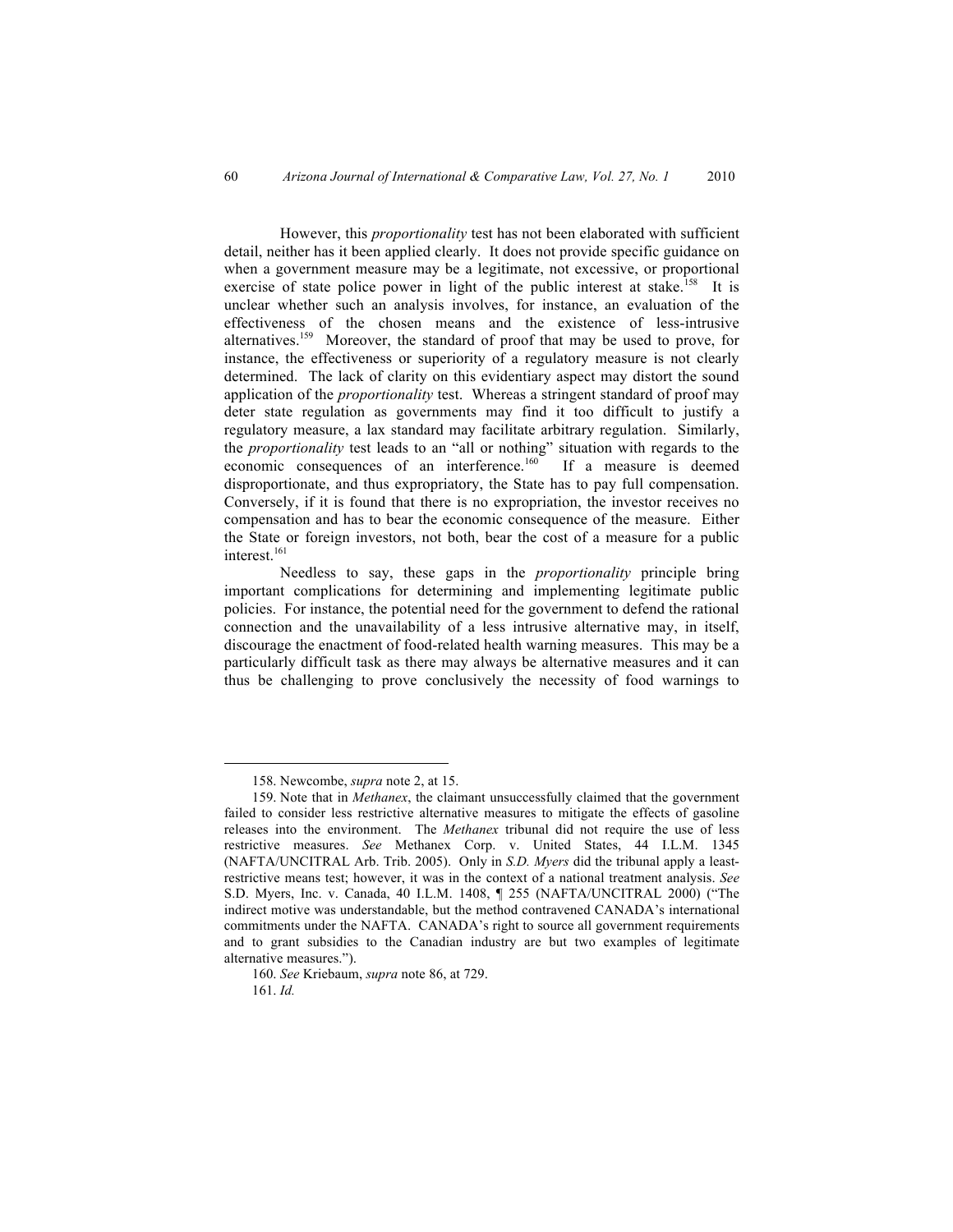protect public health.<sup>162</sup> NAFTA Article 1101, section 4 would reinforce that difficulty as it indicates that public health policies must be consistent with Chapter 11, suggesting that such policies should conform to the objective of facilitating trade and granting significant protection to foreign investors.<sup>163</sup> From this standpoint, the government might be better off and the public interest better served without a *proportionality* test as an analysis of alternative measures would not be required as exemplified in the *Methanex* decision. 164 This would not completely eliminate the regulatory chill, however, because the threat of a NAFTA lawsuit and the possibility of unfavorable decision with the consequence of paying expensive compensation would still exist.

The problems with the *proportionality* test show that there is still significant uncertainty and confusion as to how to balance foreign investors' interest, state regulation, and public policy. Ultimately, an underdeveloped *proportionality* test, as currently articulated by the tribunals, may chill new regulatory measures seeking to promote the public interest such as food health warning measures. Future NAFTA decisions should attempt to resolve those problems in a consistent manner.<sup>165</sup>

The resolution of the above problems with the *proportionality* test may, however, be a challenging task for a private arbitration tribunal. This is not surprising as arbitration tribunals<sup>166</sup> are often more adept at resolving private commercial disputes and are not well equipped to handle major public policy issues that arise from Chapter 11 cases.<sup>167</sup> This may explain why arbitrators often

 <sup>162.</sup> For instance, this problem has occurred with the health exception to trade rules set out in Article XX of the GATT rendering it an ineffective exclusion. Zeigler, *supra* note 54, at 575.

<sup>163.</sup> NAFTA, *supra* note 14, art. 1101, § 4. *See also* Zeigler, *supra* note 73.

<sup>164.</sup> Methanex Corp. v. United States, 44 I.L.M. 1345, pt. IV, ¶ 15 (NAFTA/UNCITRAL Arb. Trib. 2005).

<sup>165.</sup> *See* Newcombe, *supra* note 2, at 6 (demonstrating the argument that international expropriation law should not attempt to find an optimal balance between state interests and private property protection, but should be left to domestic law).

<sup>166.</sup> NAFTA, *supra* note 14, arts. 1120, 1122 (explaining that NAFTA member states consented to arbitration either through the International Center for Investment Disputes (ICSID) or UNCITRAL; it is up to the initiating party to choose one of these tribunals).

<sup>167.</sup> Kara Dougherty, Methanex v. United States*: The Realignment of NAFTA Chapter 11 with Environmental Regulation*, 27 NW. J. INT.'L L. & BUS. 735, 751 (2007); Chris Tollefson, *Games without Frontiers: Investor Claims and Citizen Submissions under the NAFTA Regime*, 27 (1) YALE J. INT'L L., 141 (2002); *see also* Ryan Suda, *The Effect of Bilateral Investment Treaties on Human Rights Enforcement and Realization* (NYU Law, Global Law Working Paper No. 01, 2005), *available at*  http://www.law.nyu.edu/global/workingpapers/2005/ECM\_DLV\_015787; DOLZER & STEVENS, *supra* note 21, at 17.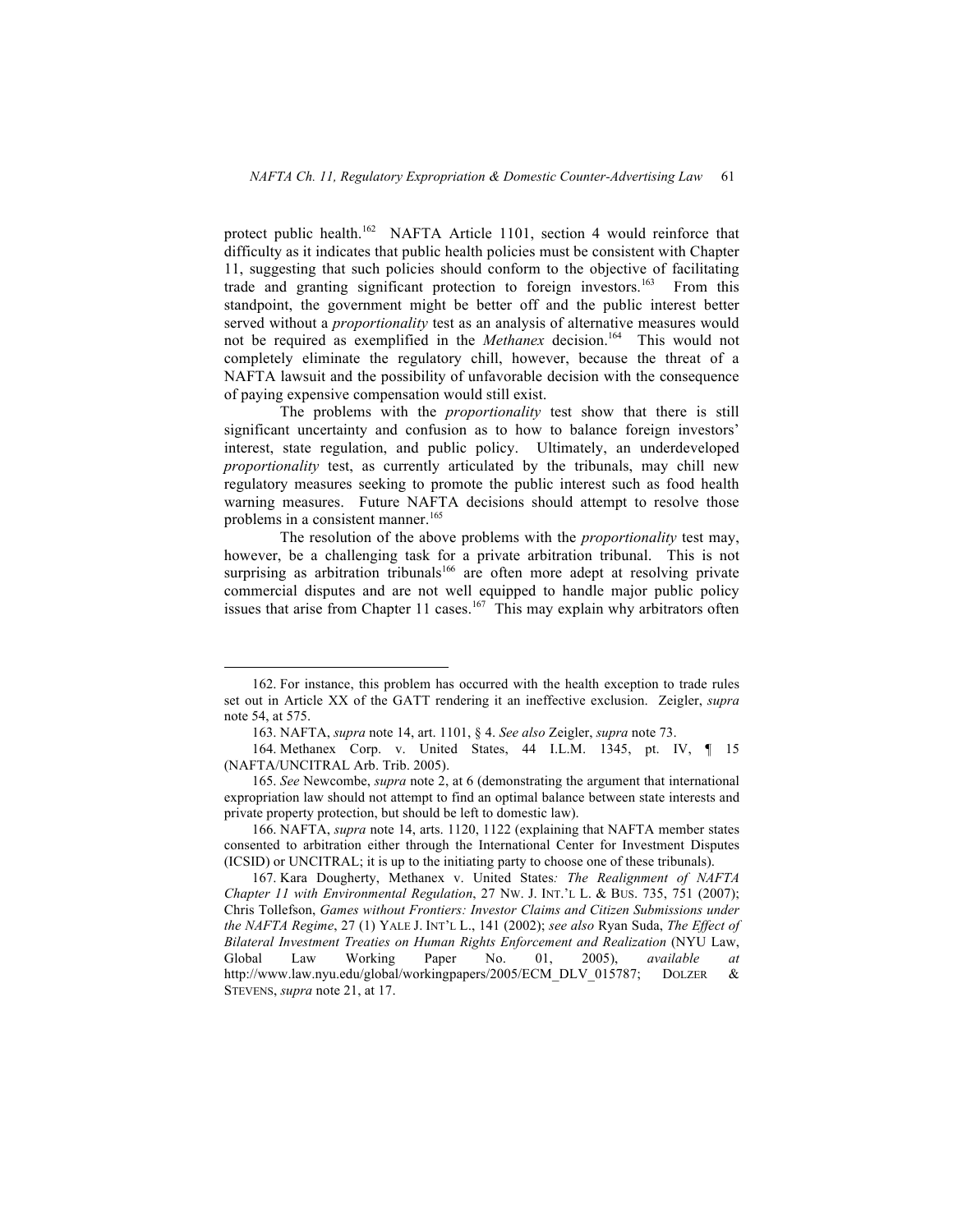appear to favor the protection of foreign investment over public policy,<sup>168</sup> which further reinforces the fragmentation of the NAFTA agreement. The absence of a proportionality-like reasoning in the *Methanex* case<sup>169</sup> might attest to the difficulty that these tribunals have dealing with the public interest when applying NAFTA expropriation provisions. Yet, Chapter 11 tribunals' decisions are not subject to judicial review on their merits by Canadian courts.<sup>170</sup> Tribunals are not even bound by official interpretative statements offered by the NAFTA Free Trade Commission as to the meaning of investment provisions.<sup>171</sup> With no prospect of a judicial review, there is increased risk for the government as well as less public accountability of NAFTA tribunals, which are heightened by the lack of public access to any part of the arbitration process. It is thus highly problematic to expect that tribunals will handle the balancing of private interest and public policy very well.

Further, uncertainty exists with respect to the compensation obligation for measures deemed expropriatory. The *Methanex* tribunal indicated that a measure for the public purpose is not compensable.<sup>172</sup> This is a significant departure from previous NAFTA decisions, such as *Feldman v. Mexico*, and non-NAFTA decisions,<sup>173</sup> and may be controversial.<sup>174</sup> Most state regulations can

171. Pope & Talbot Inc. v. Canada, 40 I.L.M. 258, ¶ 23 (NAFTA Ch. 11 Arb. Trib. 2000) (interpreting Article 1105 to mean that it is not bound to "accept . . . whatever the Commission has stated to be an interpretation"). *Contra* NAFTA, *supra* note 14, art. 1131 ¶ 2 ("An interpretation by the Commission of a provision of this Agreement shall be binding on a Tribunal established under this Section.").

172. *Methanex*, 44 I.L.M. at pt. IV, ¶¶ 7, 15, 18.

173. *See, e.g.*, Compañía del Desarrollo de Santa Elena, S.A. v. Costa Rica, Case No ARB/96/1, ¶ 192 (ICSID (W. Bank) 2000) (holding that compensation is nevertheless

 <sup>168.</sup> SORNARAJAH, *supra* note 2, at 125 ("Arbitration tribunals, which usually accentuate the interests of foreign investors over those of the environment, are prone to decide in favor of investment protection.").

<sup>169.</sup> *Methanex*, 44 I.L.M. at pt. IV, ¶ 15.

<sup>170.</sup> NAFTA, *supra* note 14, arts. 201 ¶ 2, 1136 ¶ 6. Although domestic courts are not allowed to review tribunals' application of the law, they can only set aside NAFTA tribunal decisions that went beyond the scope of its jurisdiction. *See* Mexico v. Metalclad Corp., [2001] 89 B.C.L.R.3d 359, 2001 BCSC 664 ¶¶ 67, 99 (Can.) (to the British Columbia Supreme Court, acting as the appeal court, the issue was "whether the Tribunal made decisions on matters beyond the scope of the submission to arbitration by deciding upon matters outside Chapter 11"); *see also* INTERNATIONAL INSTITUTE FOR SUSTAINABLE DEVELOPMENT, PRIVATE RIGHTS, PUBLIC PROBLEMS: A GUIDE TO NAFTA'S CONTROVERSIAL CHAPTER ON INVESTOR RIGHTS 41 (2001), *available at* http://www.iisd.org/pdf/trade\_citizensguide.pdf; Julie Soloway, *NAFTA's Chapter 11: Investor Protection, Integration, and the Public Interest*, *in* SUSTAINABILITY, CIVIL SOCIETY AND INTERNATIONAL GOVERNANCE, *supra* note 153, at 137, 140 ("[A] domestic court will not be entitled to review a decision on its merits, but rather, it may only rule on the much narrower legal question of whether the tribunal exceeded its jurisdiction in any way.").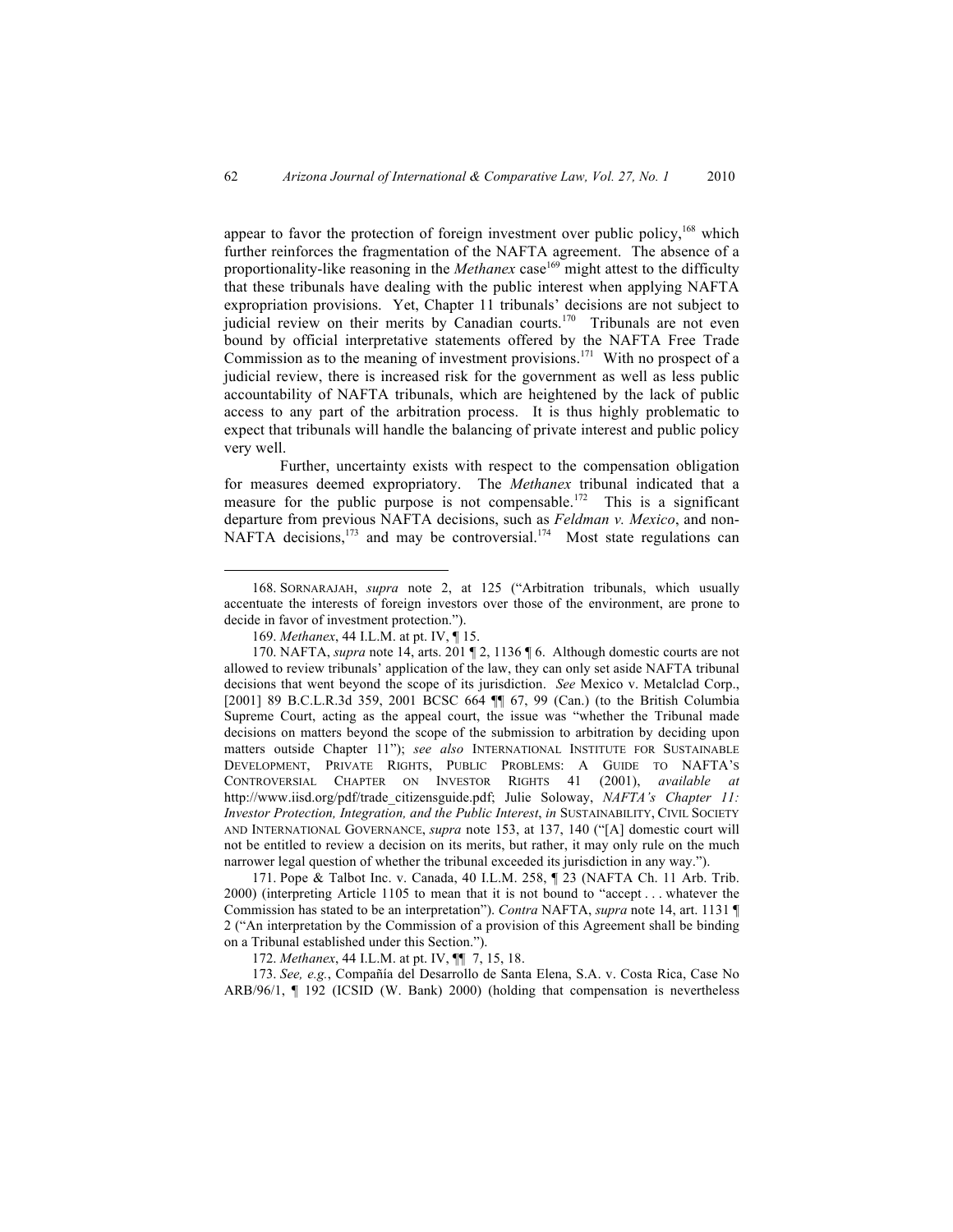arguably fall within the category of public purpose and may thus be deemed noncompensable. As a result, the *Methanex* approach may deprive the compensation obligation of its practical force, thereby rendering NAFTA Chapter 11 ineffective in providing real protection to foreign investment.<sup>175</sup> On the other hand, nondiscriminatory local bylaws, taxation measures, and environmental laws that reduce a property's value do not normally create a right to compensation unless such measures render the property entirely devoid of value.<sup>176</sup> Otherwise, it would be impossible for governments to carry out their legitimate functions and domestic sovereignty could be undermined.<sup>177</sup> More specifically, the *Methanex* approach to compensation<sup>178</sup> appears to be on more solid ground when it comes to deal with regulatory measures for the protection of fundamental public interests such as public health. Indeed, it has been widely argued that health legislation is an exception to the compensation rule.<sup>179</sup> These diverging views on the compensation obligation<sup>180</sup> further increase the level of uncertainty and the risk for governments to pay expensive compensations, which may eventually chill public policies.

175. *See* Coe & Rubins, *supra* note 87, at 639–40 (discussing generally the police power exception to the compensation rule).

176. Tollefson, *supra* note 167, at 159–60.

178. Methanex Corp. v. United States, 44 I.L.M. 1345, ¶¶ 7, 15, 18 (NAFTA/UNCITRAL Arb. Trib. 2005)*.*

179. *See, e.g.*, BROWNLIE, *supra* note 125, at 511–12; RESTATEMENT (THIRD) OF FOREIGN RELATIONS LAW OF THE UNITED STATES § 712 cmt. g (1987); Sohn & Baxter, *supra* note 125 (state action to maintain public health is a non-compensable taking.).

180. These inconsistencies further confirm that the standards for determining the measure of compensation for international regulatory takings are extremely underdeveloped. *See* Thomas W. Merrill, *Incomplete Compensation for Takings*, 11 N.Y.U. ENVTL. L.J. 110 (2002) (noting this problem in regards to NAFTA Chapter 11).

required even if the taking is for the public purpose of protecting the environment); S. Pac. Props. (Middle East) Ltd. v. Egypt, Case No. ARB/84/3 (ICSID (W. Bank) 1992); Phelps Dodge Int'l Corp. v. Iran, 10 Iran–US CTR 157 (1986).

<sup>174.</sup> For the view that compensation is nevertheless required, see Feldman v. Mexico, Case No. ARB(AF)/99/1, ¶ 98 (ICSID (W. Bank) 2002). Non-NAFTA decisions have held similarly. *See, e.g.*, *Compañía del Desarrollo*, Case No ARB/96/1, ¶ 192 ("[W]here property is expropriated, even for environmental purposes, whether domestic or international, the state's obligation to pay compensation remains."). This latter decision was cited with approval by *Tecmed*. Técnicas Medioambientales Tecmed S.A. v. Mexico, Case No. ARB(AF)/00/2, ¶ 122 (ICSID (W. Bank) 2004); *see also* Joseph A. Strazzeri, Note, *A Lucas Analysis of Regulatory Expropriations Under NAFTA Chapter Eleven*, 14 GEO. INT'L ENVTL. L. REV. 837, 854 (2002) (arguing that the "plain meaning" of Article 1110 indicates that compensation must be paid in all cases).

<sup>177.</sup> JOHN R. JOHNSON, INTERNATIONAL TRADE LAW 224 (1998); SORNARAJAH, *supra* note 2, at 299–300.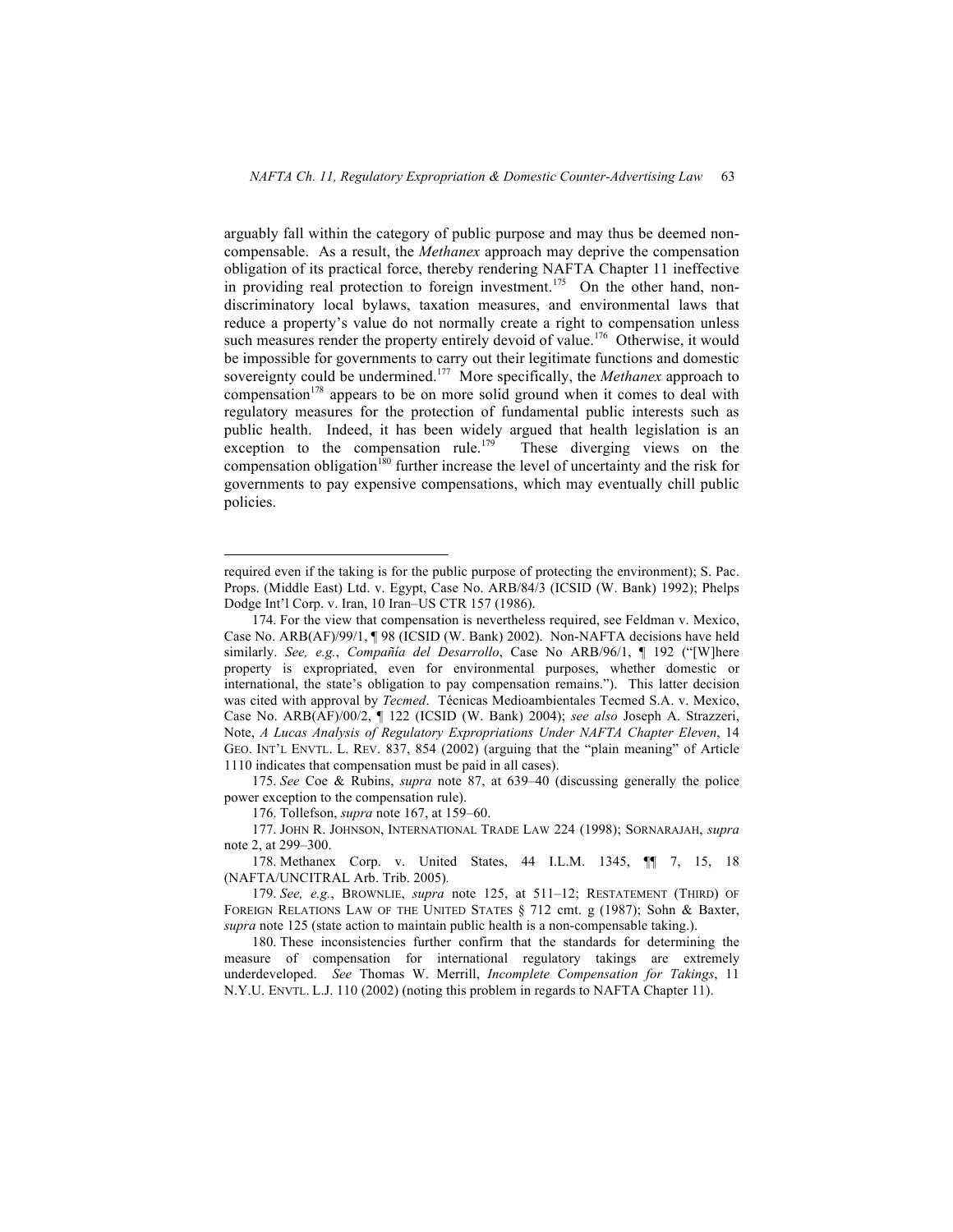To make matters worse, NAFTA tribunal decisions such as *Metalclad*, *Methanex*, *Feldman*, and *Fireman*, including the holdings on the public purpose exception, the *proportionality* principle, and the compensation obligation, are not binding as there is no stare decisis among NAFTA tribunals.<sup>181</sup> This lack of binding precedent certainly decreases the reliance that can be placed on previous tribunal decisions and NAFTA tribunals may thus depart from them in the future.<sup>182</sup> Howard Mann argued that, "[j]ust as the Methanex Tribunal rejected the Metalclad approach, so can any future Tribunal reject the Methanex approach."<sup>183</sup> This is particularly likely given the obligation to interpret the expropriation provisions in light of the overriding objective of NAFTA to eliminate barriers to trade.<sup>184</sup> In addition, foreign investors are also free to choose any tribunal ruling that is most amenable to their claims.<sup>185</sup> Concerning regulatory areas such as advertising, investment tribunals have not yet offered specific guidance. While addressing the issue of regulatory expropriation, the *Methanex*

182. *See, e.g.*, Pope & Talbot Inc. v. Canada, 40 I.L.M. 258 (NAFTA Ch. 11 Arb. Trib. 2000) (declining to follow prior ruling).

183. MANN, *supra* note 130, at 7.

184. Article 102 of NAFTA reads as follows:

Article 102: Objectives

1. The objectives of this Agreement, as elaborated more specifically through its principles and rules, including national treatment, mostfavored-nation treatment and transparency, are to:

a) eliminate barriers to trade in, and facilitate the cross-border movement of, goods and services between the territories of the Parties;

2. The Parties shall interpret and apply the provisions of this Agreement in the light of its objectives set out in paragraph 1 and in accordance with applicable rules of international law.

NAFTA, *supra* note 14, art. 102.

. . . .

185. Dougherty, *supra* note 167, at 750.

 <sup>181.</sup> NAFTA, *supra* note 14, art. 1136; Fireman's Fund Ins. Co. v. Mexico, Case No. ARB(AF)/02/1, ¶ 172 (ICSID (W. Bank) 2006) ("It is true that arbitral awards do not constitute binding precedent."); Statute of the International Court of Justice, arts. 38–39, June 26, 1945, 59 Stat. 1055, 1060–61; *see also* Jessica C. Lawrence, *Chicken Little Revisited: NAFTA Regulatory Expropriations after* Methanex, 41 GA. L. REV. 261, 309 (2006) ("The doomsday predictions of anti-NAFTA 'Chicken Littles' fortunately failed to materialize in *Methanex*. Nevertheless, the lack of stare decisis among NAFTA tribunals means that this victory should not—indeed cannot—be regarded as finally resolving the problem of how to interpret the expropriations clause."); Judith Wallace, *Corporate Nationality, Investment Protection Agreements, and Challenges to Domestic Natural Resource Law: The Implications of Glamis Gold's NAFTA Chapter 11 Claim*, 17 GEO. INT'L ENVTL. L. REV. 365, 382 (2005).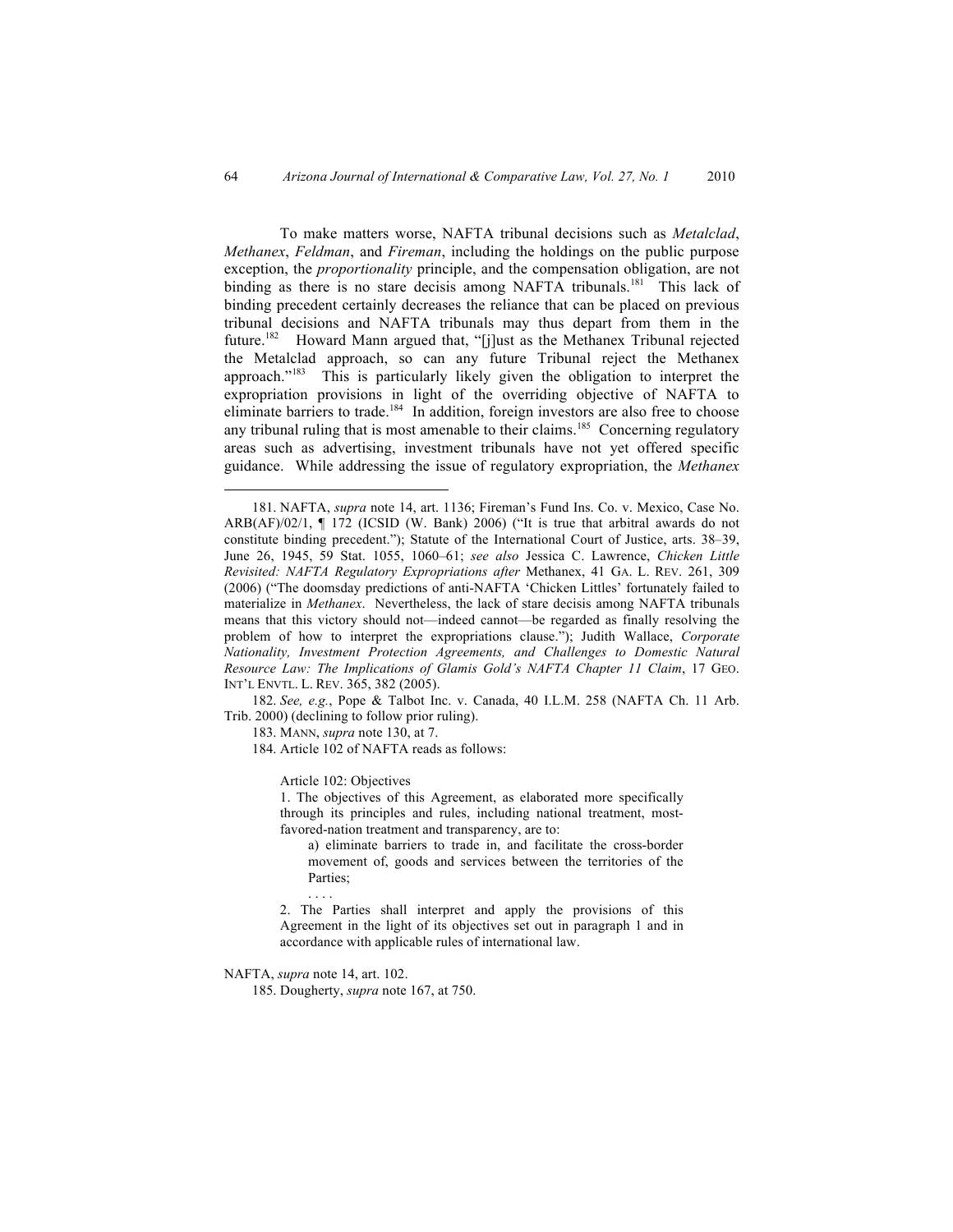decision<sup>186</sup> is not a specific pronouncement related to advertising regulation as a potential form of expropriation. All of the above undermines the authoritative value of previous tribunal decisions and worsens the level of uncertainty concerning what approach should be adopted to resolve regulatory expropriation claims.

The above loopholes in the legal framework overall create a significant degree of uncertainty and unpredictability for public regulators as well as Parties' investors.<sup>187</sup> It will be difficult for governments to anticipate future challenges to proposed regulations. This, coupled with the fear of a NAFTA lawsuit and the possibility of paying expensive compensations, will discourage regulatory intervention.<sup>188</sup> While this may serve to constrain capricious, excessive, or

188. Our argument confirms earlier claims that NAFTA Chapter 11 chills government regulation although most of these studies do not take an institutional approach to the issue. *See* Stephen J. Byrnes, *Balancing Investor Rights and Environmental Protection in Investor-state Dispute Settlement under CAFTA: Lessons from the NAFTA Legitimacy Crisis*, 8 U.C. DAVIS BUS. L.J. 103 (2007). Byrnes concluded that:

> [O]ne negative result of the arbitral jurisprudence under NAFTA is the fear that investor challenges against non-discriminatory environmental regulations enacted by participating governments may lead to a "regulatory chill." Critics of NAFTA warn that arbitral awards like that rendered in *Metalclad v. United Mexican States* might inhibit protection of the public and the environment for fear of potential liability in excess of millions of dollars under NAFTA arbitrations.

*Id.* ¶ 61; *see also* Tollefson, *supra* note 153, at 178, 180, 185 ("[I]t is highly uncertain whether in any given case legitimate, non-discriminatory environmental or public health measures will survive a Chapter 11 challenge."); Lawrence, *supra* note 181, at 295 (noting that given "the *Methanex* tribunal's ultimate failure to put such concerns to rest, the criticisms of NAFTA opponents still carry a great deal of weight and must be addressed if the agreement is to survive"); Marc R. Poirier, *The NAFTA Chapter 11 Debate Through the Eyes of a Property Theorist*, 33 ENVTL. L. 851, 852–53 (2003) (asserting that certain provisions of NAFTA's Chapter 11 "are being invoked broadly to attack perfectly standard exercises of the police power that purport to protect public health, safety, welfare, and the environment"); Been & Beauvais, *supra* note 187, at 132–35; MANN, *supra* note 170; U.N. Conference on Trade and Dev., *World Investment Report 2003*, at 112, U.N. Doc. UNCTAD/WIR/2003 (July 2003) (noting that "if regulatory measures give rise to compensation . . . a duty to compensate might inhibit a host country from enforcing its laws or from complying with international environmental agreements"); Global Exchange, *The* 

 <sup>186.</sup> Methanex Corp. v. United States, 44 I.L.M. 1345 (NAFTA/UNCITRAL Arb. Trib. 2005).

<sup>187.</sup> This brings back the uncertainty problem that arose in the past from the lack of clear definition of expropriation. For this latter point, see Vicki Been & Joel C. Beauvais, *The Global Fifth Amendment? NAFTA's Investment Protections and the Misguided Quest for an International "Regulatory Takings" Doctrine*, 78 N.Y.U. L. REV. 30 (2003).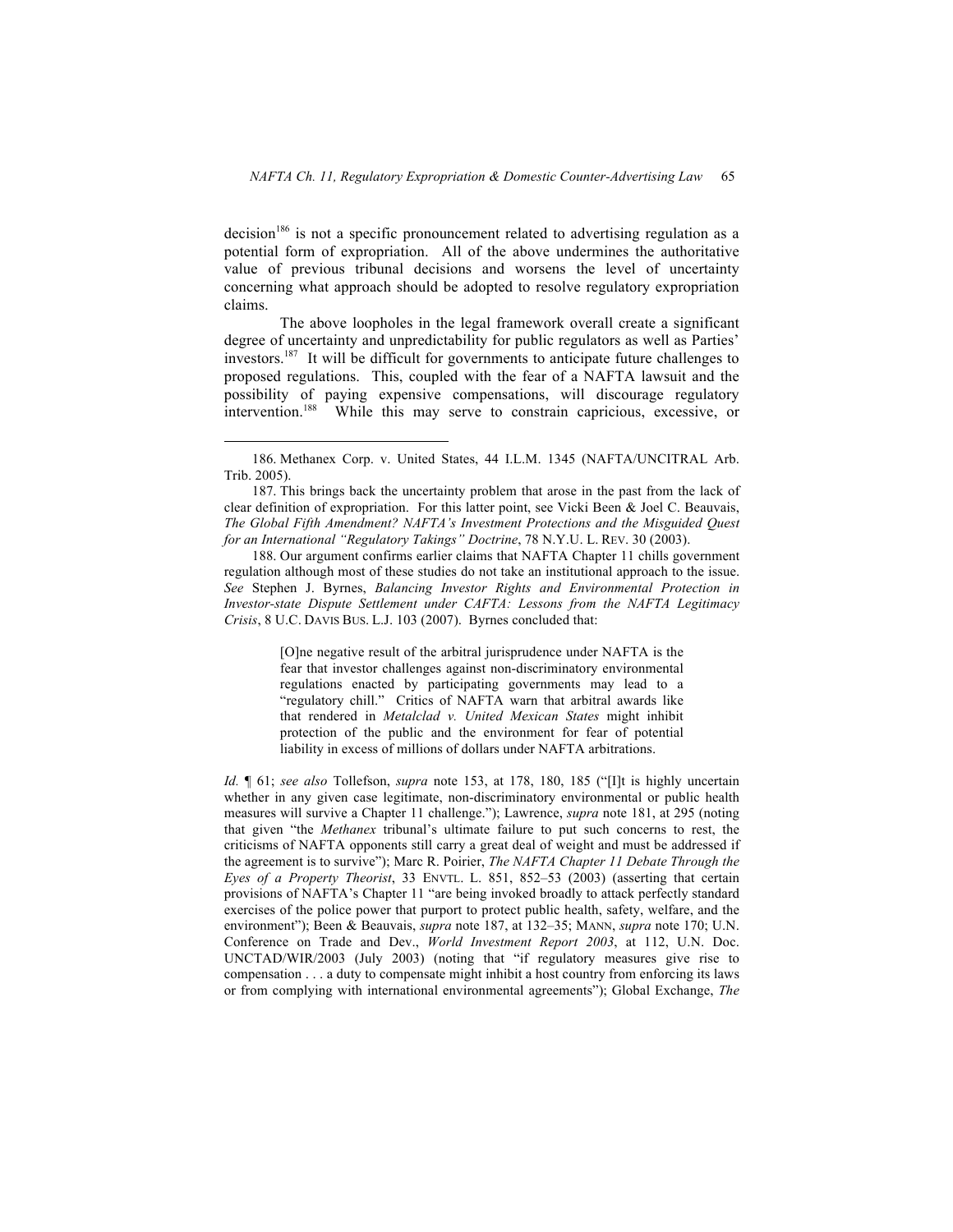Chapter 11 does respect a state's police powers; that is, the state's right to protect the environment, consumers, public health, etc. and that the cases decided to date under Chapter 11 have not demonstrated a restriction on governments to act in the public interest . . . . It is hard to imagine that, based on the cases to date, regulators would be inhibited from proposing *bona fide* environmental regulation. In NAFTA's first eight years, the cases only punished what tribunals considered to be outrageous behaviour on the part of government officials. . . . [In *Metalclad*] [t]here was significant evidence pointing to the fact that the governor was using, or rather abusing, environmental regulation as a manipulative tool for self-serving and parochial interests. This type of capricious action on the part of a sub-national government is exactly the type of behaviour that NAFTA was designed to constrain.

*Id.* at 156. The regulatory chill literature "is largely anectodal and not adequately substantiated." *Id.* at 158. Yet, in an early work, this author and others believed otherwise. *See* ALAN M. RUGMAN, JOHN J. KIRTON & JULIE A. SOLOWAY, ENVIRONMENTAL REGULATIONS AND CORPORATE STRATEGY: A NAFTA PERSPECTIVE 135 (1999) (concluding that "NAFTA institutions have had particular success in constraining the emergence of 'green' protection at all levels of regulation, facilitating regulatory convergence . . . ."). For past works arguing against the regulatory chill argument, see J. Anthony VanDuzer, *NAFTA Chapter 11 to Date: The Progress of a Work in Progress*, *in* WHOSE RIGHTS? THE NAFTA CHAPTER 11 DEBATE 42 (Laura Ritchie Dawson ed., 2002).

> [W]hile the broadly worded substantive obligations of NAFTA states in Chapter 11 may be capable of being applied in a manner that would impose significant constraints on sovereignty, they have not been applied to do so. So far only egregious state actions that were arbitrary and unfair, overtly protectionist, or had the effect of eliminating an investor's investment have been found to be contrary to obligations under Chapter 11.

 $\overline{a}$ 

*Dangerous Expansion of Corporate Rights over Citizen Rights through CAFTA*, http://www.globalexchange.org/campaigns/cafta/Investment.htm (Oct. 27, 2007) ("These powerful NAFTA challenges to public interest regulations not only impact the specific laws they challenge, but they also have a chilling effect of deterring lawmakers from enacting future laws to protect the public.").

Critics have argued that the regulatory chill problem does not exist and NAFTA Chapter 11 has only punished arbitrary government action. These views, however, do not provide a detailed account of the inconsistencies of NAFTA Chapter 11 jurisprudence to date; underestimate the effects of Chapter 11 on the pre-litigation stage, that is, threats of lawsuit, negotiations and settlements; and pay little attention to the ways Chapter 11 interplays with political and business strategies to constrain regulation in the broader institutional context. For criticisms of the regulatory chill argument, see Soloway, *supra* note 170, at 138 ("To date, NAFTA Chapter 11 has not threatened the progress of environmental regulation in North America.").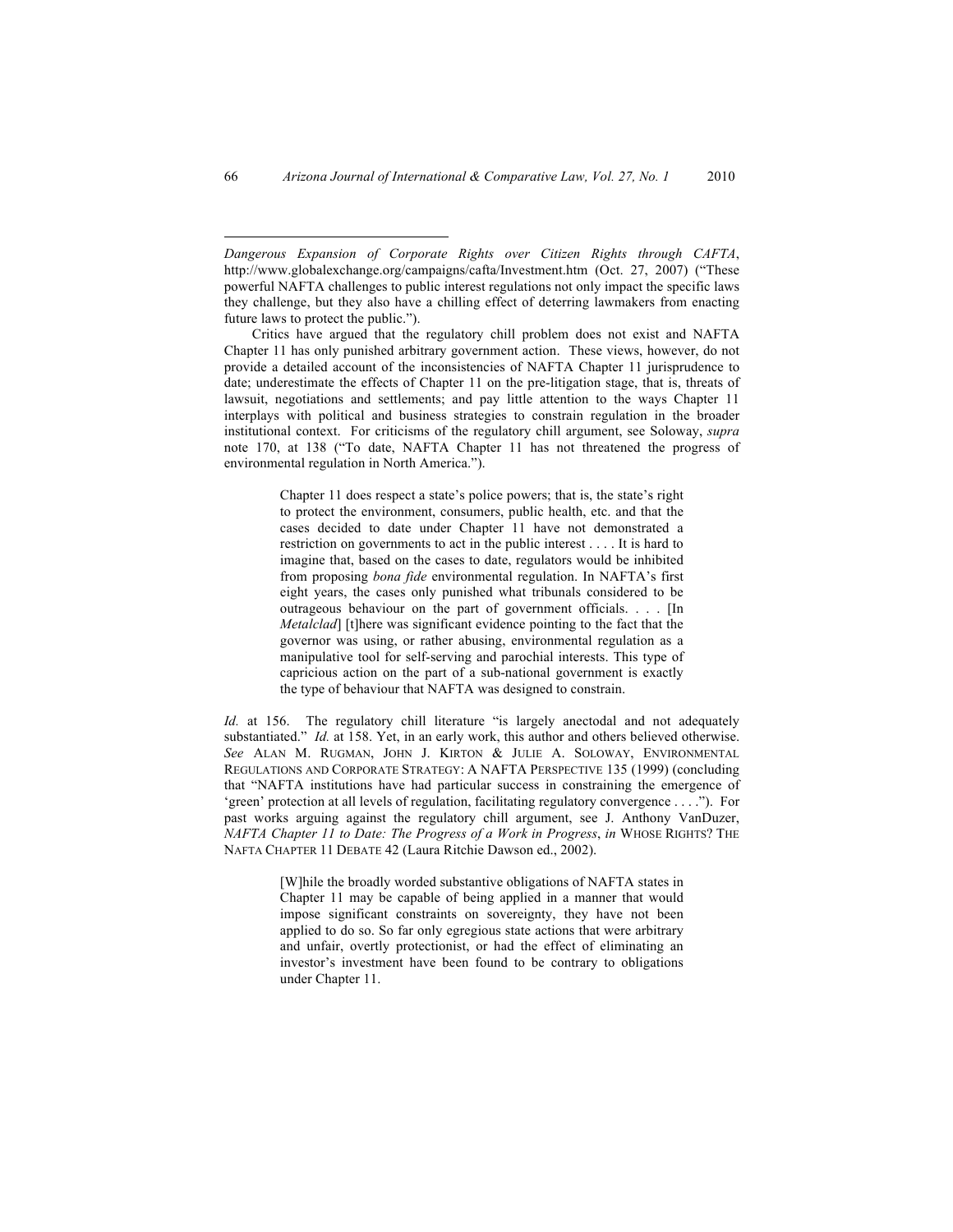discriminatory measures and to encourage regulatory prudence, it may also chill bona fide, non-discriminatory measures for true public purposes. For instance, in *Metalclad*,<sup>189</sup> which remains important in the context of the uncertainties associated with the inconsistencies in the current state of Chapter 11 jurisprudence, the public purpose was not a determinant factor in establishing a regulatory expropriation and the tribunal thus found the government liable for expropriation. Even if a tribunal decides to consider the public purpose sought by a measure as in *Methanex*, a tribunal may require the regulating government to demonstrate the proportionality of a measure following *Fireman* and *Tecmed*. But this test of proportionality is not clearly set out. If the government nevertheless succeeds in proving the proportionality of a measure, a tribunal may compel it to pay compensation regardless, given the divergent treatments of the compensation obligation.

More evidence of regulatory chill can be found outside the text of the NAFTA agreement and the statements of Chapter 11 tribunals. A mere threat of a

 $\overline{a}$ 

The concern, not surprisingly, comes mainly in the environmental and health areas. It is obviously a concern that is both difficult to prove and difficult to disprove. But I suggest that the evidence, to date, tends to disprove it. First of all, there have been many such regulations passed by the governments since NAFTA was put in place. Secondly, Chapter 11 of NAFTA contains various provisions that specifically give some precedence to particular environmental agreements that say the agreements should not be construed to prevent people from becoming providers of social services, such as health care. There is also an Article in Chapter 11 that says it is inappropriate to encourage investment by lowering standards of environmental protection. So even the agreement itself takes specific measures to prevent regulatory chill. The other, perhaps more important point, is that no Chapter 11 case so far has found liability based on a country's environmental, health, or other social service regulation. . . . To conclude, I think that if you look at the evidence, and our experiences of the last thirteen years, NAFTA has neither been as bad nor as good as its respective detractors and advocates had originally contended. So perhaps a middle-of-theroad view is the best way to evaluate it.

Panel*, Recent Developments in NAFTA and CAFTA*, 5 SANTA CLARA J. INT'L L. 390, 398– 99 (2007).

189. Metalclad Corp. v. Mexico, Case No. ARB(AF)/97/1, ¶ 111 (ICSID (W. Bank) 2000).

*Id.* at 44–45. Meg Kinnear, then Senior General Counsel and Director General of the Trade Law Bureau, Canada, made the following general and cautious comments about the regulatory chill concern but did not provide specific evidence and appeared to disregard the *Metalclad* decision: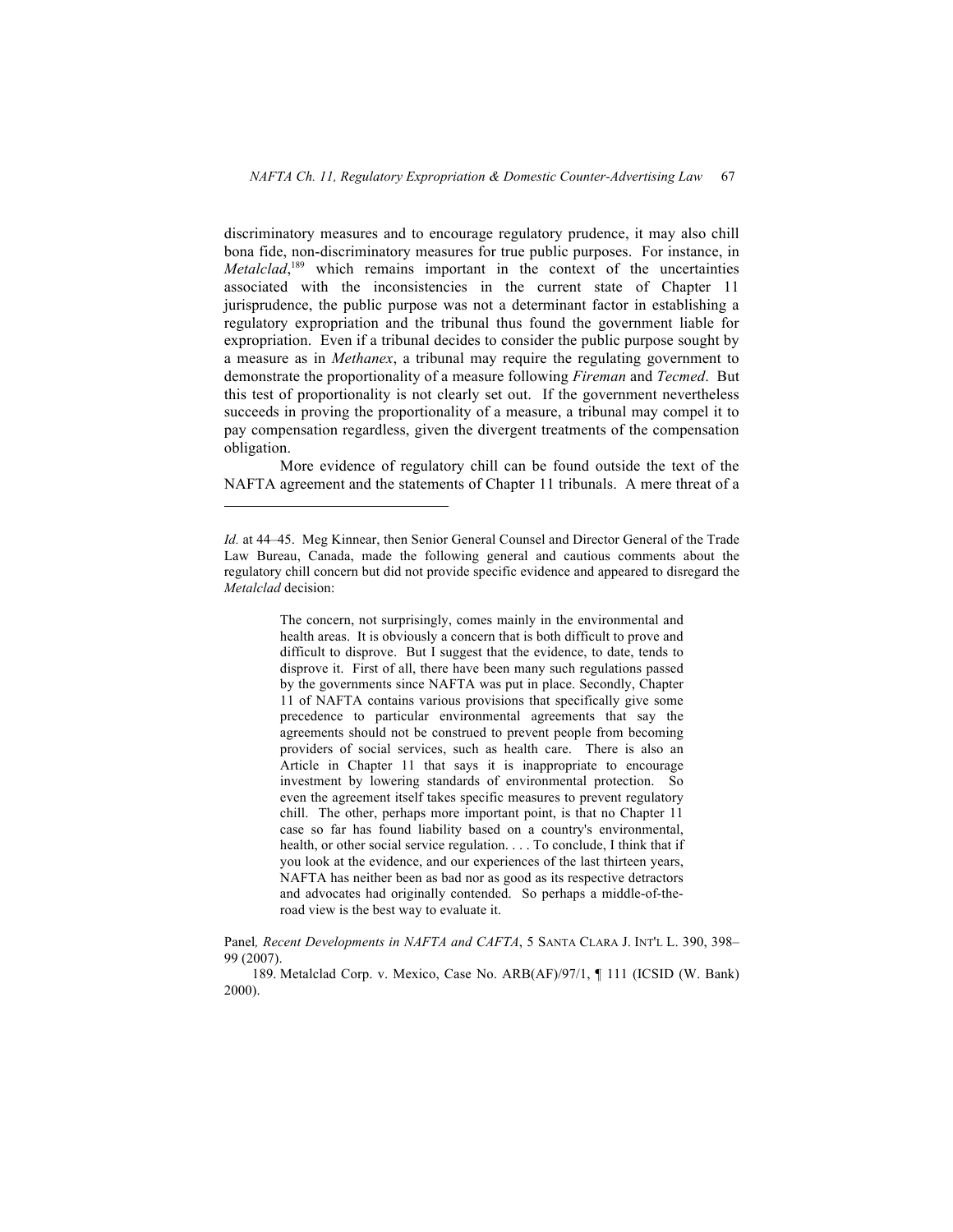NAFTA lawsuit along with the prospect of having to dedicate extensive time and resources to defend against foreign investors' Chapter 11 challenges may force governments to withdraw a regulatory measure and settle a NAFTA claim.<sup>190</sup> For instance, in 1997, U.S.-based Ethyl Corporation challenged Canadian pollution control legislation.<sup>191</sup> It brought a \$200 million claim against the Canadian government alleging that its ban on the gasoline additive  $MMT$ ,<sup>192</sup> which Ethyl manufactured, was discriminatory and an expropriation under Chapter  $11.^{193}$  The ban intended to respond to public health concerns associated with the gasoline additive MMT.<sup>194</sup> Canada quickly settled before the dispute reached a NAFTA tribunal, agreed to rescind the ban, paid Ethyl thirteen million U.S. dollars and issued an apology.<sup>195</sup> In the wake of the disputes in Ethyl Corp. and S.D. Myers, Canada decided to lobby for a narrow interpretation of Article 1110 and raised serious concerns that NAFTA's foreign investment provisions were being extended so as to infringe on the Parties' sovereign rights to enact legitimate domestic legislation.<sup>196</sup>

More recently, in 2004 the provincial government of New Brunswick, Canada, abandoned a proposal to develop a public auto insurance program after a threat of NAFTA Chapter 11 lawsuit.<sup>197</sup> In response to a public outcry over skyrocketing auto insurance premiums, an all-party committee recommended a plan that would achieve average premium reductions of approximately twenty percent.<sup>198</sup> The Insurance Bureau of Canada (IBC), representing Canada's largest insurers, warned that the proposal could trigger legal action on the part of foreign firms under NAFTA Chapter 11 as the proposal could be considered an "expropriation" of the market share of NAFTA insurance providers already in the

 <sup>190.</sup> *See* Dougherty, *supra* note 167, at 753; Maurizio Brunetti, *Indirect Expropriation in International Law*, 5 INT'L L. FORUM DU DROIT INT'L 150, 150 (2003) (NAFTA's dispute-settlement mechanism has been effectively "hijacked by private corporations seeking to broaden the definition of expropriation under international law and force state parties to settle claims for huge amounts" despite their lack of merit.).

<sup>191.</sup> Beauvais, *supra* note 36, at 264–65.

<sup>192.</sup> MMT stands for methylcyclopentadienyl manganese tricarbonyl.

<sup>193.</sup> Beauvais, *supra* note 36, at 264–65*.*

<sup>194.</sup> Sanford E. Gaines**,** *NAFTA Chapter 11 as a Challenge to Environmental Law Making—One View from the United States* 7 (Nov. 16–18, 2000), http://www.envireform.utoronto.ca/pdf/Conference/Gaines.pdf.

<sup>195.</sup> Beauvais, *supra* note 36, at 264–65.

<sup>196.</sup> Edward Alden, *Canada Seeks Tighter NAFTA Rules to Limit Compensation: Trade Pact Curbs Sought on Ability of Companies to Sue Governments*, FIN. TIMES, Jan. 22, 1999, at 7.

<sup>197.</sup> PUBLIC CITIZEN, NAFTA'S THREAT TO SOVEREIGNTY AND DEMOCRACY: THE RECORD OF NAFTA CHAPTER 11 INVESTOR-STATE CASES 1994-2005, at 75 (2005), *available at* http://www.citizen.org/documents/Chapter%2011%20Report%20Final.pdf.

<sup>198.</sup> *Id.*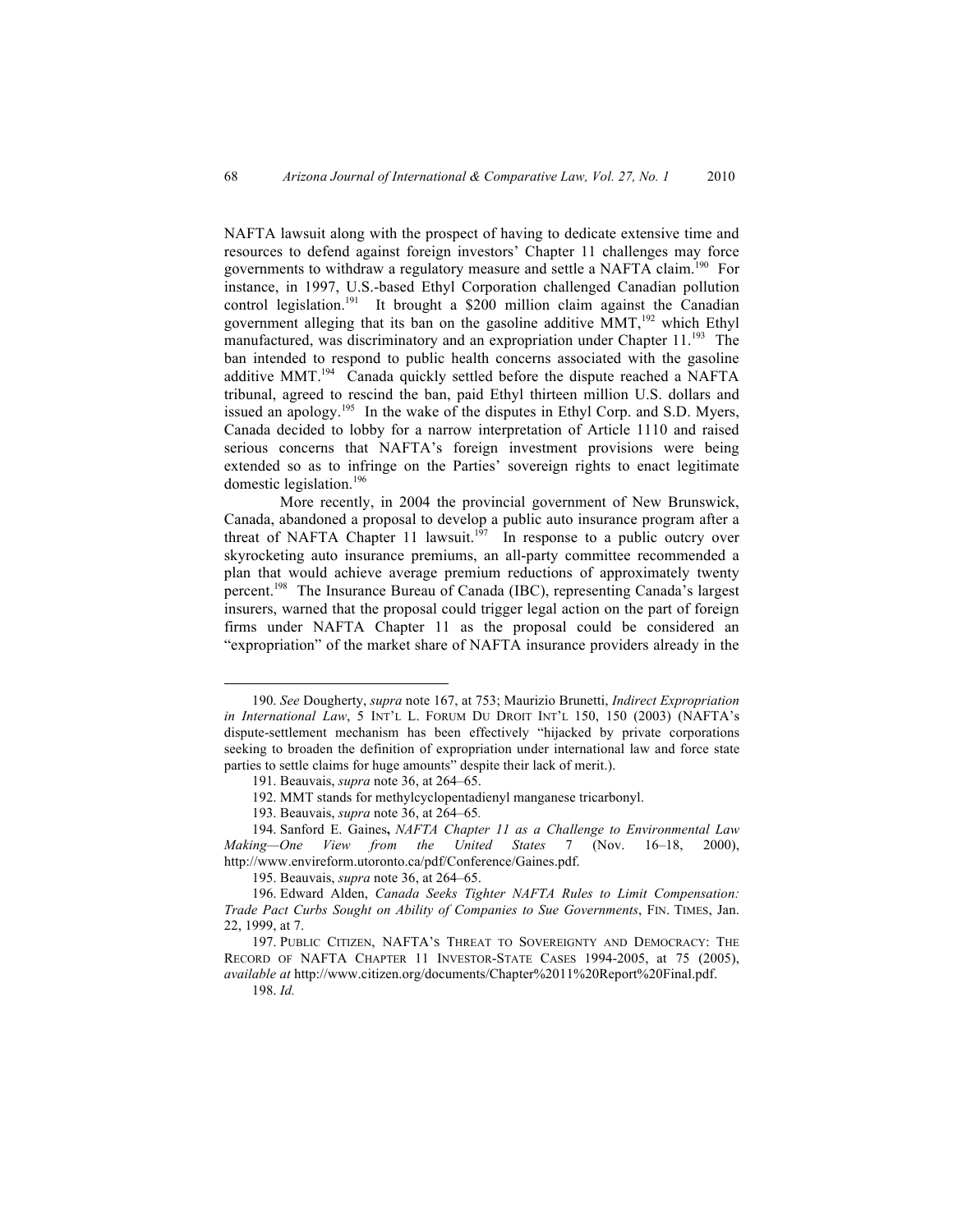market.<sup>199</sup> In a surprising reaction, New Brunswick Premier Bernard Lord officially rejected the plan, and instead recommended modest market reforms geared at lowering rates such as a first time driver's credit and a new oversight board.200 The Canadian Center for Policy Alternatives suggested that the government had backed down in the face of "aggressive threats of treaty litigation and behind the scenes lobbying by federal trade officials."<sup>201</sup>

It is evident that foreign investors very often take advantage of the loopholes, potential litigation cost and the possibility of expensive compensation awards associated with NAFTA Chapter 11 to protect their interest, and sometimes do so at the expense of thwarting public policy.<sup>202</sup> These strategies continue to be used today. Noting the uncertainty arising from the different views in *Metalclad* and *Methanex*, some commentators have recently recommended that it is strategic to exploit the loopholes and inconsistencies of NAFTA Chapter 11 to advance investors' interest:

> By raising the uncertain outcome of the NAFTA proceeding and the fact that there is no scope for judicial review of the Tribunal decision on its merits, counsel for mineral developers such as Glamis, may be able to achieve a better negotiating position for compensation from a government.<sup>203</sup>

The regulatory gap and the regulatory chill remain generally and, in particular, in the area of advertising regulation. Strong opinions, such as the one publicly circulated by Phillip Morris against the attempt of Canada's government to regulate the wording of cigarette marketing, confirm that the regulatory chill is very real.204 In 2001, the Government of Canada proposed a regulation to

 <sup>199.</sup> *Id.* It is important to note that the IBC argument was supported by a legal opinion prepared for a number of Canadian provinces exploring similar schemes that warned that "to the extent that the replacement of private automobile insurance with a mandatory public insurance system were to deprive private insurance providers of the use or expected economic benefits of their investments," it could be argued that the program was an expropriation under NAFTA. *Id.* (citing Luke Eric Peterson, *Canadian Province Rejects Public Auto Insurance; Think-Tank Sees Treaty Chill*, INVESTMENT L. & POL'Y WKLY. NEWS BULL. (Int'l Inst. for Sustainable Dev., July 2, 2004)).

<sup>200.</sup> NAFTA'S THREAT TO SOVEREIGNTY AND DEMOCRACY, *supra* note 197.

<sup>201.</sup> *Id.*

<sup>202.</sup> *See, e.g.*, Dougherty, *supra* note 167, at 753 (referring to the time and resources needed to ward off NAFTA challenges).

<sup>203.</sup> Ingelson & Mitchell**,** *supra* note 135, at 89.

<sup>204.</sup> *See* Tobacco.org, *Philip Morris Submission to Canada on NAFTA's Chapter 11 Provision*, http://www.tobacco.org/Documents/0203pmnafta.html (last visited Mar. 28, 2010).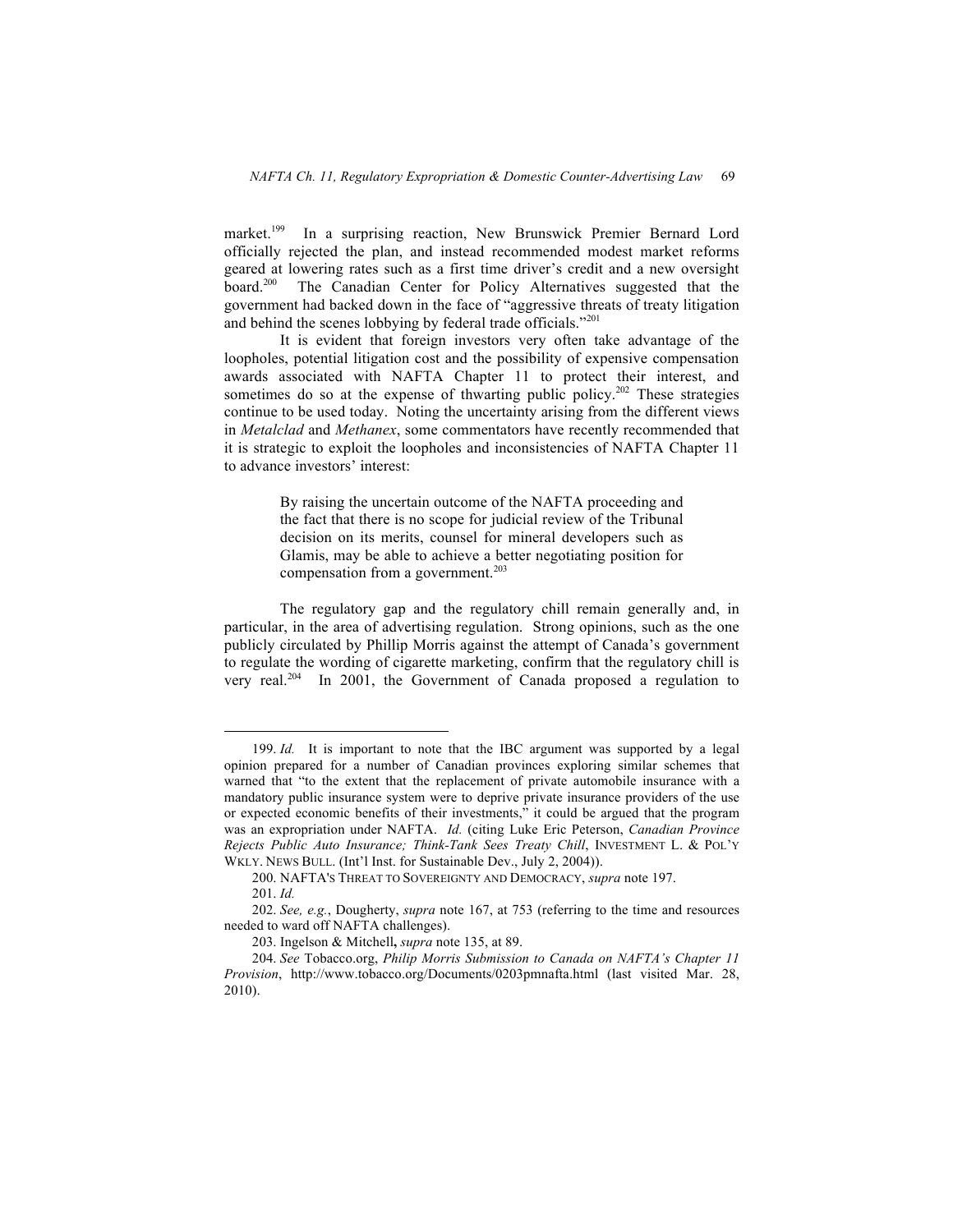"prohibit the display of 'light' and 'mild' descriptors on tobacco packaging."205 Phillip Morris International Inc. protested the ban on the basis of Chapter 11 arguing that, "the ban would be tantamount to an expropriation of tobacco trademarks containing descriptive terms."<sup>206</sup> The proposed regulation was never fully developed. The threat of a NAFTA Chapter 11 lawsuit convinced Canada to back down from instituting plain packaging with health warnings for cigarettes.<sup>207</sup> Invoking the same argument, tobacco companies have also challenged Canada's policy to impose more extensive health warnings.<sup>208</sup> Thus, it is very likely that foreign food corporations will challenge legally imposed counter-advertising duties, such as food-related health warnings, on NAFTA grounds. In practice, this possibility chills food counter-advertising legislation.<sup>209</sup>

All of this is paradoxical given that NAFTA Article 1114 indicates that governments should not be prevented from adopting measures to protect the environment and that "it is inappropriate to encourage investment by relaxing domestic health, safety or environmental measures. $210$  Yet, the practice shows

207. ROBERT WEISSMAN, INTERNATIONAL TRADE AGREEMENTS AND TOBACCO CONTROL: THREATS TO PUBLIC HEALTH AND THE CASE FOR EXCLUDING TOBACCO FROM TRADE AGREEMENTS (2003); E.R. Shaffer, J.E. Brenner & T.P. Houston, *International Trade Agreements: A Threat to Tobacco Control Policy*, 14 TOBACCO CONTROL (SUPPLEMENT II) ii19, ii22 (2005); Ellen Gould, *Trade Treaties and Alcohol Advertising Policy*, 26 J. PUB. HEALTH POL'Y 359 (2005); Interview by Runako Kumbula with Cynthia Callard, Executive Director, Physicians for a Smoke Free Canada (Apr. 1, 2002).

208. *See* WEISSMAN, *supra* note 147. At the national level, tobacco companies have also challenged health warnings in Canada. Although they succeeded in 1995, the Supreme Court of Canada has recently held that larger health warnings in cigarette packages are consistent with the Charter. *See* Canada (Attorney General) v. JTI-Macdonald Corp., [2007] 2 S.C.R. 610, 2007 SCC 30 (Can.); RJR-MacDonald Inc. v. Canada (Attorney General) [1995] 3 S.C.R. 199 (Can.).

209. Zeigler, *supra* note 73, at 574 (arguing that NAFTA's expropriation provision creates uncertainty and "has a chilling effect on health legislation").

210. NAFTA, *supra* note 14, art. 1114. Article 1114 reads as follows:

Environmental Measures.

1. Nothing in this Chapter shall be construed to prevent a Party from adopting, maintaining or enforcing any measure otherwise consistent with this Chapter that it considers appropriate to ensure that investment activity in its territory is undertaken in a manner sensitive to environmental concerns.

 <sup>205.</sup> *Id*.

<sup>206.</sup> *Id. See also* Zeigler, *supra* note 73 at 568 (explaining that "Philip Morris used [a technical barrier to trade] argument[] to contest a Canadian ban on use of the terms 'mild' and 'light' in cigarette promotion, because the corporation said that a ban was not the least trade restrictive alternative to reduce tobacco-related problems."); Steven Chase, *Tobacco Firm Warns "Mild" Cigarette Ban May Violate NAFTA*, GLOBE & MAIL, Mar. 16, 2002.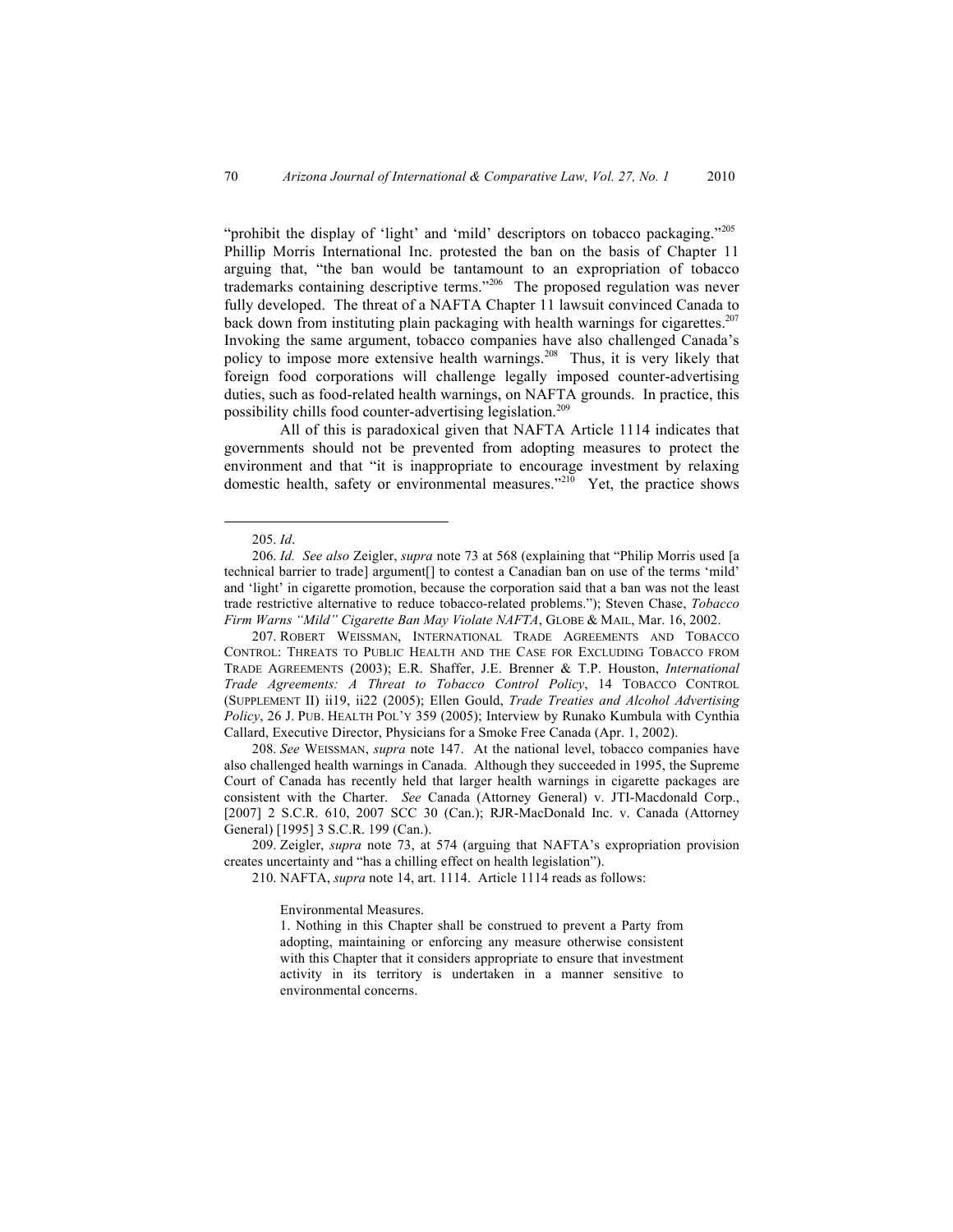that Article 1114 is largely ineffective. The *Metalclad* tribunal disregarded considerations about the public purpose involved in a regulatory measure that had implications for the protection of the environment.<sup>211</sup> For the most part, tribunals—notably the *Metalclad* one—have chosen not to respond directly to Article 1114 defenses against Chapter 11 claims invoked by several governments<sup>212</sup> and yet their decisions are not subject to judicial review on their merits.<sup>213</sup> A number of laws in the area of the environment have been enacted as the critics of the regulatory chill argument assert,<sup>214</sup> but the volume of laws is not necessarily a good indication of whether the government is being deprived of its regulatory power.<sup>215</sup> To establish the deprivation, an in-depth analysis of these laws' content and regulations along with the possible decision to forgo certain policy options across the multiple levels of governmental bodies and sectors would be required.<sup>216</sup> Outside the text of the NAFTA agreement and tribunals' statements of law, upon pressures from foreign investors the Canadian government has decided to overturn domestic protections against pollution (as in the Ethyl settlement), and withdraw public health regulations (as in the above Phillip Morris case) in order to avoid being drawn into protracted and costly litigation. The glaring loophole created by the "otherwise consistent with this Chapter" language in the wording of Article 1114 appears to explain its inefficacy despite its apparent pro-regulatory message. In fact, many trade experts have argued that, due to such permissive language, Article 1114 is largely aspirational and of no legal consequence.<sup>217</sup>

## *Id.*

 <sup>2.</sup> The Parties recognize that it is inappropriate to encourage investment by relaxing domestic health, safety or environmental measures. Accordingly, a Party should not waive or otherwise derogate from, or offer to waive or otherwise derogate from, such measures as an encouragement for the establishment, acquisition, expansion or retention in its territory of an investment of an investor. If a Party considers that another Party has offered such an encouragement, it may request consultations with the other Party and the two Parties shall consult with a view to avoiding any such encouragement.

<sup>211.</sup> Metalclad Corp. v. Mexico, Case No. ARB(AF)/97/1, ¶ 111 (ICSID (W. Bank) 2000).

<sup>212.</sup> Tollefson, *supra* note 153, at 180.

<sup>213.</sup> NAFTA, *supra* note 14, arts. 201, ¶ 2, 1136, ¶ 6; *see also supra* note 170.

<sup>214.</sup> Soloway, *supra* note 170; Panel, *Recent Developments in NAFTA and CAFTA*, 5

SANTA CLARA J. INT'L L. 390, 398–99 (2007) (statements by Meg Kinnear).

<sup>215.</sup> Tollefson, *supra* note 153, at 178.

<sup>216.</sup> *Id.*

<sup>217.</sup> *Id.* at 180; BARRY APPLETON, NAVIGATING NAFTA: A CONCISE USER'S GUIDE TO THE NORTH AMERICAN FREE TRADE AGREEMENT 195 (1994); JON R. JOHNSON, INTERNATIONAL TRADE LAW 225 (1998).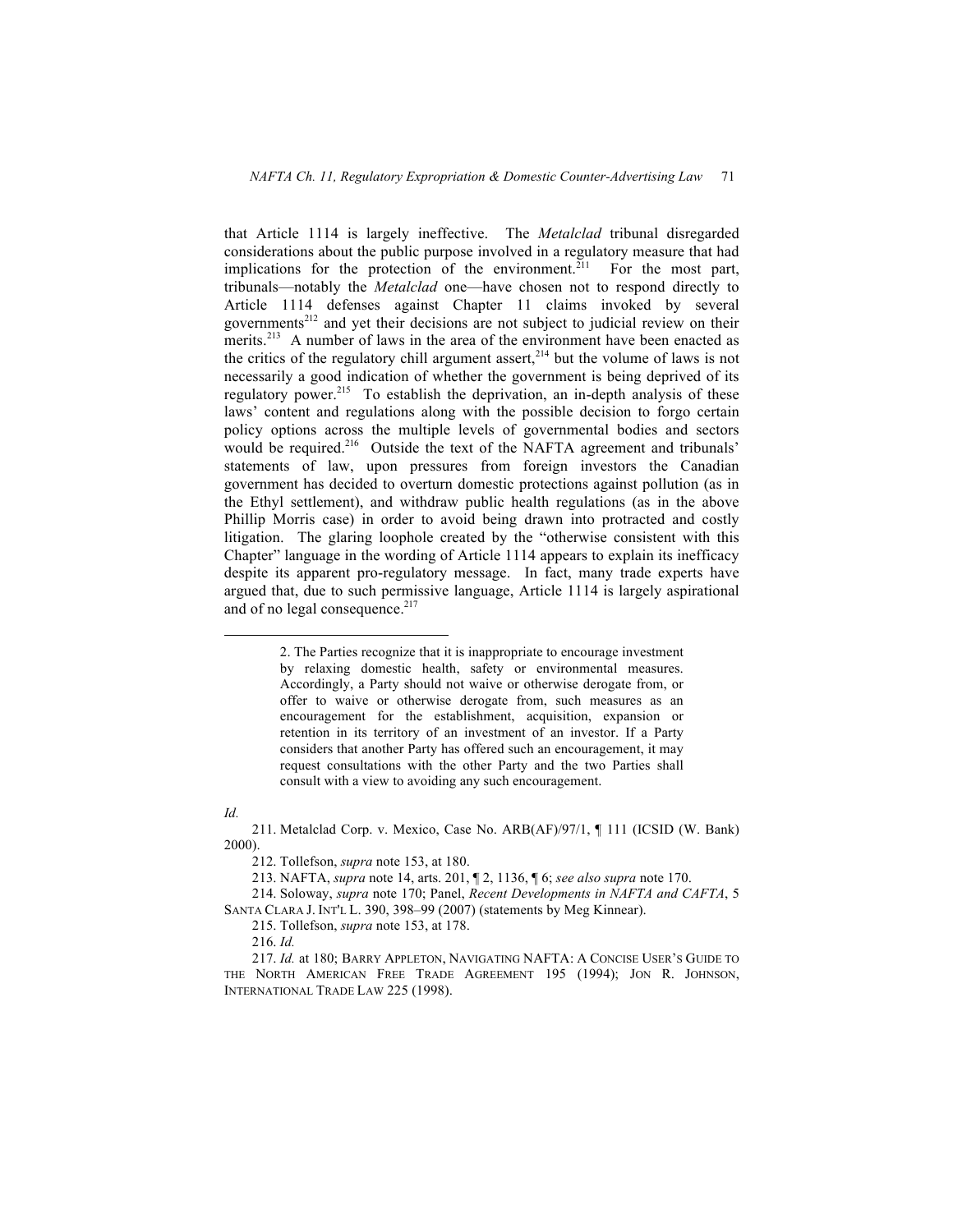While the regulatory chill, in principle, exists as a result of the loopholes in the legal framework, the materialization of such a chill is largely dependent on the institutional context in which NAFTA Chapter 11 is embedded.<sup>218</sup> The political orientation of the government along with the struggles in the political system, the level of public pressure for and against regulatory intervention, the influence of corporations in the regulatory process, the evolution of the regional economy, and firms' business strategies ultimately determine whether the negative legal incentives associated with NAFTA Chapter 11 materialize into a regulatory chill.

Indeed, the broader institutional framework of food regulation aggravates the regulatory chill associated with NAFTA Chapter 11. The many strategies that the food industry uses to oppose food regulation and influence society's food culture reinforce the uncertainty and government inaction resulting from the misuse of the loopholes in the legal framework, the litigation cost, and the possibility of paying expensive compensation. The food industry influences food culture by resorting to lobbying, lawsuits, financial contributions, and sponsorships, public relations, advertising, alliances (with schools, for example), and philanthropy in order to manipulate regulatory agencies and nutrition and health professionals. The purpose is often to distort the scientific record on nutrition and diet, $2^{19}$  discredit nutritional recommendations, and intimidate its critics. $2^{20}$  The food industry also opposes food regulation and champions The food industry also opposes food regulation and champions

 <sup>218.</sup> *See generally* Avio, *supra* note 3; Ratner, *supra* note 3.

<sup>219.</sup> WILLIAM BRUNEAU & JAMES TURK, DISCIPLINING DISSENT: THE CURBING OF FREE EXPRESSION IN ACADEMIA AND THE MEDIA (2004); Martijn B. Katan, *Does Industry Sponsorship Undermine the Integrity of Nutrition Research?*, PUB. LIBR. SCI. MED., Jan. 2007, *available at* http://www.plosmedicine.org/article/info%3Adoi%2F10.1371% 2Fjournal.pmed.0040006 ("[T]he Lesser et al. study raises serious concerns that some food industries may distort the scientific record on diet and health."); Lenard I. Lesser, Cara B. Ebbeling, Merrill Goozner, David Wypij & David S. Ludwig, *Relationship Between Funding Source and Conclusions Among Nutrition-Related Scientific Articles*, PUB. LIBR. SCI. MED., Jan. 2007, *available at* http://www.plosmedicine.org/article/info%3Adoi% 2F10.1371%2Fjournal.pmed.0040005 ("Industry funding of nutrition-related scientific articles may bias conclusions in favo[]r of sponsors' products, with potentially significant implications for public health."). A recent study in Europe has confirmed that this problem continues to be very serious. *See* Anna Paldam Folker, Lotte Holm & Peter Sandøe, '*We Have to Go Where the Money Is'—Dilemmas in the Role of Nutrition Scientists: An Interview Study*, 47 MINERVA 217 (2009) (A research study based on interviews conducted in Denmark with reputable nutrition scientists found, among other things, that "nutrition scientists experience the dilemma between their need to cooperate with the food industry for financial reasons and their fear that this may compromise their independence and scientific integrity.").

<sup>220.</sup> *See* MARION NESTLE, FOOD POLITICS: HOW THE FOOD INDUSTRY INFLUENCES NUTRITION AND HEALTH (2002) [hereinafter NESTLE, FOOD POLITICS].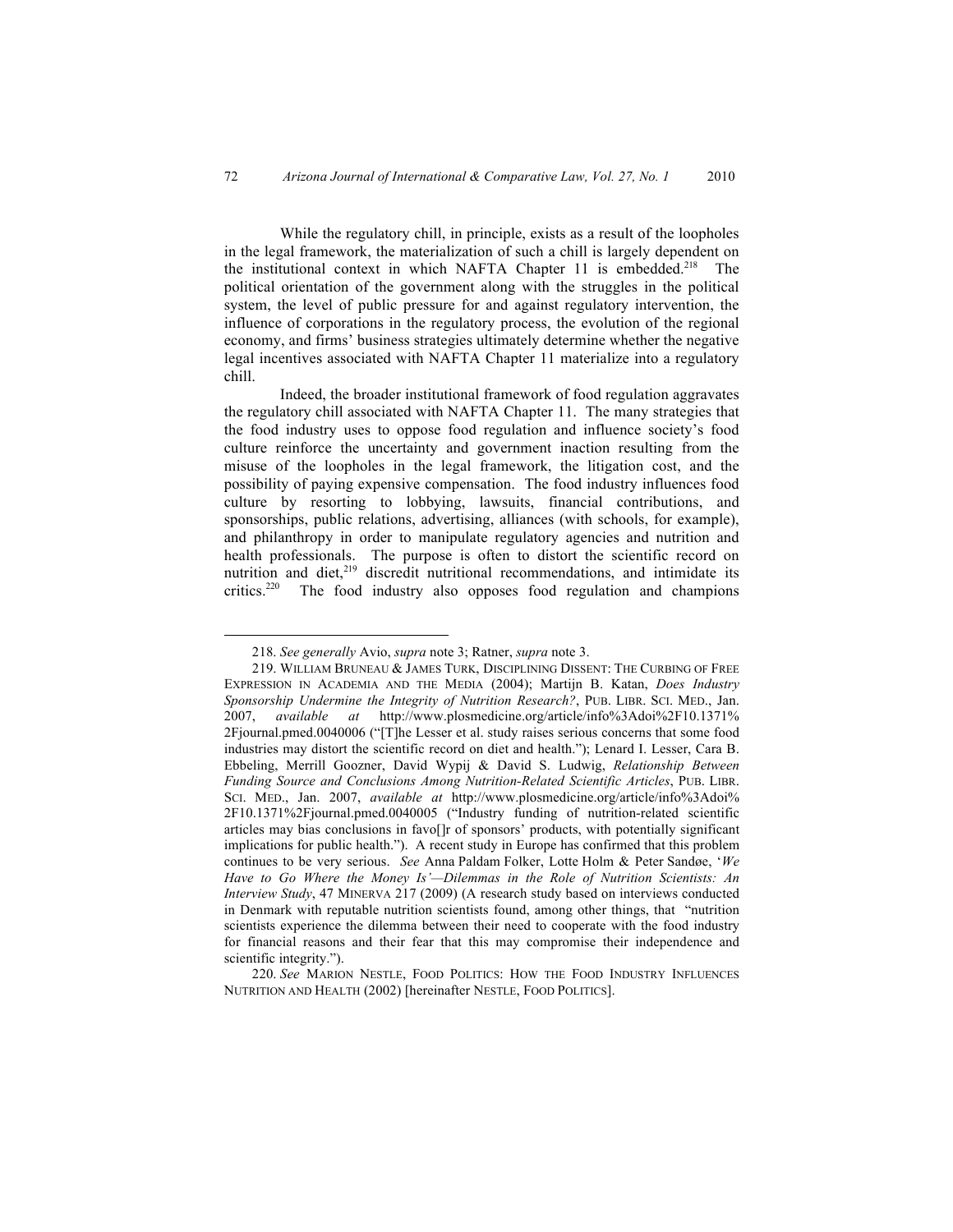consumers' free choice, corporate speech, and deregulation.<sup>221</sup> It should not be surprising then to see how the food industry advocates for free food trade and emphasizes the inadequacies of counter-advertising measures, such as food warnings, and the superiority of corporate self-regulatory mechanisms to promote healthy eating.<sup>222</sup> Yet, corporate self-regulation may be symbolic, manipulative, and preemptive of government intervention. Furthermore, corporations may also influence food regulations in more indirect ways. Facilitated by NAFTA institutions, corporations can also engage in regulatory competition strategies to

The Food Standards Agency favours a traffic light system which uses red, amber and green labels to signify whether the food is good for you. But the watchdog has failed to get the agreement of industry, which has used a mix of different methods. Many favour guideline daily amounts, which are percentages of sugar, salt and fat per serving. Consumer groups have complained that such systems are too complicated. Major retail groups, including Tesco and Asda, have told the BBC they are not yet prepared to abide by the findings of the independent group examining the issue, despite the government's call.

*Labels 'Key to Tackling Obesity'*, BBC NEWS, Jan. 23, 2008, http://news.bbc.co.uk/2/hi/health/7202589.stm#table.

Similarly, in 2001, the International Council of Grocery Manufacturers Associations (ICGMA), a food industry trade group, opposed the proposed Codex G*uidelines on the Use of Nutrition and Health Claims*, *available at*  www.codexalimentarius.net/ download/standards/351/CXG\_023e.pdf.Most of the debate centered on a preambular clause: "Health claims should be consistent with national health policy, including nutrition policy, and support such policies where applicable." *Id.* The ICGMA proposed that the clause should be deleted altogether as it "would create barriers to trade." *Id.* The following year the U.S. delegation also objected, arguing that it would contradict the objective of international harmonization. Despite this opposition, the majority of delegations supported the clause on the grounds that it was important from a public health perspective and the clause was retained. *See* HAWKES, *supra* note 120, at 55; Secretary, Codex Alimentarius Comm'n, *Report of the Twenty-Ninth Session of the Codex Committee on Food Labelling,* Ottawa, Canada, May 1–4, 2001, ALINORM 01/22A, *available at* http://www.codexalimentarius.net/download/report/146/Al0122ae.pdf.

 <sup>221.</sup> *Id*.; MARION NESTLE, SAFE FOOD: BACTERIA, BIOTECHNOLOGY, AND BIOTERRORISM (2003) (demonstrating how powerful food industries oppose food safety regulations, deny accountability, and blame consumers when something goes wrong, and how century-old laws for ensuring food safety no longer protect our food supply) [hereinafter NESTLE, SAFE FOOD].

<sup>222.</sup> For example, in the United Kingdom, the food industry has opposed the government`s proposed traffic light system of food warning labels. In light of the events in the United Kingdom and the United States, it is expected that the food industry in Canada will probably oppose the House of Common Committee's mandatory food labeling as suggested in *Healthy Weights*.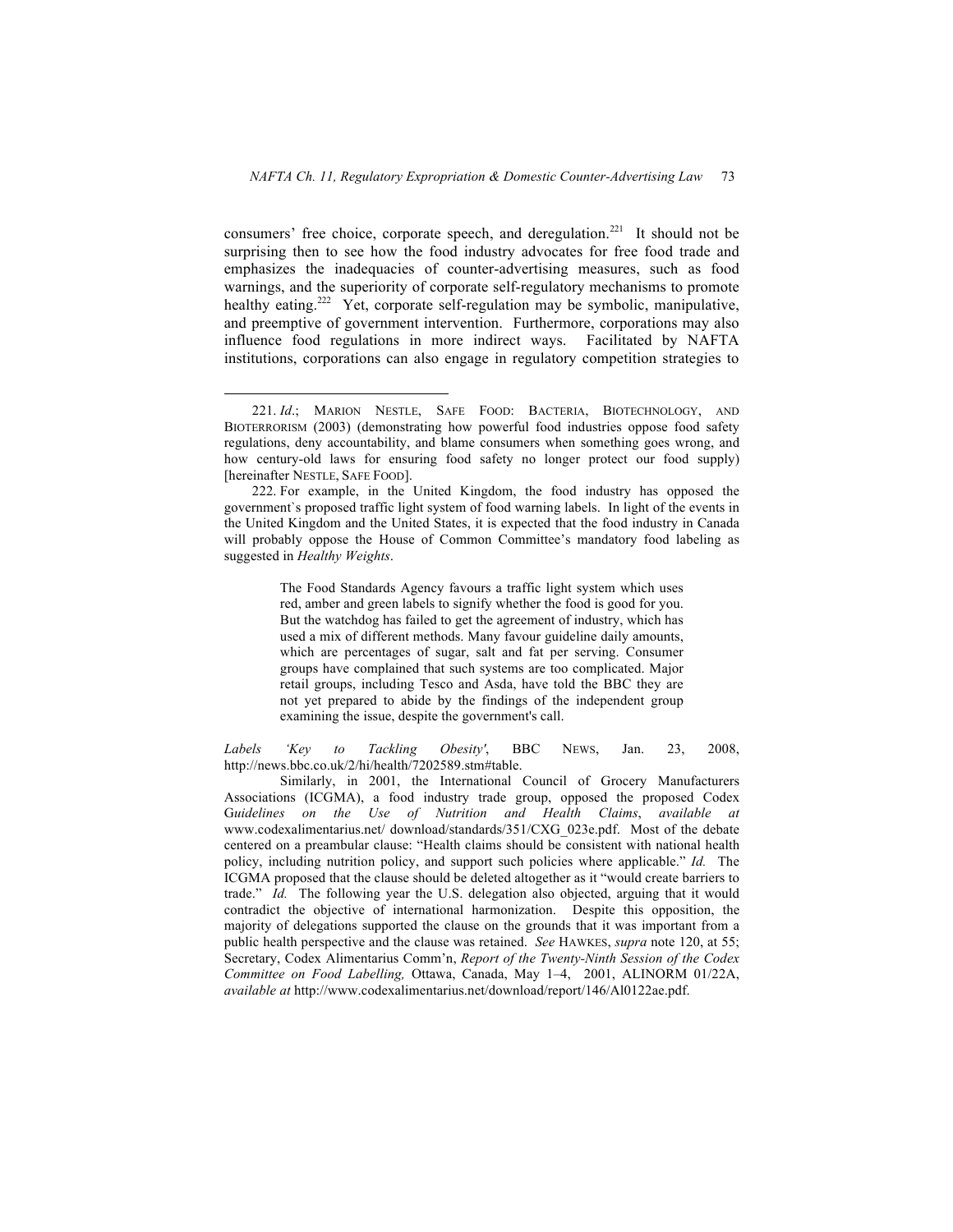encourage the dismantling of national regulatory policies. They can threaten to move existing and new production to lower cost jurisdictions to offset the higher costs of meeting regulations. While this may enhance competitiveness and serve as a market-based check on excessive or arbitrary regulation and protectionism,223 it may also be used to discourage bona fide, non-discriminatory regulation for important public purposes.

This problem has been very well documented in the United States and worldwide<sup>224</sup> and it is conceivable that, in the context of the NAFTA agreement, American food corporations that influence food regulatory policies in the United States may be influencing the making and enforcement of Canadian food regulations,<sup>225</sup> as has occurred in other economic sectors.<sup>226</sup> For example, a Canadian dietitian, commenting Marion Nestle's *Food Politics*, 227 shares a personal experience revealing some of the strategies that food corporations use in Canada to shape food regulations:

> In the [United States] and Canada, food is political for the simple reason that there is a lot of money, and profits, at stake . . . . While the details of the book are all American, in this era of free trade, its fundamental concepts and the issues it raises are also applicable in Canada. Indeed, I was told by a representative of a multinational food corporation at an industry-sponsored dietitians' event that his company loves to sponsor such events, because they know that when it comes time

 <sup>223.</sup> ALAN M. RUGMAN & JOHN KIRTON, CONFERENCE PAPER: NAFTA, ENVIRONMENTAL REGULATIONS AND FIRM STRATEGIES: AN UPDATE WITH CHAPTER 11 CASES 23 (Nov 18–20, 2000), http://www.envireform.utoronto.ca/pdf/Rugman/nafta.pdf.

<sup>224.</sup> *See* NESTLE, FOOD POLITICS, *supra* note 220; NESTLE, SAFE FOOD*, supra* note 221*.*

<sup>225.</sup> Some authors have noted that NAFTA institutions "ease the task of assembling transnational coalitions to overcome national obstacles backed by weaker, national firm coalitions" as well as facilitate the formation of larger strategic alliances that can "foster a shared interest in working toward region wide regulatory convergence." *See* Rugman & Kirton, *supra* note 223, at 20, 22 (respectively). It is thus possible that such transnational coalitions or alliances may aim at overcoming national regulatory obstacles.

<sup>226.</sup> For example, in the Ontario beer industry, Alcan (as a Canadian distributor for U.S. firms exporting their beer in aluminum cans into the Ontario market) was mobilized against Ontario environmental regulations. David Vogel & Alan M. Rugman, *Environmentally Related Trade Disputes Between the United States and Canada*, 27 AMER. R. OF CANADIAN STUD. 271 (1997); ALAN M. RUGMAN, JOHN J. KIRTON & JULIE A. SOLOWAY, ENVIRONMENTAL REGULATIONS AND CORPORATE STRATEGY: A NAFTA PERSPECTIVE 123 (1999).

<sup>227.</sup> NESTLE, FOOD POLITICS, *supra* note 220.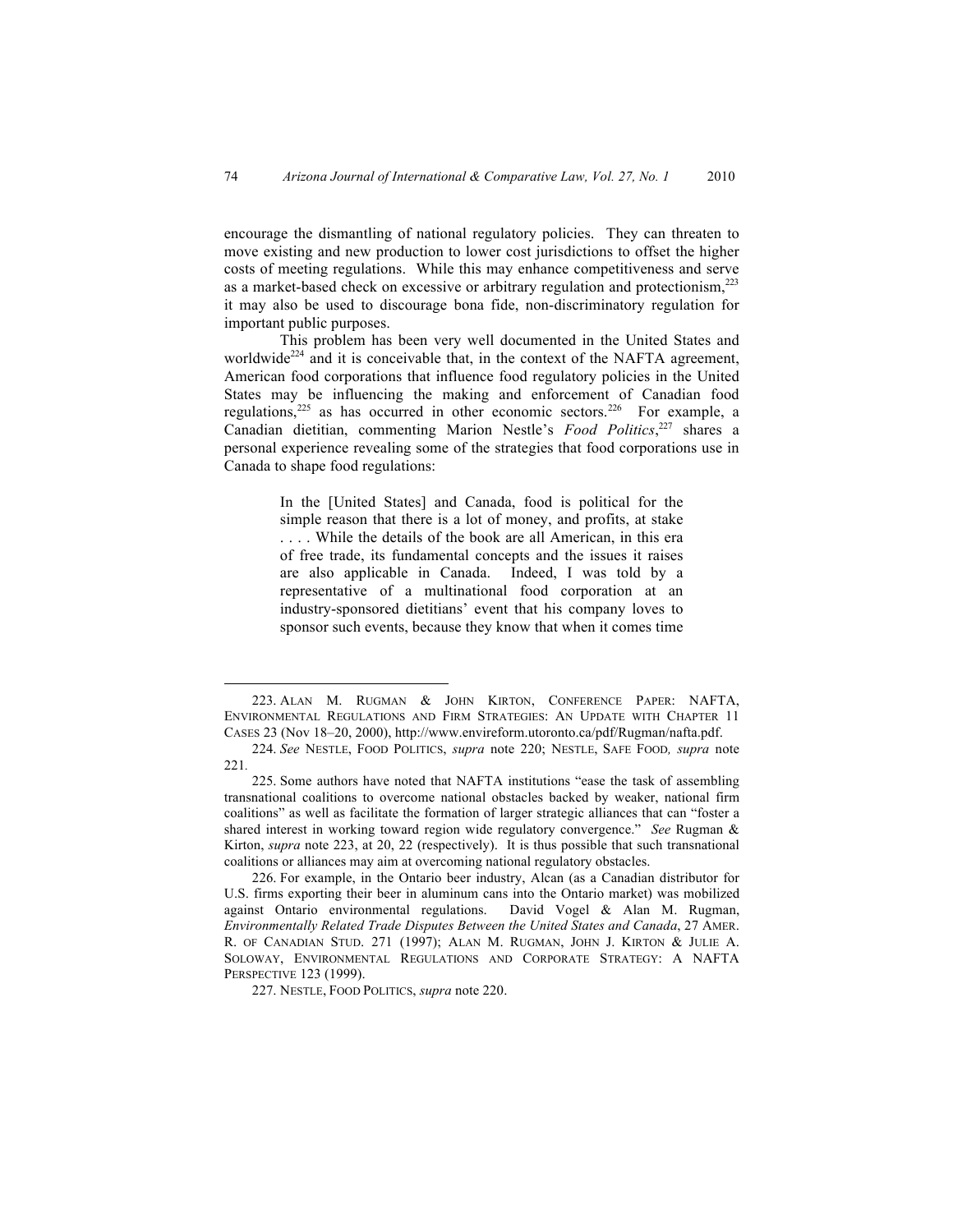to change government regulations, they will have the support of dietitians.<sup>228</sup>

The recognition of the possible influence of foreign food corporations in the Canadian regulatory process has important implications for the legal analysis of regulatory expropriation under NAFTA Chapter 11. It suggests the need to rethink the common assumption in regulatory taking analysis that foreign investors do not take part in, or are unable to get involved in, the making and enforcement of local laws and regulations. For example, in *Tecmed*, the tribunal held the view that foreign investors' inability to participate in the government's decision-making process<sup>229</sup> and the social and political circumstances that surround a regulatory decision<sup>230</sup> are also important factors in both assessing the *proportionality* of the measure and thus establishing unlawful expropriation. In light of the possibility that foreign food corporations may influence the Canadian regulatory process, such assumption should be taken with caution and NAFTA tribunals may want to look outside the legal box to recognize such a problem. Once that fact is established and following *Tecmed*, the recognition of the actual participation of foreign investors in the local regulatory process should affect the conclusions that can be drawn as to whether a measure such as food counteradvertising regulations is expropriatory and unlawful under the public purpose exception.

Furthermore, the strong economic ties between the United States and Canada, and the dominant role of American food corporations in the Canadian consumer market, favor a less interventionist approach to food advertising regulation. Specifically, food warning regulations in one country will create differential treatment for foreign investors and hence raise the need for harmonizing technical regulations<sup>231</sup> which are likely to disturb the large flow of goods, services, and capital between the United States and Canada. All of these create an institutional environment that discourages the enactment and enforcement of food counter-advertising measures and hence worsen the regulatory chill associated with the NAFTA expropriation provisions.

 <sup>228.</sup> Elaine Power, *Resource Review* - Food Politics: How the Food Industry Influences Nutrition and Health, MEMBERS ONLINE NEWSLETTER (Dietitians of Canada, Toronto, Ont.), May 2003, *available at* http://web.archive.org/web/20060630034213 /http://foodpolitics.com/pdf/resrevfoodpoli.pdf.

<sup>229.</sup> Técnicas Medioambientales Tecmed S.A. v. Mexico, Case No. ARB(AF)/00/2, ¶ 122 (ICSID (W. Bank) 2004).

<sup>230.</sup> *Id.* ¶¶ 132-33.

<sup>231.</sup> This problem, for example, arose when the United States decided to introduce mandatory nutrition labeling in 1990. It was difficult to harmonize this labeling with Canada's food regulations, resulting in trade barriers and differential costs imposed on foreign investors. *See* HAWKES, *supra* note 120, at 53.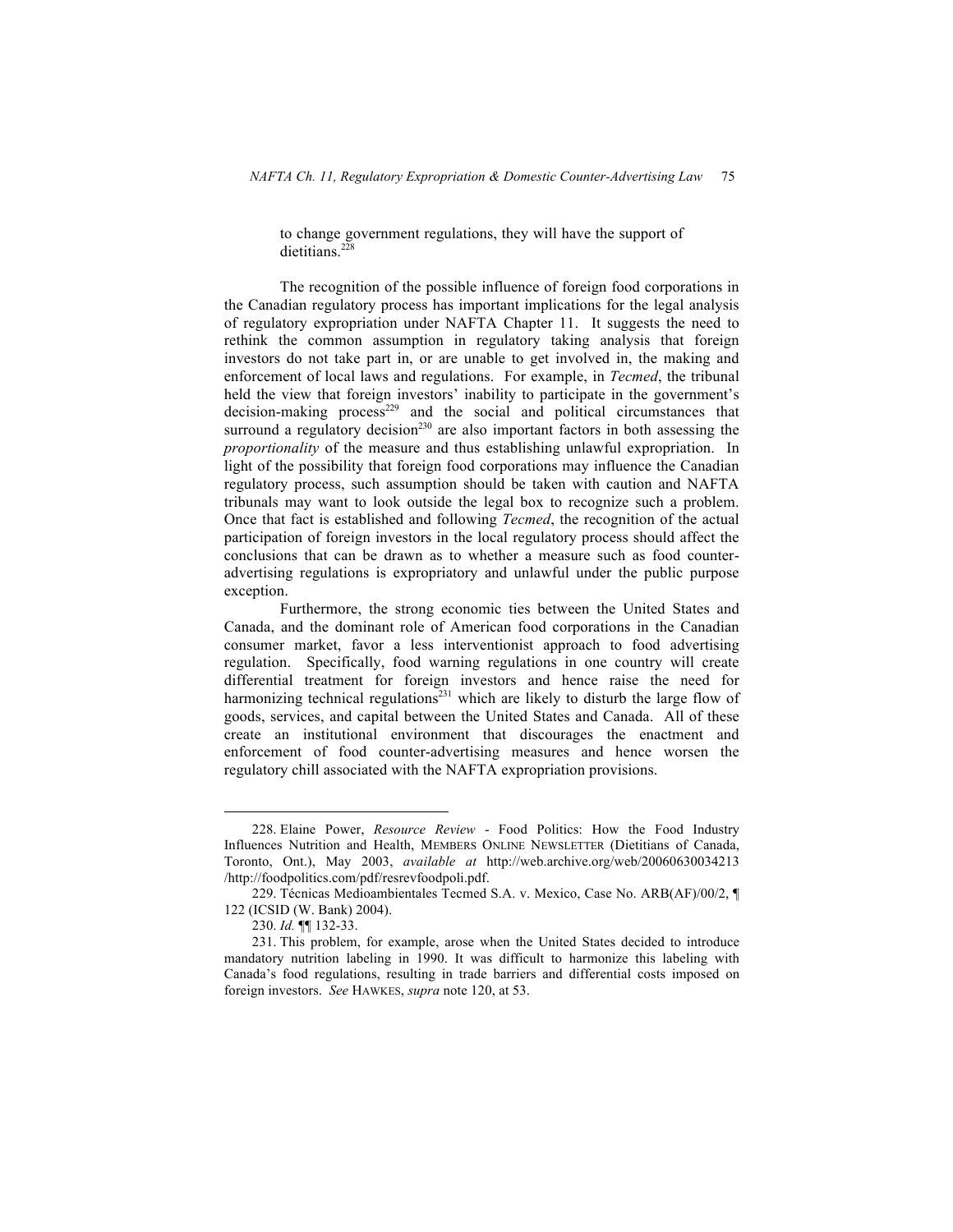The broader institutional framework creates an environment that encourages the possibility of obtaining a government's commitment to restrain from advertising regulatory intervention. A foreign investor may condition its foreign investment on a government's commitment to restrain from any regulatory intervention including advertising regulation. Transnational investors are expected to be in a better position to use such conditionality strategies as they have greater bargaining and persuasive power to obtain governmental commitments. In such an event, and pursuant to the *Methanex*<sup>232</sup> decision, a Party's investor may overcome the exceptions to the protection against expropriation set out in Article 1110 and particularly avoid the burden of foodrelated health warnings.

Therefore, the broader institutional environment of Canada's trade relations, in which NAFTA Chapter 11 is embedded, favors a fairly strong regulatory chill that may thwart legitimate public policy and advertising regulatory measures in particular. Canada is likely to be deprived of its ability to regulate its national food market to enhance the well-being of its citizens. As a result, largely unregulated food markets will facilitate the corporate control of food supply and consumer food information through increasing corporate advertising and promotion. In light of the current patterns of food supply and consumption, corporations will probably prioritize profit-making objectives over the nutritional value of food products. This will ultimately worsen the public health problems associated with the consumption of low-nutrient, high-calorie foods.

In practice, such regulatory chill and the ensuing government inaction will entail an important restructuring of both the hierarchy of fundamental rights and the opportunities for enhancing national social welfare. The current trade system as embedded in NAFTA Chapter 11 seems to favor the primacy of property rights over both human rights, $233$  such as public health, $234$  and public goods, as well as trade and private markets over government intervention. Chapter 11 and, in particular, the expropriation standard may become an institutional instrument that, prioritizing investors' property rights, is facilitating the prevalence of market rationality and values over the public interest. In this

 <sup>232.</sup> Methanex Corp. v. United States, 44 I.L.M. 1345, pt. IV, ¶ 7 (NAFTA/UNCITRAL Arb. Trib. 2005).

<sup>233.</sup> Our analysis confirms earlier criticisms that characterized NAFTA Chapter 11 as "a human rights treaty for a special-interest group," namely foreign investors, as it gives the bulk of the rights to the few and ignoring the rights of those who are otherwise affected by the investment. *See* Jose Alvarez, *Critical Theory and the North American Free Trade Agreement's Chapter Eleven,* 28 U. MIAMI INTER-AM. L. REV. 303, 307–09 (1997).

<sup>234.</sup> For a discussion of public health as a human right, see Kriebaum, *supra* note 2, at 18 ("*Methanex* did not arise in a privatisation context but still concerned public health and hence human rights."). *See generally* BRIGIT C.A. TOEBES, THE RIGHT TO HEALTH AS A HUMAN RIGHT IN INTERNATIONAL LAW (1999).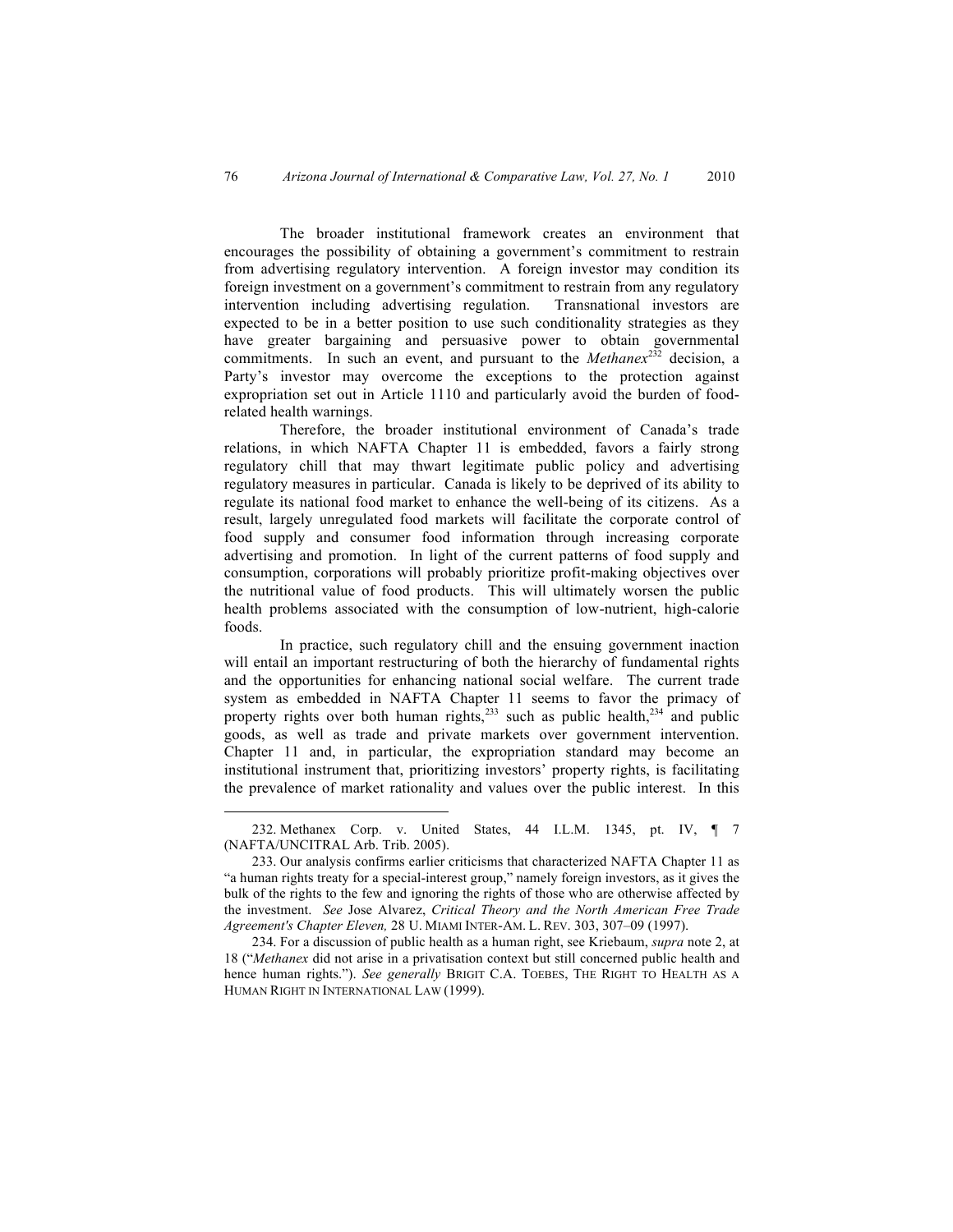context, public health and consumers' well-being are subordinated to selfregulating market imperatives, and thus, almost commodified.<sup>235</sup>

Some may argue that sacrificing a portion of the protection of public health may be a small price to pay for increasing society's welfare through freer trade, particularly if there are other regulatory alternatives that are less intrusive of trade. The primacy of trade and foreign investor protection is supposed to enhance the efficiency of the economy or Canada's overall social welfare.<sup>236</sup> This is problematic, however. For instance, Canadian competitors have no NAFTA Chapter 11 protection against expropriation and compensation rights granted to foreign competitors. NAFTA Chapter 11 and the regulatory chill associated with it thus place foreign competitors at an advantage over their domestic counterparts. More importantly, in the absence of government intervention and the failure of consumer choice, wealth creation and economic growth resulting from free trade are likely to benefit a privileged sector of society at the expense of jeopardizing obesity, hunger, and public health issues that particularly affect low-income citizens. The tax system, coupled with the persistence of inequality and poverty in Canada, is not necessarily capable of mitigating these problems that free trade tends to neglect.

Politically, that regulatory chill exemplifies the global power of corporations, the weakening of national sovereignty, and the facilitative role that trade agreements such as NAFTA play in reinforcing economic globalization. While NAFTA provides foreign investors with a legal protection against arbitrary expropriation and thus enhances the benefits of international trade, such investors may also exploit the loopholes in the trade agreements and the structure of the regional economy to gain unjustified advantages and political power. They may take advantage of the uncertainty associated with the public purpose exception, the lack of a well-defined proportionality test, the weak precedent-setting power of tribunal decisions, and the threat of expensive Chapter 11 litigation and payment of compensation. It is through these loopholes in the legal framework that corporations may be able to legally construct their global power. Transnational corporations are in an even better position to ignore all trade agreement rigidities if they can condition their foreign investment on a government's commitment to restrain from regulatory intervention, particularly when a nation is desperate for capital inflows, access to new technology, and job creation in the face of fierce global competition. In the area of food consumption, large corporations may be in a better position to control consumer food information and, to a significant extent, to manage society's food culture.

To mitigate the above problems associated with the regulatory chill, it is desirable not only to correct the loopholes and inconsistencies of NAFTA Chapter

 <sup>235.</sup> *See generally* KARL POLANYI, THE GREAT TRANSFORMATION (1957).

<sup>236.</sup> Soloway, *supra* note 170, at 137–38 (NAFTA Chapter 11 provisions are designed to encourage economic growth).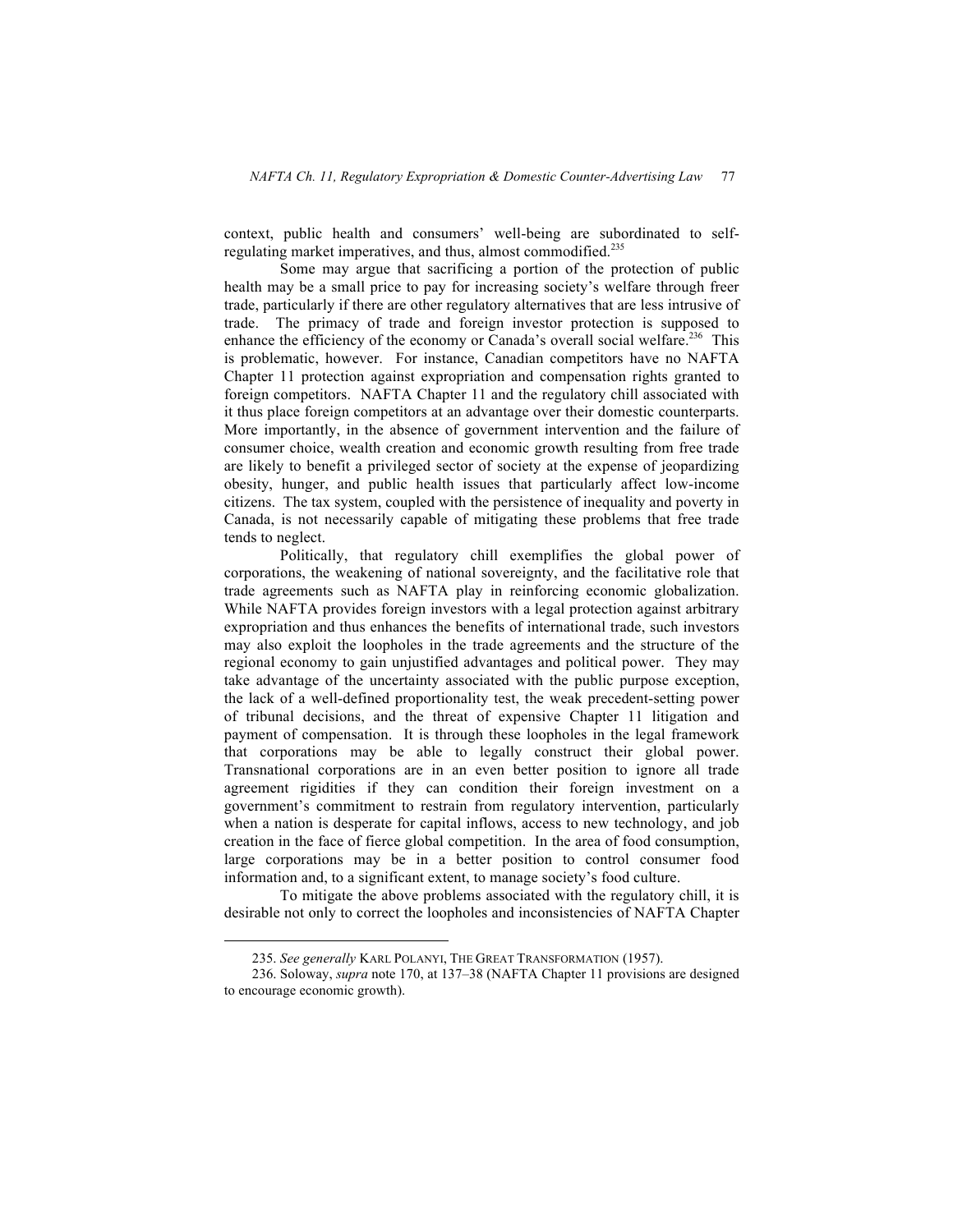11 jurisprudence, but also to encourage consumer-citizenship activism in order to both counter-balance a possible corporate influence in the regulatory process and help legitimize, legally and politically, bona fide, non-discriminatory regulatory measures for pressing public purposes.<sup>237</sup> While a detailed discussion of the relevance of consumer activism is beyond the scope of this work, it is important to note some of its advantages for tackling the regulatory chill problem associated with NAFTA Chapter 11 in its institutional context.

The presence of public pressure and sound consumer activism can put pressure on governments to revise or introduce new food policies when the public interest is at stake, a practice local courts often encourage.<sup>238</sup> For instance, in 2001 a coalition of actors including farm, consumer, health, environmental, and industry organizations announced its opposition to Monsanto's attempts to commercialize genetically modified wheat in Canada. These groups raised serious concerns about market acceptance, environmental risk, and the lack of a democratic and transparent process in biotech regulation and policy.<sup>239</sup> This type

While neighbo[]rhood participation in municipal politics often places an almost adversarial atmosphere into land use questions, this participation is a key element to the democratic involvement of said citizens in community decision making. Signing petitions, making submissions to municipal councils, and even the organization of community action groups are sometimes the only avenues for community residents to express their views on land use issues . . . . However, an unfavo[]rable action by local government does not, in the absence of some other wrongdoing, open the doors to seek redress on those who spoke out in favo[]r of that action. To do so would place a chilling effect on the public's participation in local government.

*Id.*

239. Emily Eaton, *Getting Behind the Grain: The Politics of Genetic Modification on the Canadian Prairies*, 41 ANTIPODE 256 (2009). Examples are available in other consumer areas. *See, e.g*., Daishowa Inc. v. Friends of the Lubicon, [1998] 39 O.R.3d 620, ¶ 63 (On. Gen. Div.) (finding that a public interest group's consumer boycott against a company's paper products was lawful, the court recognized that that group had multiple purposes in their campaign namely they tried to educate the public and persuade governments to change their policies). Courts in the United States have also examined this issue. *See, e.g.*, Leonardini v. Shell Oil Co., 216 Cal. App. 3d 547, 264 Cal. Rptr. 883 (Cal. Ct. App. 1989). Shell Oil sued a consumer advocate and a union attorney for reporting to a state health agency that Shell was using cancer-causing materials in a product in home

 <sup>237.</sup> The significance of public pressure and consumer activism to counter corporate opposition to food regulation as well as to provide support for needed regulatory measures has been documented in NESTLE, SAFE FOOD, *supra* note 221, at 76 .

<sup>238.</sup> *See* Fraser v. Saanich (District), [1999] 1999 CarswellBC 2148, ¶ 43 (B.C. Sup. Ct.).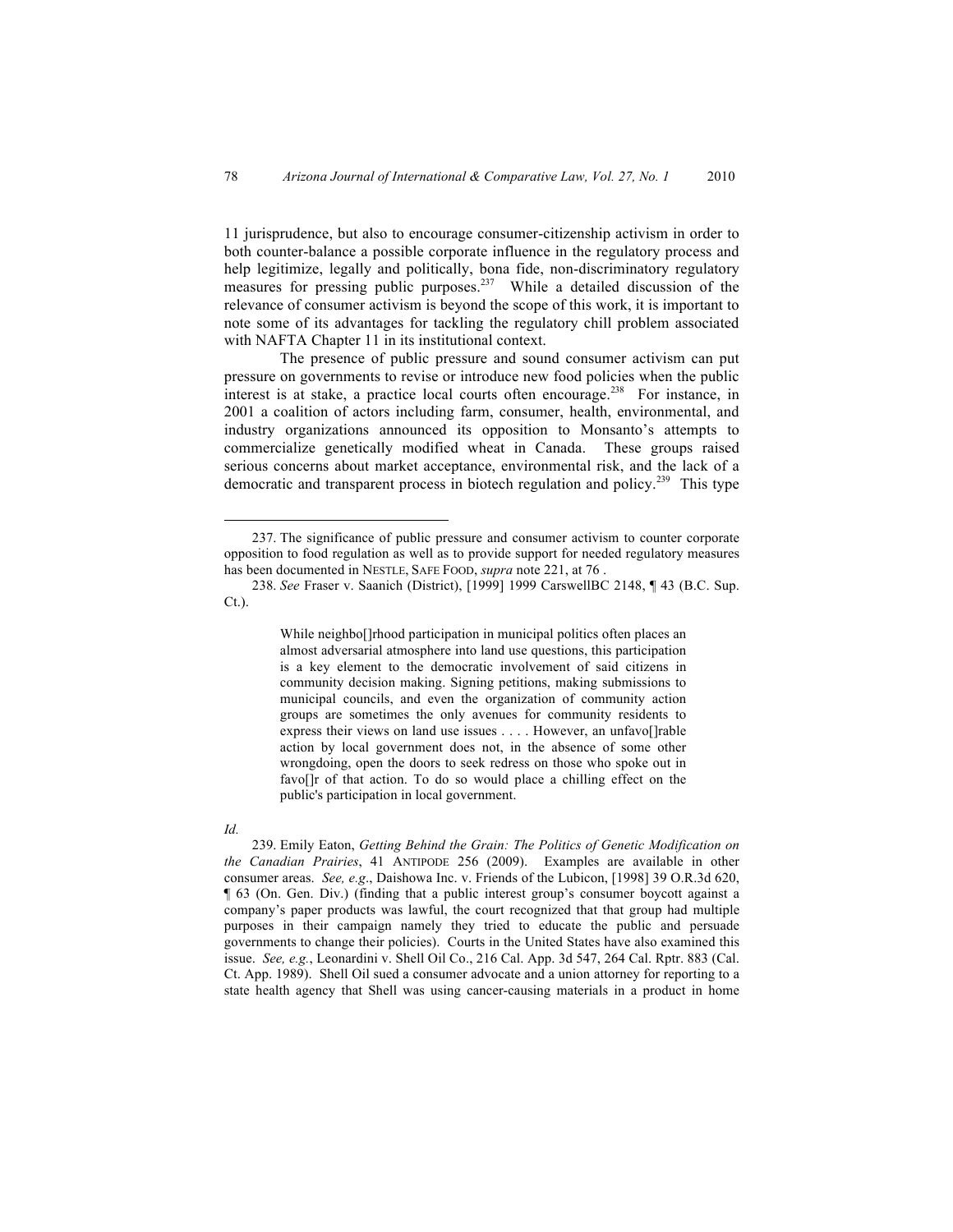of public activism helps democratize regulatory capitalism<sup>240</sup> as regulatory power is delegated not only to the government, the industry, corporate agents, and professional associations, but also to consumers and citizens more generally. This is particularly significant given the tendency of the food industry to capture regulatory agencies.<sup>241</sup> The Supreme Court of Canada has already recognized that consumers' expressions are not only important for a healthy economy but also for furthering greater democracy. $242$ 

Besides democratizing the regulatory process, public pressure and consumer activism are also critical for improving the quality and effectiveness of public policies. By stimulating an inter-communication between stakeholders and multiple food rationalities and discourses, the public's and consumer groups' views will enrich the content and form of food policies. They may call for the government and the food industry to be more responsive and reflective of multiple food rationalities associated with taste, price, nutrition and health, safety, environmental risk, convenience, local economic development, cultural identify, and even social status, that characterize food consumption in modern industrialized capitalist societies.<sup>243</sup> Consider the following example: a consensus conference on genetically modified foods was held in Calgary, Alberta, in March 1999. The conference was organized by researchers at the University of Calgary, with funding from a federal research grant and the provincial government of Alberta. A number of citizens were recruited to participate in this conference. The Canadian government eventually created a national Biotechnology Advisory Committee, even including a citizen representative from the Calgary conference, thus recognizing that more participatory legitimation for policy might be

plumbing. *Shell v. Leonardini*, the initial suit, was followed by this SLAPP-back suit for malicious prosecution. After the trial court directed verdict on liability under this ordinarily difficult to prove tort action, the jury awarded \$175,000 actual damages for intimidation; \$22,000 in attorney fees; and \$5,000,000 in punitive damages. Shell's appeals to both the California Supreme Court and the U.S. Supreme Court were denied. *Id.*

<sup>240.</sup> David Levi-Faur, *The Global Diffusion of Regulatory Capitalism*, 598 ANNALS AM. ACAD. POL. & SOC. SCI. 12 (2005).

<sup>241.</sup> NESTLE, FOOD POLITICS, *supra* note 220.

<sup>242.</sup> Guignard v. City of Saint-Hyacinthe, [2002] 1 S.C.R. 472, 2002 SCC 14, ¶¶ 23– 24 (Can.) (Consumer counter-advertising is "a form of the expression of opinion that has an important effect on the social and economic life of a society. It is a right not only of consumers, but of citizens.").

<sup>243.</sup> *See* Larch Maxey, *Can we Sustain Sustainable Agriculture? Learning from Small-Scale Producer-Suppliers in Canada and the UK*, 172 GEOGRAPHICAL J. 230 (2006) (The author notes that many policymakers have followed a growing number of consumers and producers in supporting organic farming and a host of 'alternative' food networks. This work explores often overlooked voices and stories within sustainable food discourses among small-scale producer-suppliers in south Wales and southern Ontario and suggests some implications for policymakers.).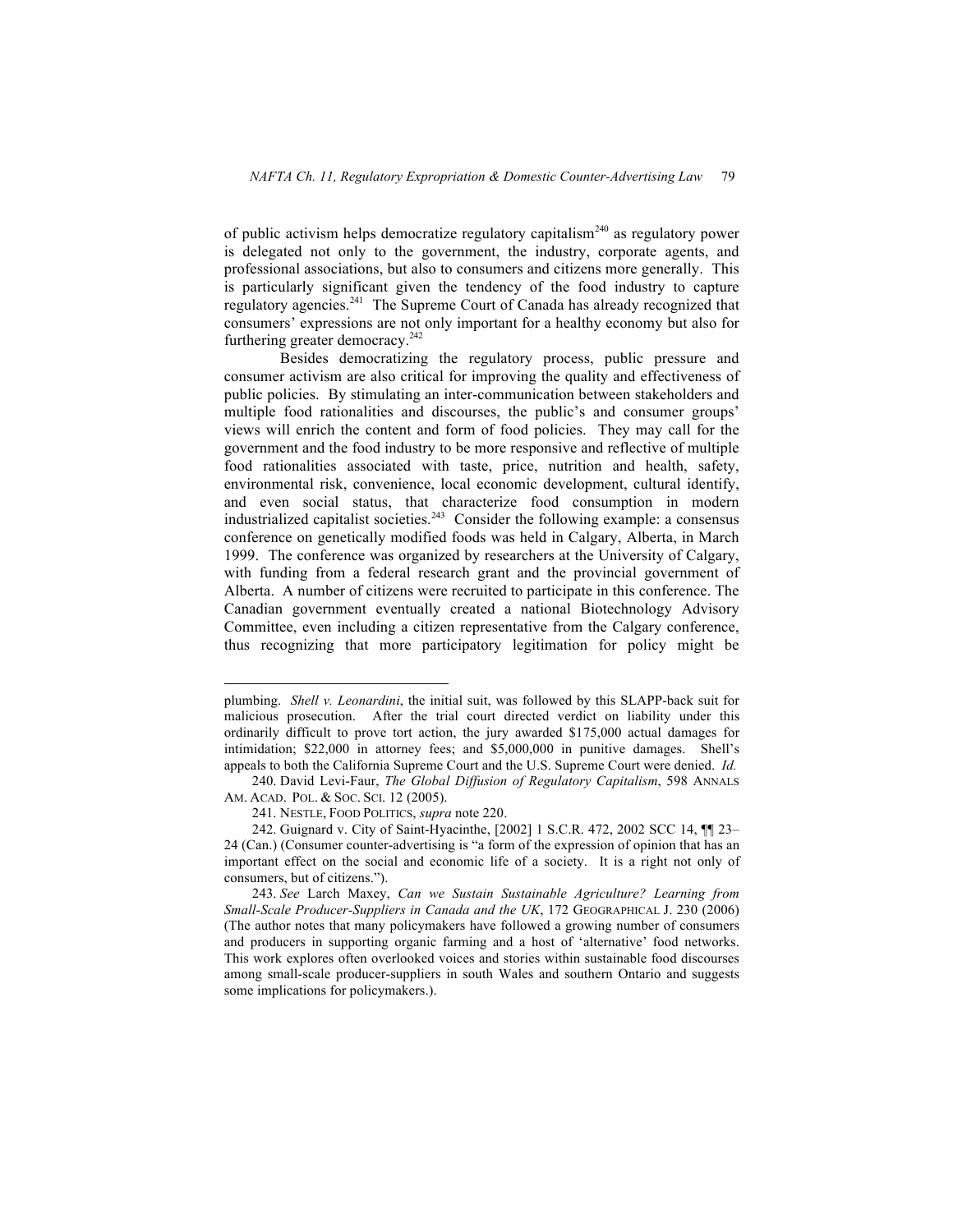desirable. The Canadian citizens' report nevertheless reached substantially precautionary conclusions in contrast to the "Promethean" outlook more common among governing elites.<sup>244</sup> For instance, raising concerns about biased information and the lack of public participation, the participating citizens affirmed that "[w]hile food biotechnology offers potential benefits, its long-term effects on the environment are unknown."245 This made evident that deliberative legitimation of public policies becomes plausible if elites can attenuate their Promethean outlook and the public is able to influence official discourses.<sup>246</sup>

Public pressure and consumer activism thus help strike a balance between the competing discourses of food consumption as well as between regulatory mechanisms, namely, governmental regulation, food market forces, corporate self-regulation, $247$  public participation, and other social and cultural institutions. These democratic inter-communications between corporate, consumer, and governmental discourses and regulatory activities are likely to improve food regulation, healthy eating standards, and, more specifically, eliminate undesirable regulatory chill problems.

In terms of the legal analysis of regulatory expropriation, the presence of public pressure may be an important consideration in legally legitimizing bona fide, non-discriminatory regulatory measures for pressing public purposes*.* In *Tecmed*, the tribunal reasoned that the social and political circumstances that surround a regulatory decision<sup>248</sup> are also important factors in assessing the proportionality of the measure and establishing unlawful expropriation. In particular, the tribunal suggests that an otherwise expropriatory regulation will not be categorized as expropriation where it is implemented in proportional response to a serious urgent situation or social emergency.<sup>249</sup>

Thus, in tandem with the need to take more seriously the public purpose exemption in NAFTA Article 1110 and the police power of Parties' governments as in *Methanex*<sup>250</sup>, the analysis of regulatory expropriation should make more

 <sup>244.</sup> John Dryzek, Robert Goodin, Aviezer Tucker & Bernard Reber, *Promethean Elites Encounter Precautionary Publics: The Case of GM Foods,* 34 SCI. TECH. & HUMAN VALUES 263, 274–75 (2009) (also comparing the Canadian experience with Australia, Denmark, the United Kingdom, and the United States).

<sup>245.</sup> CANADIAN CITIZENS' CONFERENCE ON FOOD BIOTECHNOLOGY. CITIZENS' FINAL REPORT PRESENTED MARCH 7, 1999, *available at* http://www.ucalgary.ca/~pubconf/report.html.

<sup>246.</sup> Dryzek et al., *supra* note 244.

<sup>247.</sup> *See, e.g.*, Advertising Standards Canada, Canadian Code of Advertising Standards, http://www.adstandards.com/en/Standards/canCodeOfAdStandards.aspx.

<sup>248.</sup> Técnicas Medioambientales Tecmed S.A. v. Mexico, Case No. ARB(AF)/00/2, ¶¶ 132–33 (ICSID (W. Bank) 2004).

<sup>249.</sup> *See* Coe & Rubins, *supra* note 87, at 656.

<sup>250.</sup> Methanex Corp. v. United States, 44 I.L.M. 1345, pt. IV, ¶ 15 (NAFTA/UNCITRAL Arb. Trib. 2005).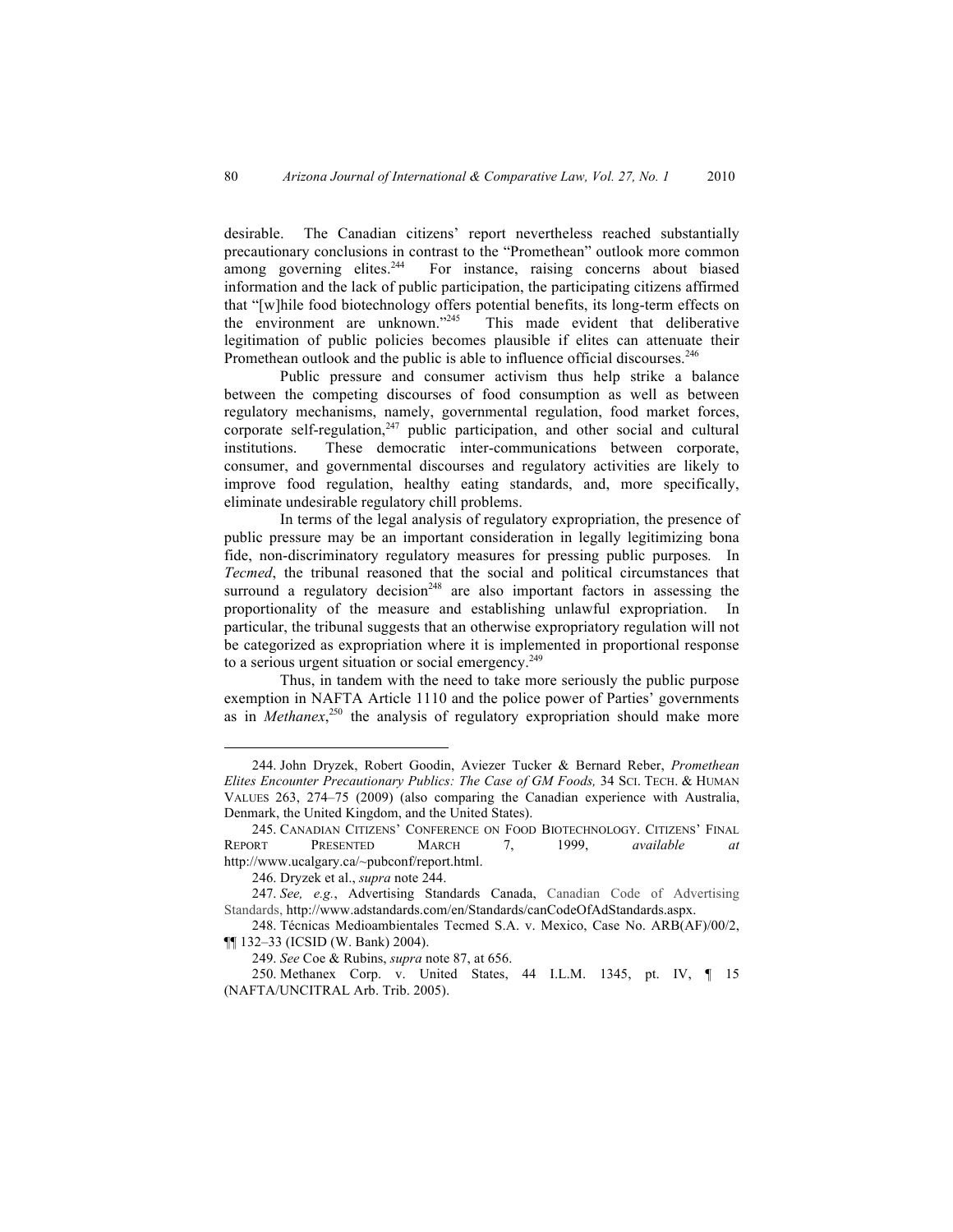realistic assumptions about the ability of foreign investors to influence a domestic regulatory process as well as give serious consideration to the element of public pressure, particularly with respect to measures seeking to protect public health. <sup>251</sup>

### **V. CONCLUSION**

This work has discussed the extent to which Chapter 11 of NAFTA deprives the Canadian government of its ability to introduce legislation to impose counter-advertising duties on foreign food corporations such as food-related health warnings aimed at reducing obesity and hunger in Canada. It was argued that while expropriation has been broadly defined, recent NAFTA tribunal decisions indicate that a non-discriminatory regulation enacted in accordance with due process that may affect foreign investors' property rights but advance a public purpose may not constitute expropriation. It follows that a governmental regulation of food advertising imposing counter-advertising duties on foreign food corporations to promote healthy eating should not be deemed expropriatory. However, it is unclear whether this interpretation of the NAFTA expropriation provisions will be followed by NAFTA tribunals and courts in the future, given the inconsistencies and loopholes in the legal framework, notably the divergent treatments of the public purpose exception and the gaps in the "proportionality" principle that is supposed to balance private interest and public policy. This uncertainty creates a regulatory chill that may prevent Canada's government from engaging in an active regulation of food counter-advertising on the fear of a NAFTA lawsuit and the possibility of paying expensive compensation.

Furthermore, an institutional analysis has revealed that the many strategies that the food industry often uses to oppose food regulation and influence society's food culture appear to reinforce such legal uncertainty, regulatory chill, and government inaction. Ultimately, this regulatory chill favors the corporate control of consumer food information as well as the primacy of foreign investors' property rights and trade over consumer well-being and public health in the area of food advertising. In this context, it was suggested that consumer-citizenship activism is important to mitigate the possible corporate influence on the regulatory process and help legitimize, legally and politically, bona fide, non-discriminatory regulatory measures for pressing public purposes.

 <sup>251.</sup> It is also important to consider the inclusion of a citizen submission process that allows citizens to complain about non-enforcement of laws in the NAFTA agreement as it has been provided for in some BITs. *See* The U.S.-Chile and U.S.-Singapore Free Trade Agreements: Hearing Before the S. Comm. on Finance, 108th Cong. 4 (2003) (statement of Paul L. Joffe, Senior Director, International Affairs, National Wildlife Federation), *available at* http://finance.senate.gov/hearings/testimony/2003test/061703pjtest.pdf.